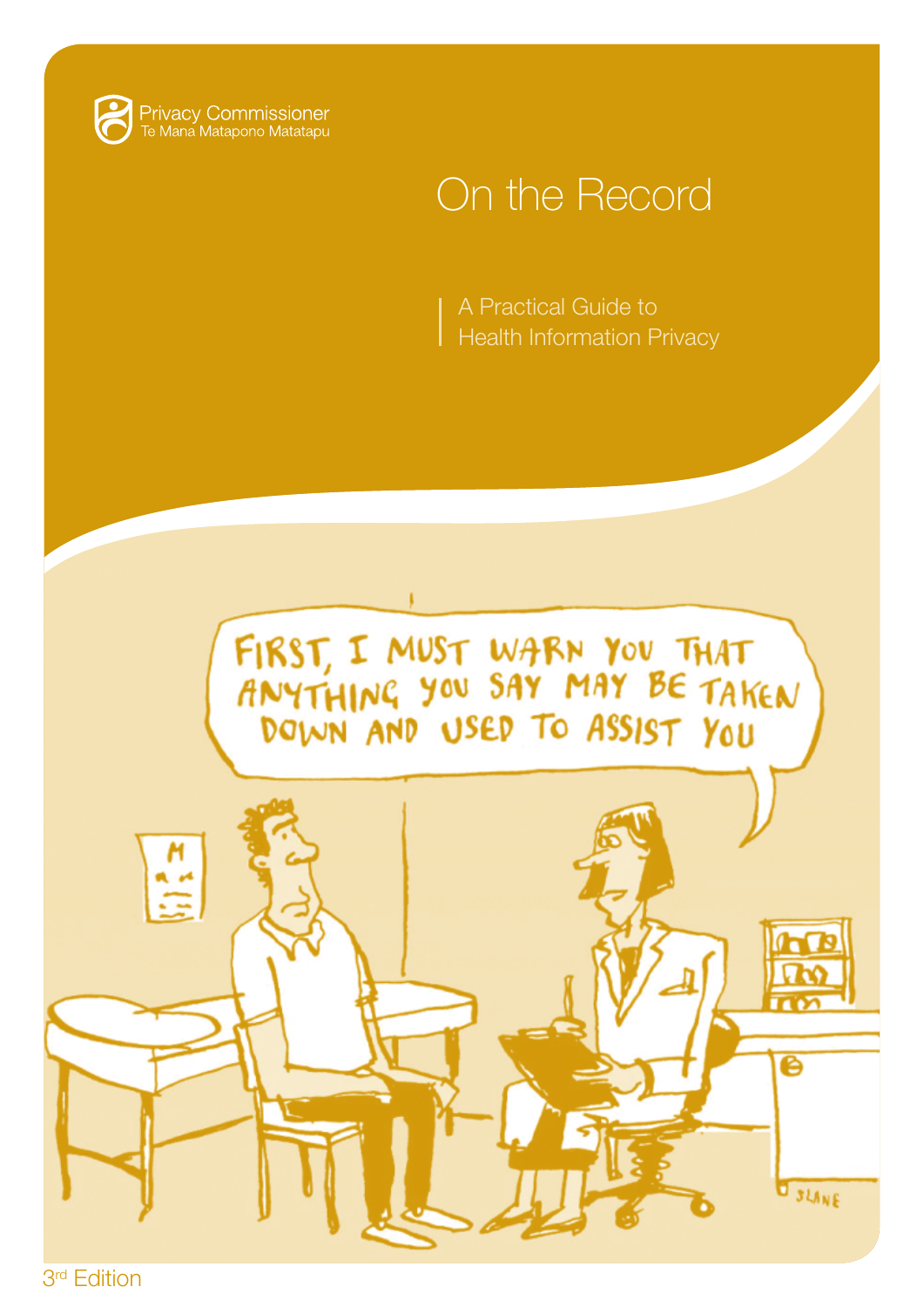

## On the Record 3rd edition

Published by the Office of the Privacy Commissioner 2011

1st Edition 1999

2nd Edition 2000

PO Box 10094 Level 4 109-111 Featherston Street Wellington 6143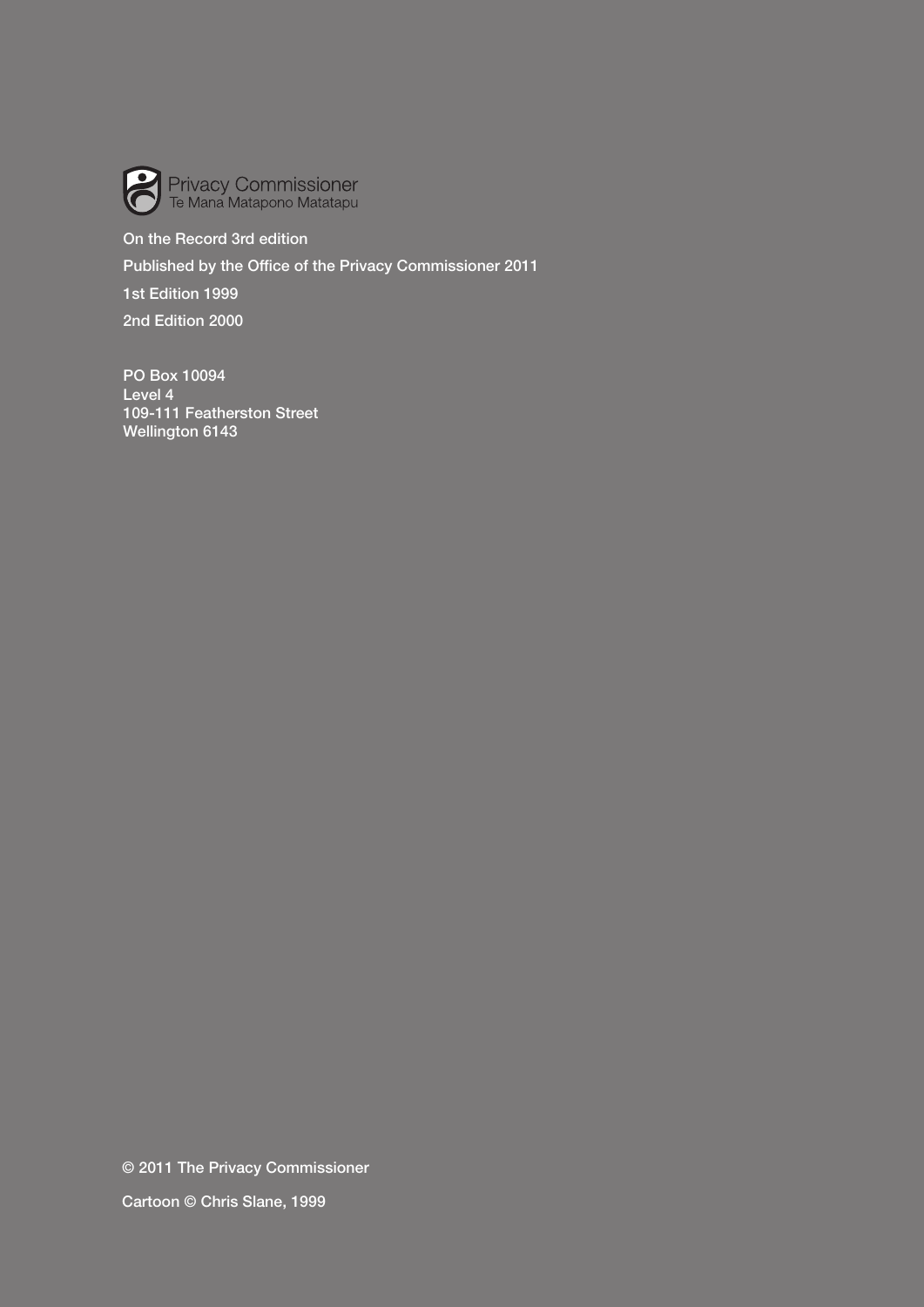# **Contents**

| Collecting from someone other than the individual concerned - rule 2________________________________ 10 |    |
|---------------------------------------------------------------------------------------------------------|----|
|                                                                                                         |    |
|                                                                                                         |    |
|                                                                                                         |    |
|                                                                                                         |    |
|                                                                                                         |    |
|                                                                                                         |    |
|                                                                                                         | 20 |
|                                                                                                         |    |
| Accuracy - rule 8 21                                                                                    |    |
|                                                                                                         |    |
|                                                                                                         |    |
|                                                                                                         |    |
|                                                                                                         |    |

**PAGE**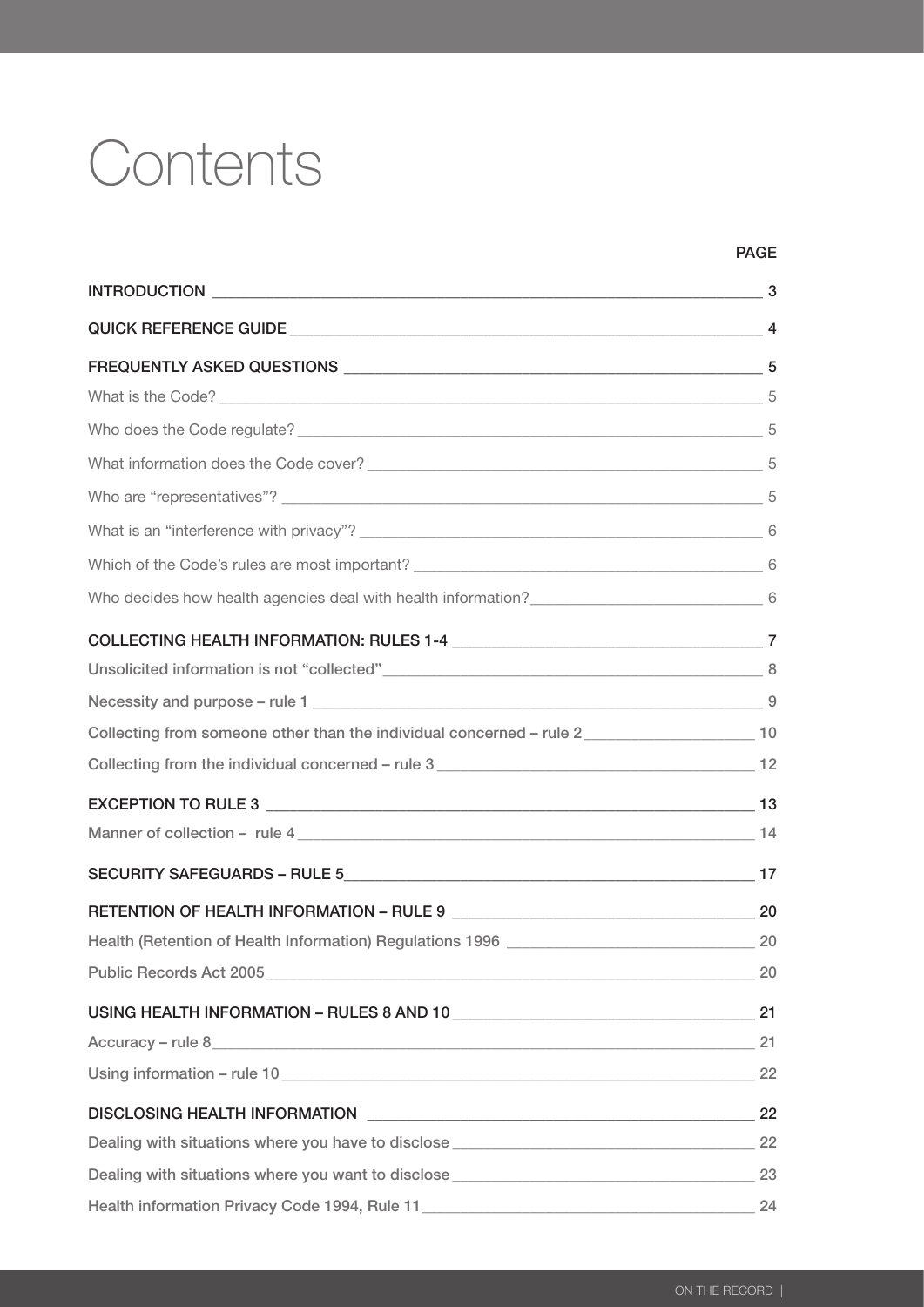# **Contents**

| REQUESTS FOR PERSONAL INFORMATION BY THE INDIVIDUAL CONCERNED - RULE 6 140                    |  |
|-----------------------------------------------------------------------------------------------|--|
|                                                                                               |  |
|                                                                                               |  |
| Responding to requests for personal health information by the person concerned ___________ 41 |  |
|                                                                                               |  |
|                                                                                               |  |
|                                                                                               |  |
| HANDLING COMPLAINTS 49                                                                        |  |
| $\frac{1}{2}$ 49                                                                              |  |
|                                                                                               |  |
|                                                                                               |  |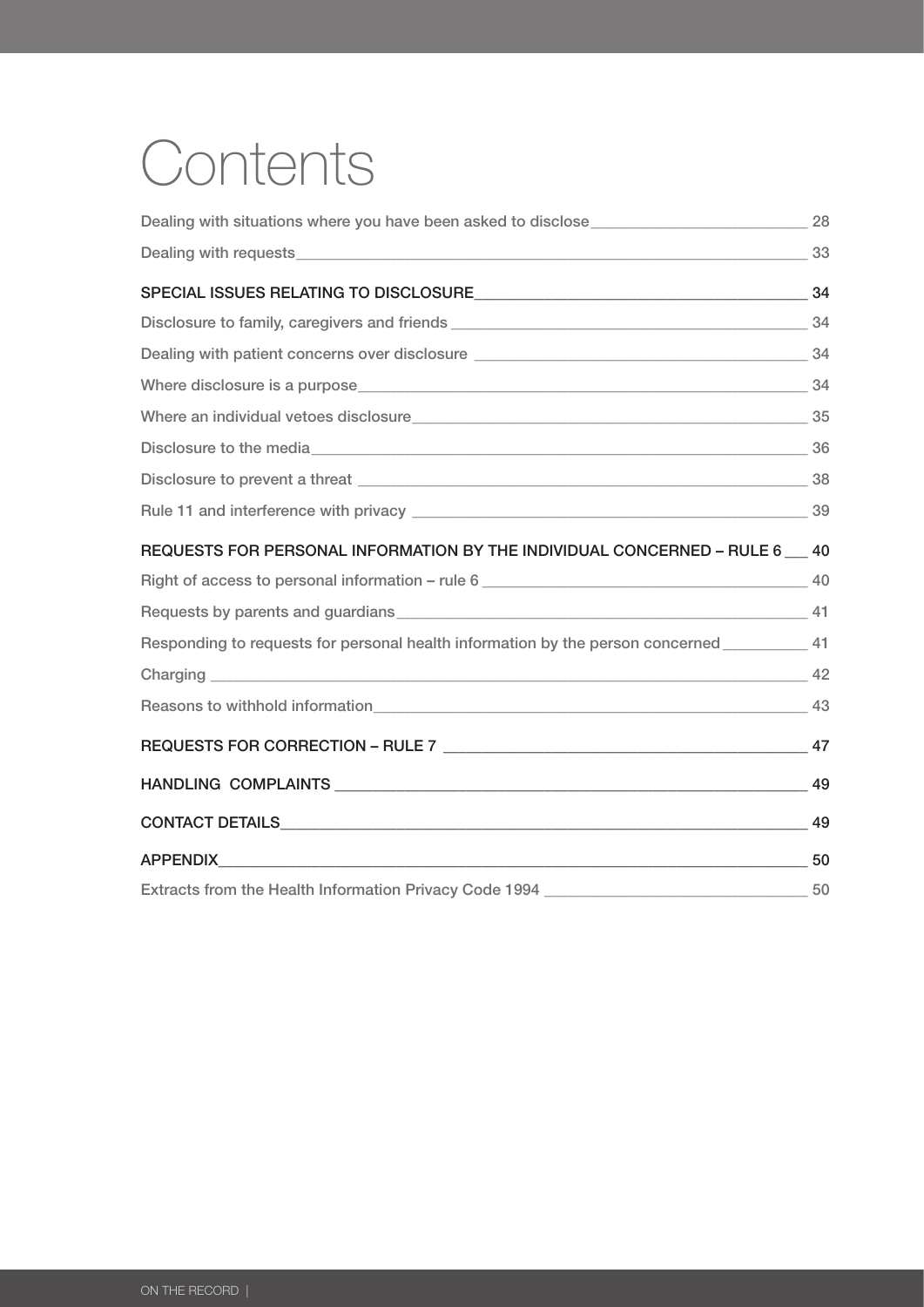# <span id="page-4-0"></span>Introduction

The health environment has changed considerably since we first wrote *On the Record*. Much more of our health information is now held in digital form and transmitted online. Health information is consolidated in a wider range of centralised repositories. There are more immunisation programmes. Screening programmes for various diseases and conditions are becoming increasingly sophisticated.

But some things do not change. Privacy and confidentiality are still absolutely central to our health system.

The relationship between a person and their health professional is based on trust and confidentiality. A breach of that trust or confidence can have a serious impact on the person's willingness to seek treatment both now and in the future. If you work in the health sector, you handle information about people on a regular basis. You know that health information is highly sensitive and needs to be treated with great care.

New technologies can enhance the quality of health care, but those enhancements can also create privacy risks if they are not properly designed or implemented. Health professionals may find it difficult to balance patient rights to privacy with the desire for greater efficiency.

*On the Record* is a ready reference guide for managing common situations that people in the health sector face. It uses examples to illustrate how privacy law works and gives advice on developing policies. Our aim is that it will give practical advice that you can apply easily within your workplace.

However, *On the Record* cannot answer every question and it does not stand alone. It needs to be read alongside the rules in the Health Information Privacy Code 1994 and other relevant legislation such as the Health Act. The Code does not cover ethical obligations. You also need to comply with the Code of Health & Disability Services Consumers' Rights.

You may find that training on the Health Information Privacy Code is useful. Ask your privacy officer for training or attend one of our workshops. See www.privacy.org.nz/training-and-education-introduction for more information.

For guidance on privacy laws or if you have any queries, contact us on 0800 803 909 (or Auckland 09 302 8655) or visit our website www.privacy.org.nz.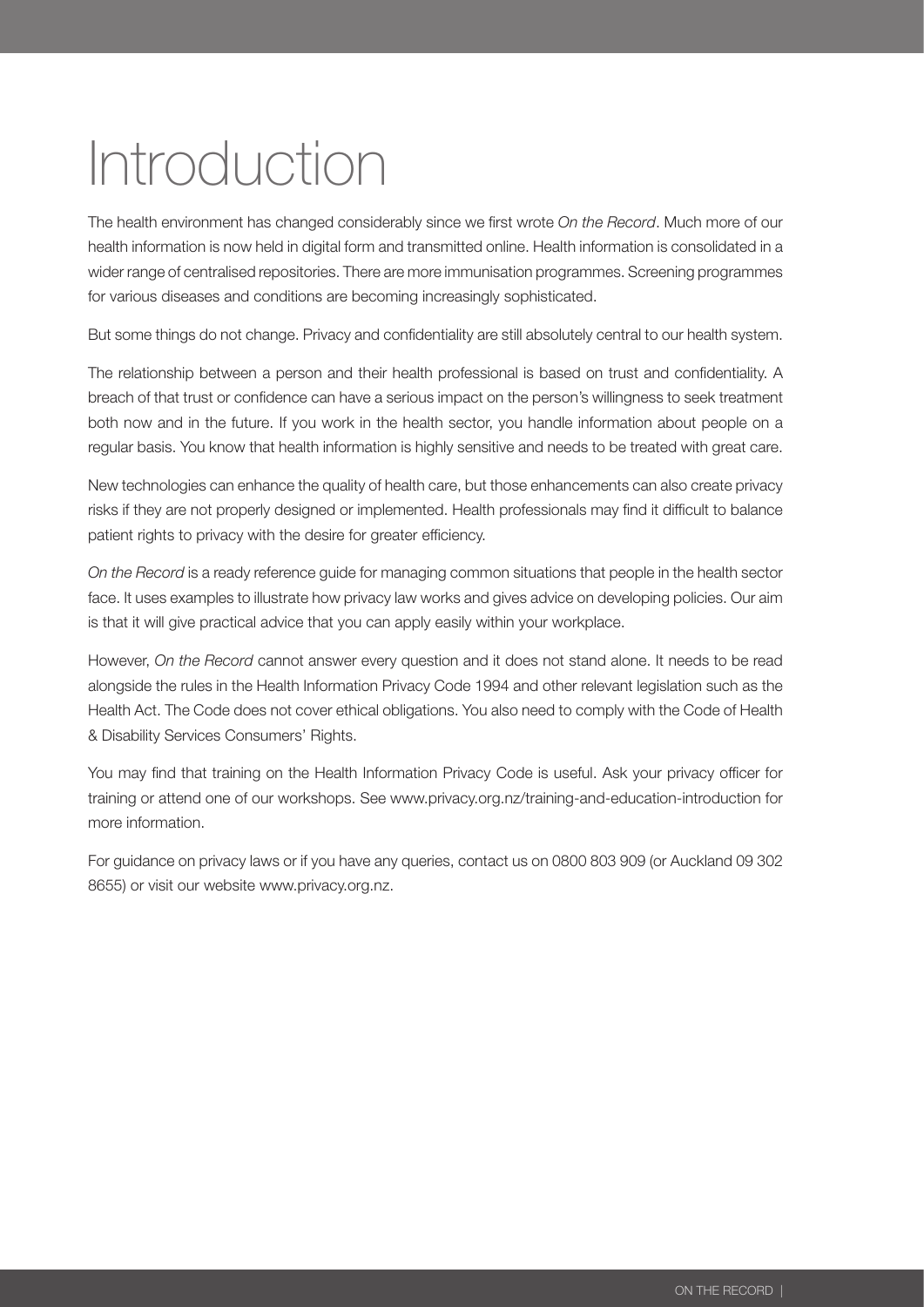<span id="page-5-0"></span>

Quick reference guide

| A patient has vetoed the disclosure of any information to her family<br>Have you a policy of disclosing to caregivers?<br>Does section 22F of the Health Act apply?                                                       | pages 29, 35       |
|---------------------------------------------------------------------------------------------------------------------------------------------------------------------------------------------------------------------------|--------------------|
| A parent has asked for information about a child<br>Does section 22F of the Health Act apply?                                                                                                                             | pages 29, 41       |
| The police have asked me for information about a patient<br>Could you disclose under section 22C of the Health Act?<br>Is the disclosure necessary for the maintenance of the law?                                        | pages 27-28, 31    |
| A patient has asked to see his medical records<br>Patients have a right to access<br>Do any of the withholding grounds apply?                                                                                             | pages 40-46        |
| My patient wants me to destroy his medical records<br>What do the Health (Retention of Health Information) Regulations say?<br>Does the Public Records Act apply?<br>Do you need to keep the records?                     | page 20            |
| My patient disagrees with a diagnosis and wants it deleted<br>Could you attach a statement outlining your patient's concerns?                                                                                             | pages 47-48        |
| Someone wants to give me information about a patient<br>Can you receive unsolicited information?                                                                                                                          | page 8             |
| A journalist has asked me for information about a patient<br>Are you subject to the Official Information Act?<br>Does rule 11 of the Code allow the disclosure?<br>What strategies can you use to respond to the request? | pages 31-33, 36-37 |
| A social worker has asked me for information about a child<br>Can you disclose information to social workers when they<br>require it to carry out their functions?                                                        | pages 28-29        |
| My PHO or DHB is seeking information about my patients<br>. The first contract of the second contract of the second contract $\alpha$                                                                                     | page 29            |

Have you told your patients about disclosure?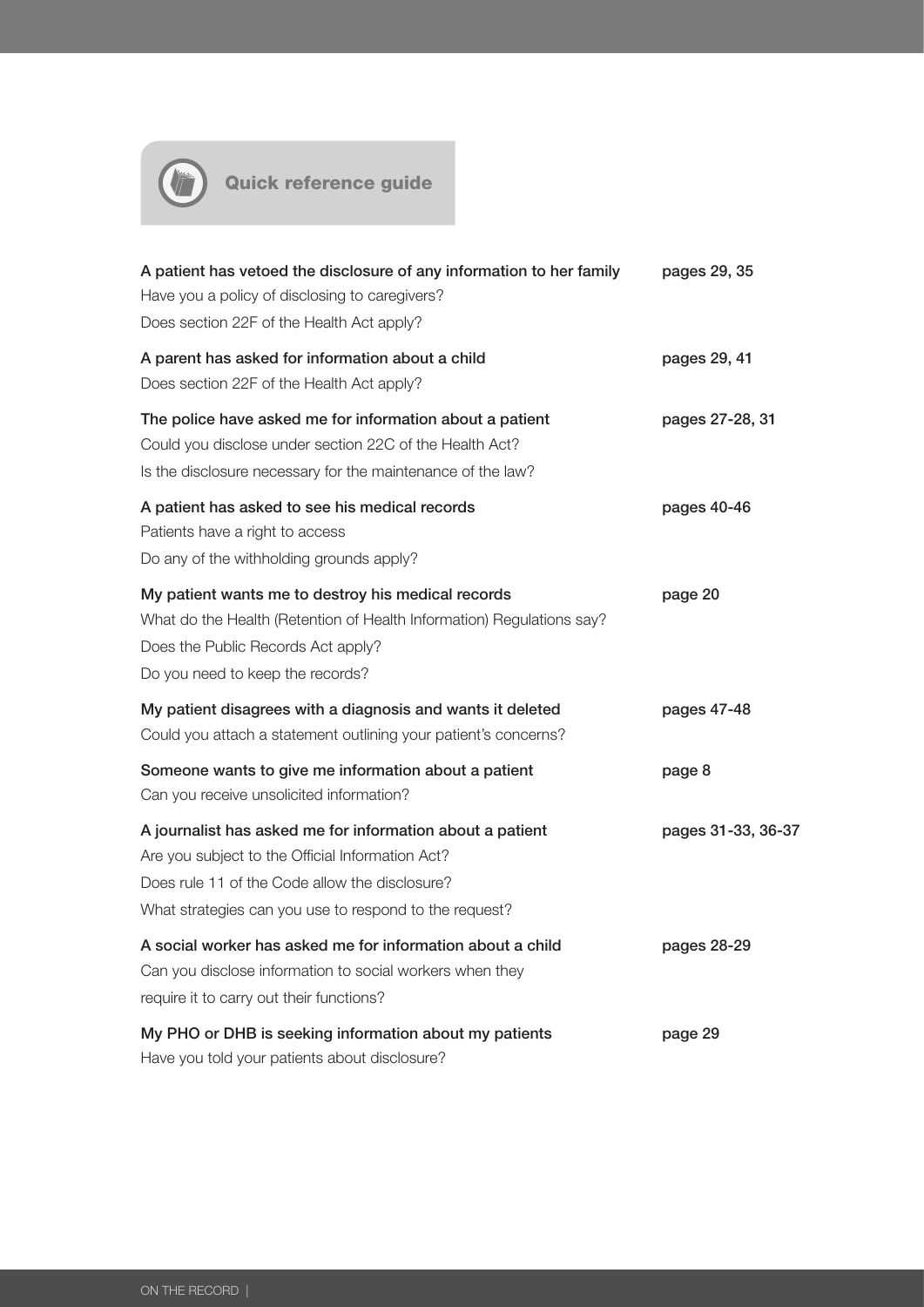## <span id="page-6-0"></span>Frequently asked questions

## WHAT IS THE CODE?

The Health Information Privacy Code 1994 is the main law governing privacy of health information. The rules of the Code are very similar to the privacy principles in the Privacy Act, but with some changes that better suit the health environment.

## WHO DOES THE CODE REGULATE?

The Code applies to "health agencies", which include all health and disability service providers. It makes no difference if you are in practice on your own or whether you work in a private or public hospital.

Health agencies are responsible for what their employees and contractors do with health information. Employees and contractors can be personally responsible as well.

## WHAT INFORMATION DOES THE CODE COVER?

The Code covers all health information about identifiable individuals, including information about:

- their health or disabilities
- their medical history
- health or disability services provided to them
- information collected while providing health and disability services, such as addresses for billing purposes or information relevant to funding.

## WHO ARE "REPRESENTATIVES"?

Sometimes people cannot act for themselves, but have a representative to act for them. A representative is legally defined as:

- the executor or administrator of a deceased person's estate
- the parent or guardian of a person under 16 (whether that person is alive or dead)
- where a person is alive and over 16, but is unable to give consent or exercise his or her rights, someone who seems to be lawfully acting on the person's behalf (such as someone with a power of attorney) or in his or her interests (such as a friend or relative who comes in with an unconscious patient).

Representatives have some strong rights under the Code, but they cannot necessarily do whatever they want with a person's health information. These situations are discussed on pages 29-30.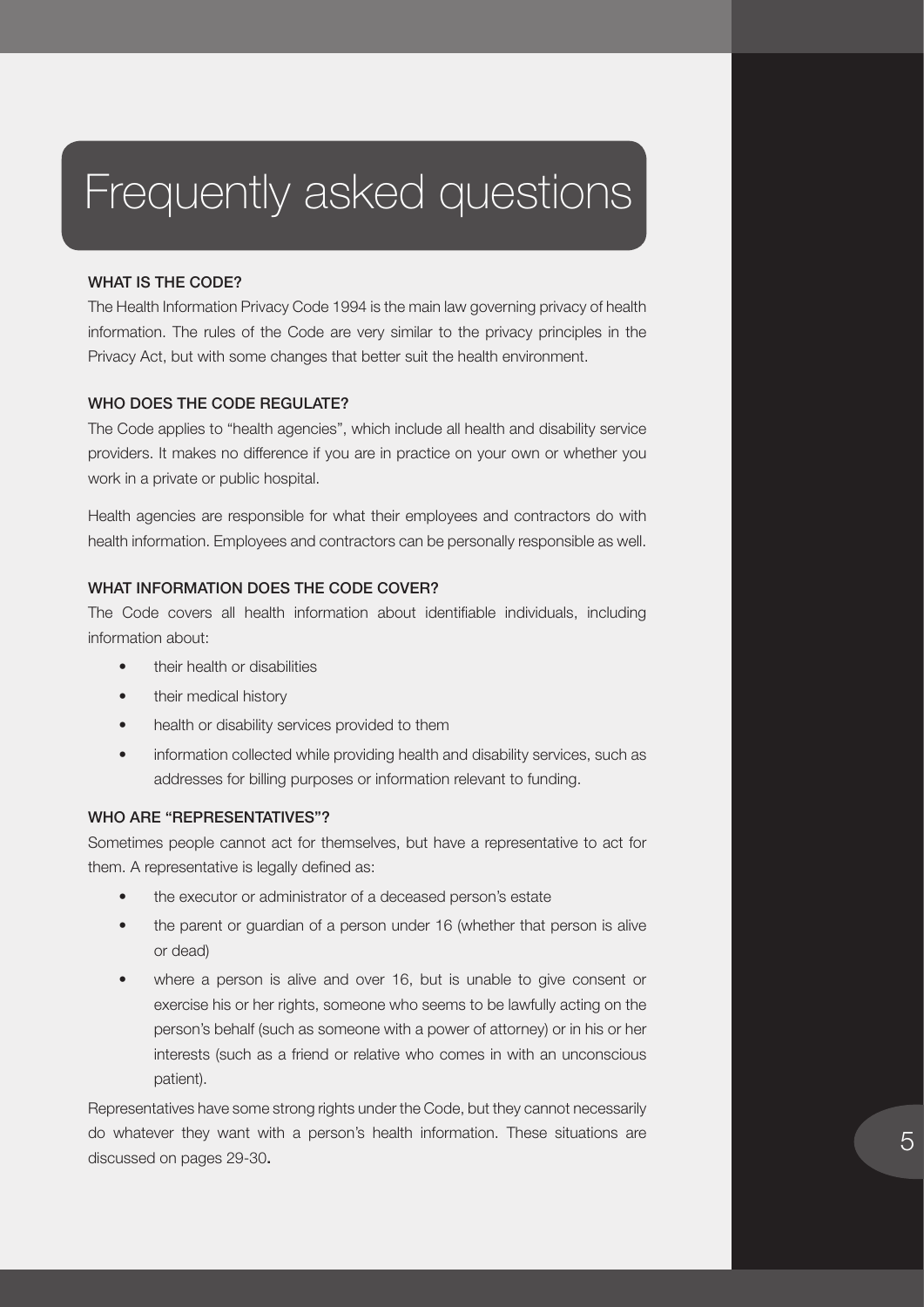## <span id="page-7-0"></span>WHAT IS AN "INTERFERENCE WITH PRIVACY"?

In most cases, an "interference with privacy" means an agency has breached one of the rules of the Code and that the breach has caused (or may cause) harm to the person concerned.

Harm includes financial harm (however minor), adverse effect on rights or benefits (however minor), or significant humiliation, significant loss of dignity, or significant injury to the person's feelings.

However, there does not need to be any harm if the complaint is about correction or access to personal information by the person concerned. If there is no proper basis for refusing a request for access or correction, including where a request has been ignored or where the response has taken too long, there is an interference with privacy even without any harm.

Any breach of one of the Code's rules is a serious matter. However the Privacy Commissioner cannot refer a complaint on to the Human Rights Review Tribunal, and the Tribunal cannot award remedies such as damages, unless an interference with privacy has occurred.

## WHICH OF THE CODE'S RULES ARE MOST IMPORTANT?

The rules are equally important because they are all linked. For instance, your policies on collection of information will affect what happens if you want to disclose that information. Being open about why you collect information will help people know if they want to make an access or correction request. And keeping records secure against unauthorised interference will help make sure they are accurate when it is time to use or disclose them.

It's not difficult to be aware of each of the rules. They are largely common sense, and you will be applying many of them already.

## WHO DECIDES HOW HEALTH AGENCIES DEAL WITH HEALTH information?

Agencies can set their own policies for collecting, using and disclosing health information. Make sure you can explain a decision that has been made under your policy.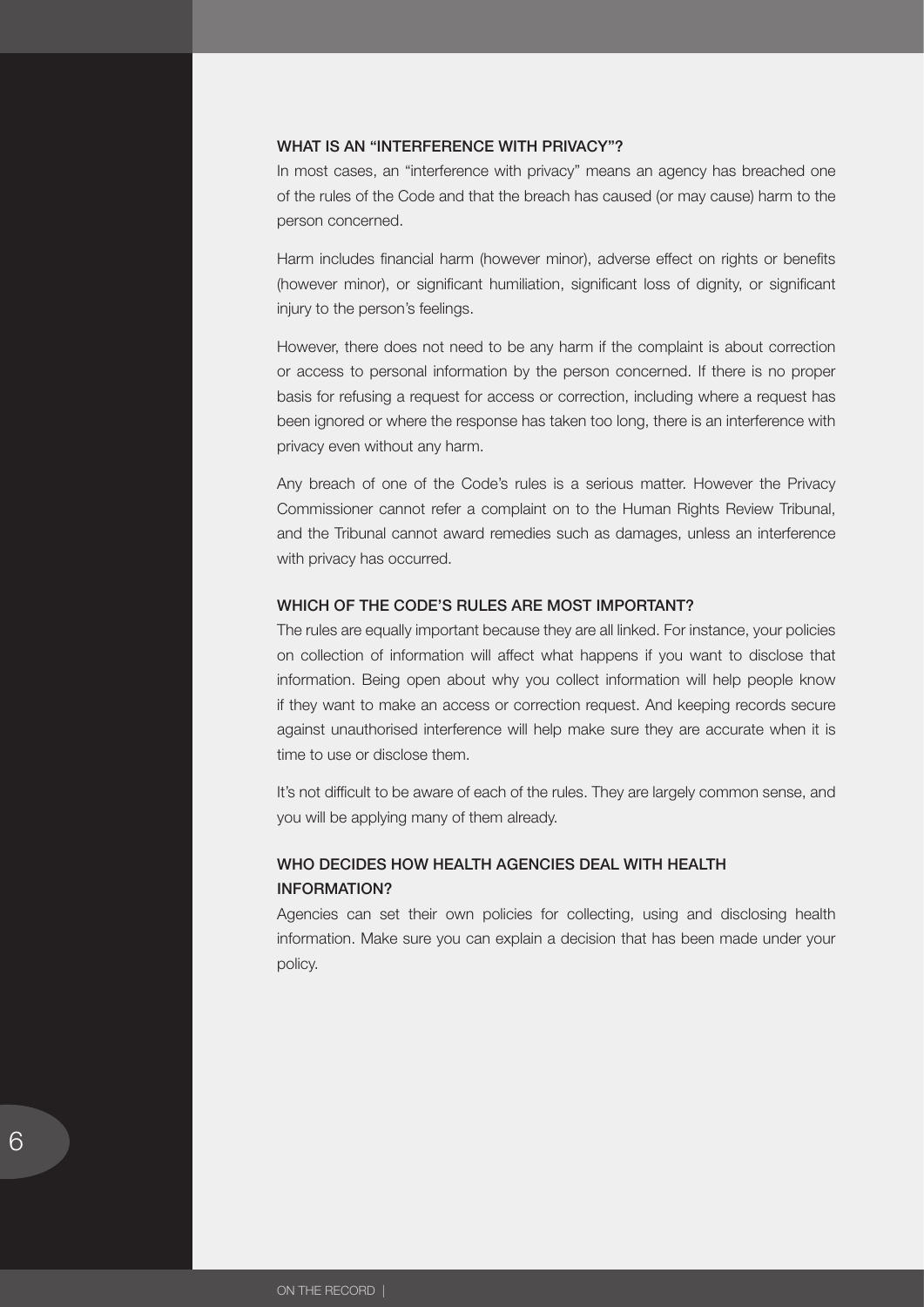# <span id="page-8-0"></span>Rule 1-4: COLLECTION OF HE

The first four rules all deal with collection of health information. They are closely interlinked and say, in brief, that you should:

- know what you need to collect
- know why you need it
- know what is likely to be done with it
- know who else is likely to see it
- be open about all these things with the person concerned.

Sometimes it is not desirable or even possible to let the person know what and why you are collecting information. The rules allow non-compliance in those circumstances.

Usually, though, the person needs to understand what is going on. Then they can make choices about their treatment. Also, they will not be taken by surprise later – surprise can lead to distress and complaints.

If an agency has been open about what it is doing with a person's information, the person will be more likely to trust it, to provide accurate information and to participate in treatment in the future.

> EXAMPLE 1: OPENNESS IN COLLECTION PROCEDURES AVOIDS PROBLEMS LATER

An alcohol and drug rehabilitation unit wants to be able to disclose the fact of discharge to its patients' "first contact" person.

- If disclosing the information is one of the purposes for which an agency got the information in the first place, then the unit can contact these people on discharge. However, patients must be made aware of the intended disclosure.
- There are different ways to tell patients about the policy – for instance, in direct discussion, posters, brochures or advice on forms.

It is best to have clear policies around use and disclosure so that the agency and patients alike are clear about who gets to see health information, and why.

There are a number of exceptions (in rules 10 and 11) that allow disclosure under certain circumstances even where no policy exists, but it is always easier and quicker to have a written policy to refer to. Think about how your agency uses and discloses information – that should be the basis of your policy.

1-4:

**Collecting Health** information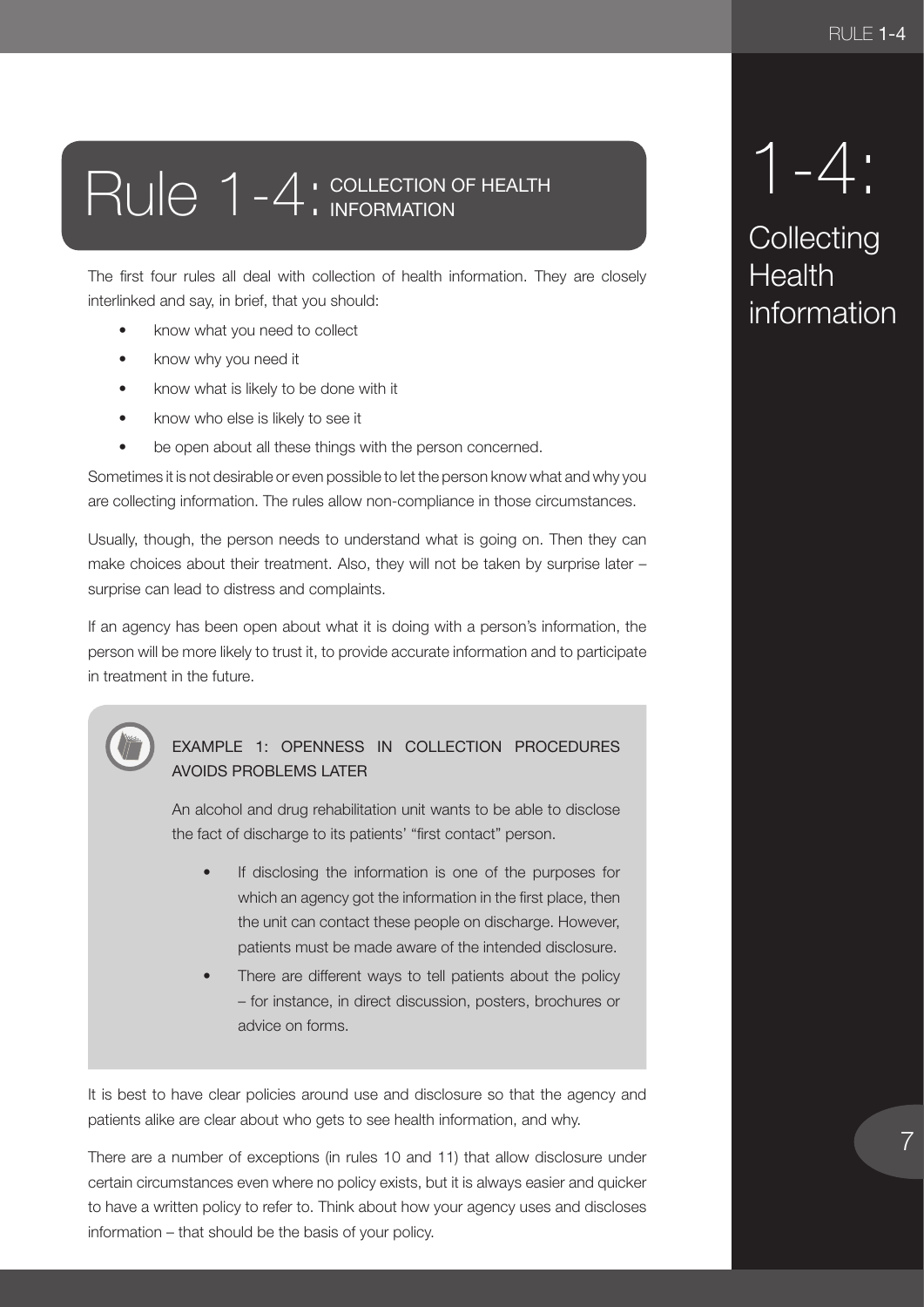<span id="page-9-0"></span>

## **Collecting Health** information

Be open about purpose to avoid problems with use and disclosure

## Unsolicited information is not "collected"

Rules 1 to 4 apply to information that has been collected. Unsolicited information is information that an agency has not asked for or sought in any way, but that has simply been given to the agency. If an agency receives unsolicited information, it has not "collected" that information.

For instance, a family member might telephone or write to a GP with information about a patient. The GP did not ask for the information, so has not collected it. They do not have to think about rules 1-4. But if the GP holds on to that information, then they have to comply with the rules about storage, accuracy, use and disclosure. The patient may then ask to access or correct it. See pages 40 and 47 for a discussion of rules 6 and 7 that relate to access and correction.

Of course, it may not always be appropriate to say where the information came from, so some care may be needed. Check the rules on withholding grounds on pages 43-46 to see under what circumstances you can keep the identity of the person who gave you the information secret.

If you receive unsolicited information about a patient, it is good practice to note how it was received. You may also want to check the accuracy of the information with the patient, particularly if it is likely to be used as a basis for treatment or some other action.



## EXAMPLE 2: RECEIVING UNSOLICITED INFORMATION

During a consultation, Dr Jones' patient, Henry, tells her that he believes his neighbour, Sue, beats her children. Henry says he regularly sees the children with extensive bruising to their faces. Sue and her children are also patients of Dr Jones. Does Dr Jones need to tell Sue she has obtained this information?

- Henry volunteered the information without any request from Dr Jones. This means the information was not 'collected'.
- So technically, Dr Jones doesn't have to tell Sue. However, Dr Jones should weigh up carefully whether to tell Sue particularly if she wants to keep or use the information in any way.
- It's usually good to be open, but there might be a good reason not to involve Sue. For instance, trying to get information from Sue might create risk to the children, or she might decide to cover up evidence.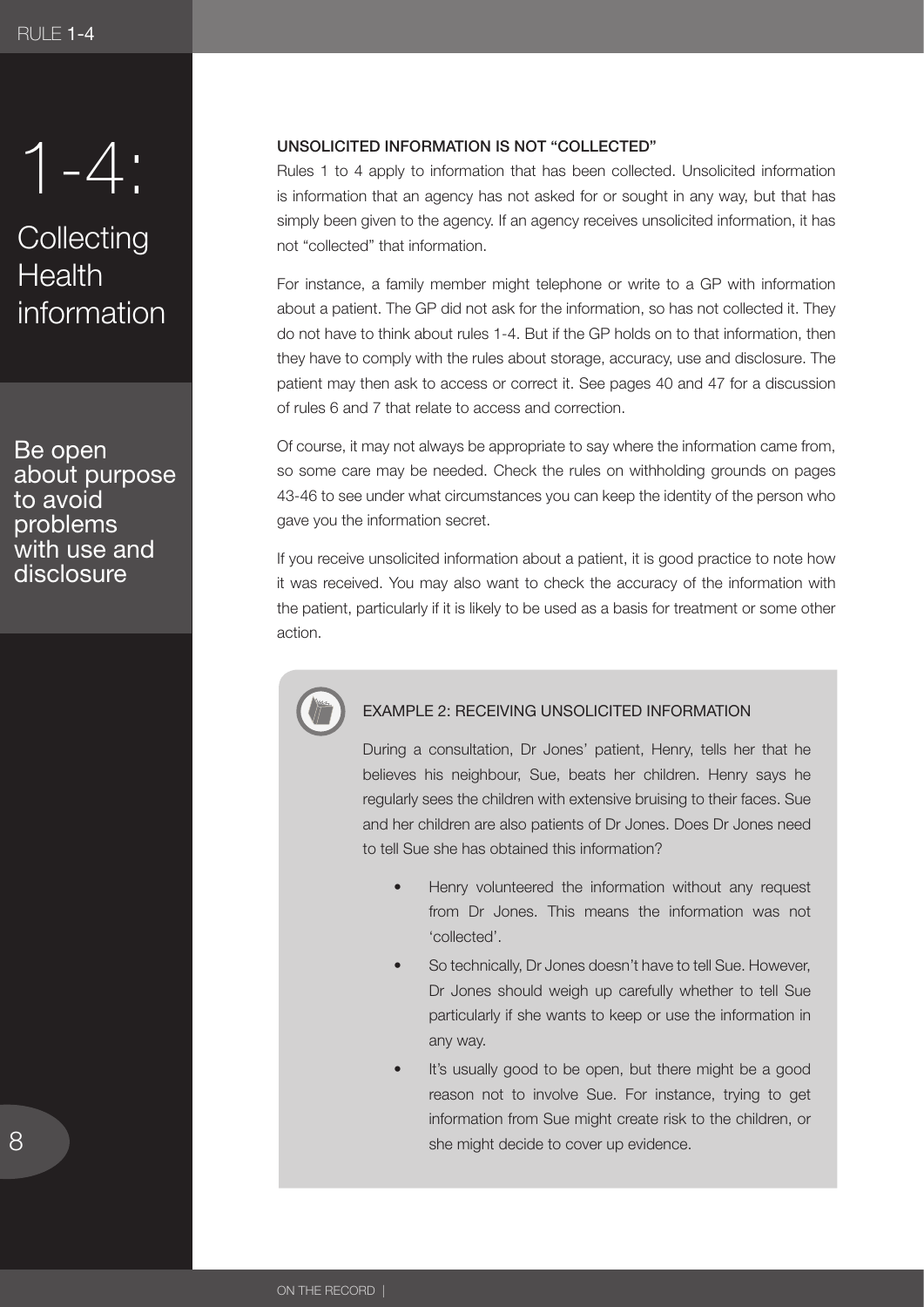<span id="page-10-0"></span>

## EXAMPLE 3: USE IS A PURPOSE OF RECEIVING INFORMATION

Dr Jones is concerned for the children; she too had noticed extensive bruising. She decides to call on Sue to see how she is coping and to examine the children. Would she breach the Code by using the information in this way?

- Henry gave the information to Dr Jones because he was concerned for the children's welfare and she held onto it for that purpose too. In other words, she had the information so she could monitor the situation.
- Rule 10 allows information to be used in a particular way if that is one of the purposes for which it was obtained, or a directly related purpose. In this case the information about potential risk to the children was obtained to help address concerns about their safety.
- Importantly, if Dr Jones believed the children were at risk, she could also report the information to the Child, Youth and Family or the Police. Even if the children turned out to be fine, as long as Dr Jones reported her belief in good faith she is protected under the Children, Young Persons and their Families Act 1989.

# Rule 1: NECESSITY AND PURPOSE

Rule 1 says that a health agency can only collect health information if:

- it has a lawful purpose for collecting it (that is, that there is no law prohibiting the collection)
- that purpose is connected with a function or activity of the agency
- the collection is necessary for that purpose.

Agencies should know their purposes in collecting information and be able to show that the collection is necessary for those purposes. They will then be able to tell the patient about those purposes.

# 1-4:

**Collecting Health** information

**Health** agencies can receive unsolicited information about patients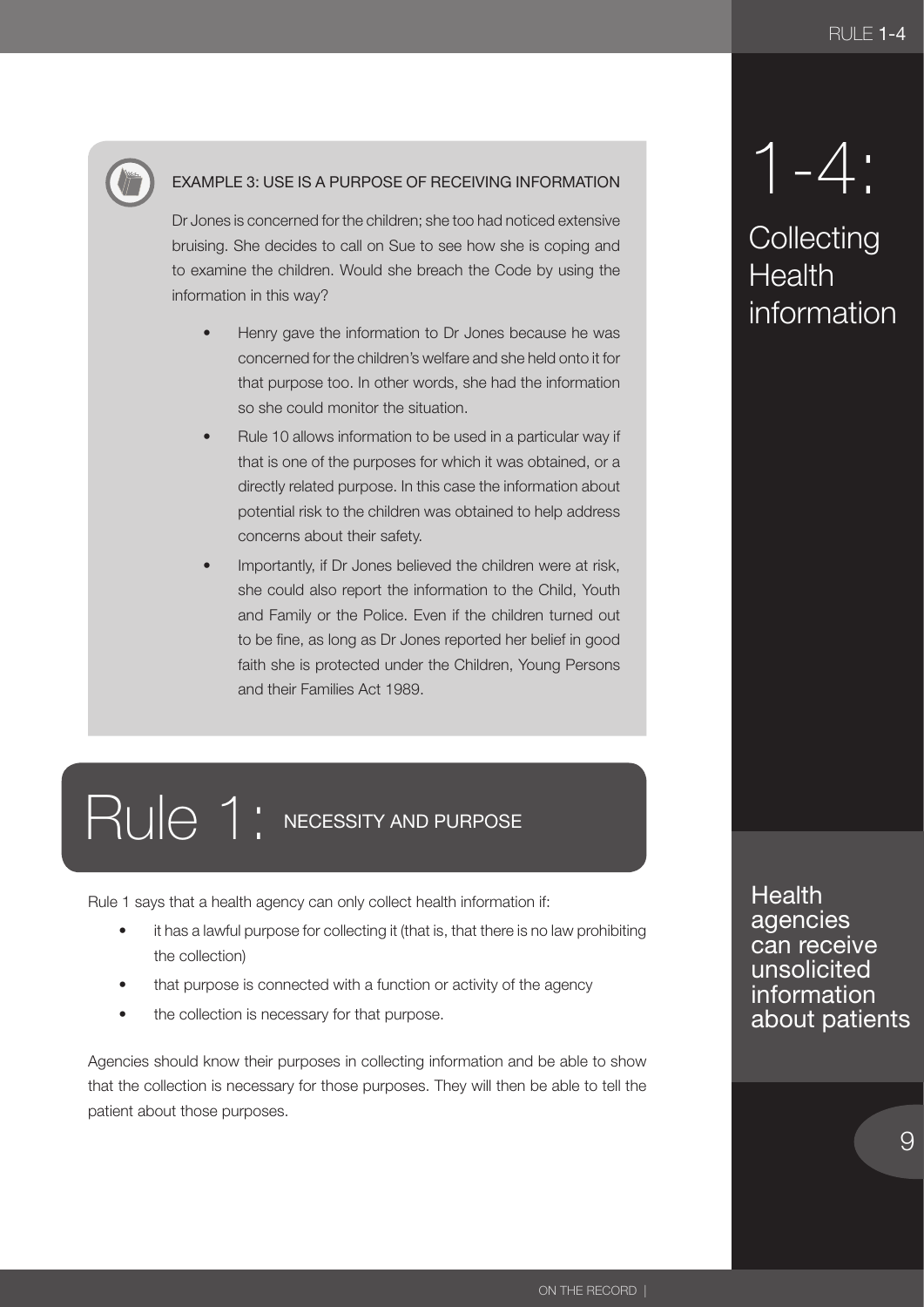<span id="page-11-0"></span>1-4:

## **Collecting Health** information



## EXAMPLE 4: NECESSITY AND PURPOSE IN COLLECTION

An insurance company receives a claim from a customer relating to a particular health condition. It collects a copy of a customer's full medical records for the past five years from the customer's GP.

- An insurance company providing health or disability cover is a health agency.
- It is not a problem to ask the GP for information that is relevant to the health condition for which the person is making the claim. The insurer needs to collect that information so it can make a decision on the claim.
- However, usually, a collection of full medical records (even for a set period) will go beyond what is "necessary" for making a decision on the claim. This is because most of the information in the records will have no relevance to the claim at all. The insurer needs to show why, in this instance, it was necessary to collect the full medical records.

# RUIC 2: COLLECTING FROM SOMEONE C

Agencies should collect information about patients directly from those patients, where possible. This improves the overall quality of the information, helps patients know how their information is to be treated and gives them an opportunity to object if they are concerned about the proposed use.

However, rule 2 lists a number of exceptions to this general principle. For example, where:

#### The patient has authorised collection from someone else

For example, an insurance company may seek information about a claimant from their GP. The patient will probably have signed a form authorising the collection. For the authorisation to be valid, the GP should make sure the patient understands what information is to be collected, who it is going to be collected from, the purposes for obtaining the information, and who will receive it.

The clearer the authorisation clause in a form is, the better for everyone. Some agencies have tried drafting very wide authorisation clauses to allow them to collect any information at all. But clauses that are too broad may not convey enough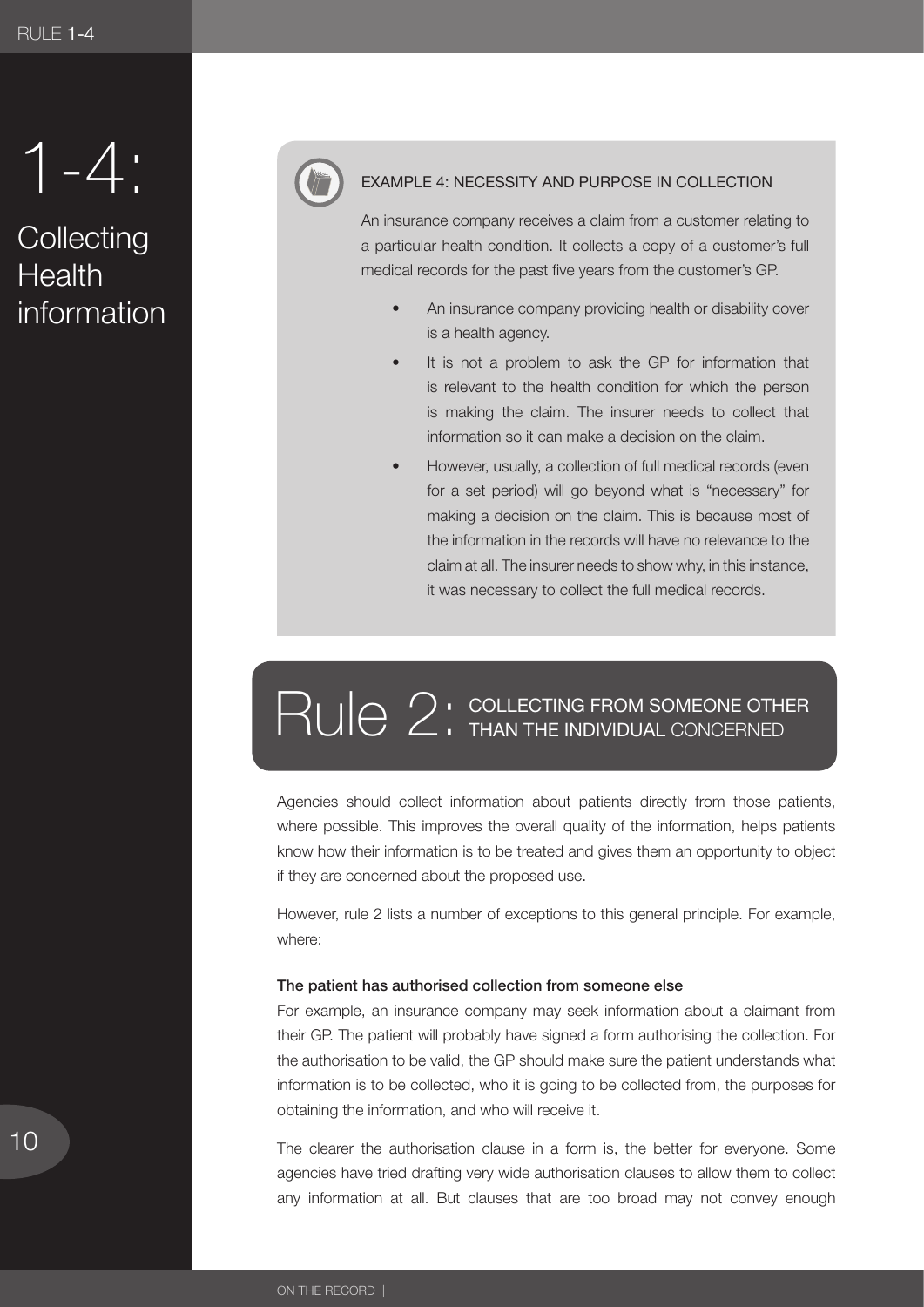information to allow a patient to give a meaningful authorisation. Also, doctors may be unwilling to make information available under such a wide clause because they may not think the patient has understood what the agency wants to collect.

## Collecting information from patients would prejudice their interests, prejudice the purpose of collection, or prejudice the safety of any person

Health agencies need accurate information about their patients' health. These exceptions allow health agencies to collect information from third parties if getting the information directly from the person would risk someone's safety or would make further treatment difficult or impossible.

While these exceptions might allow collection from sources other than the patient, they do not give health agencies any additional ability or power to obtain information. See the discussion of section 22F on page 29 for a review of ways health agencies can get access to information required for treatment.

## Collecting the information from the patient is not reasonably practicable

If the patient cannot be found or does not know the information sought, this exception allows a health agency to go elsewhere. Also, another person's perspective on symptoms and the effect of particular medication may be required.

Alternatively the patient might not be telling the truth or (in rare circumstances) may have refused to provide the information. However, where a direct request for information has been refused by a patient, a health agency should think very carefully about its ethical position and its clinical relationship of trust with the patient before going elsewhere for the information.



## EXAMPLE 5: COLLECTING INFORMATION FROM A PATIENT'S FAMILY

Frank is receiving treatment as a voluntary patient. The psychiatrist suspects that his condition may stem from an incident in his childhood. If so, this would affect the approach taken to Frank's treatment. Frank does not seem to know of any incident that may be relevant. Can his family be contacted for help?

- Frank could be asked to authorise contact with his family. The psychiatrist could ask Frank which family member should be approached.
- If Frank did not agree to this, the psychiatrist could approach the family for the information because it was not practicable to obtain the information from Frank, given that he did not seem aware of any incidents.
- The psychiatrist should tell Frank about any information collected from his family as he may have a different perspective on it.

1-4:

**Collecting Health** information

Information does not have to be collected directly from patients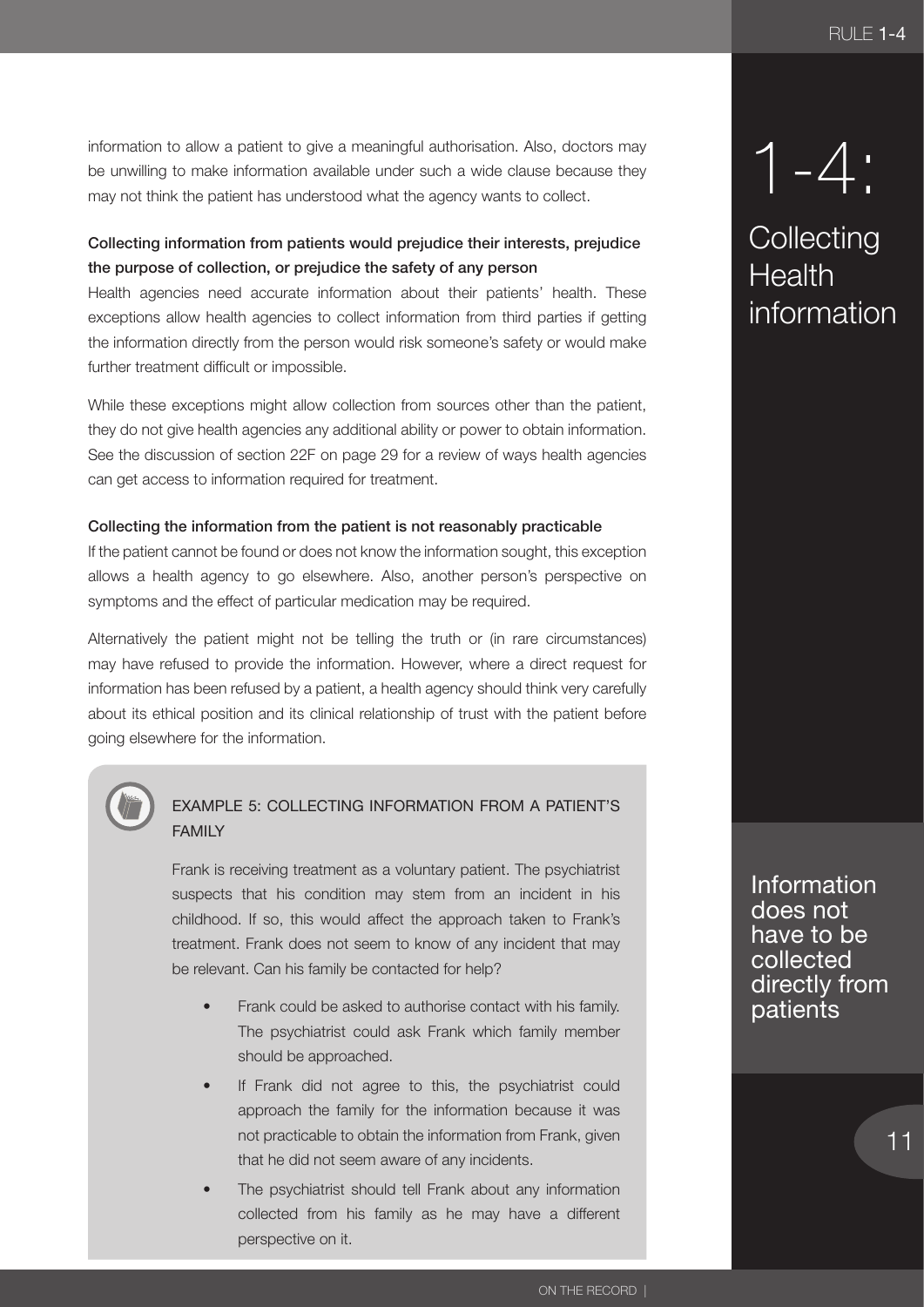<span id="page-13-0"></span>1-4:

**Collecting Health** information

**Consider** verifying information with the patient

Health agencies should check the accuracy of information collected from third parties, with the patient, where possible.

Sometimes health agencies need to collect information about a patient from other treating agencies. Section 22F of the Health Act 1956 requires health information to be provided to a treating health agency on request, except in some limited circumstances (see page 29). If it is not passed on when it should be, a complaint can be made to the Privacy Commissioner, just as with a refused rule 6 request.

Right 4(5) of the Code of Health and Disability Services Consumers' Rights gives patients the right to co-operation among providers to ensure quality and continuity of services. Co-operation would include sharing information with other providers, and this sort of information sharing will often be one of the purposes for which clinical information is collected. If information is not passed on when it should be, consumers can complain to the Health and Disability Commissioner.

Health agencies sometimes receive information about patients from family members or employers, on the basis that the information (and who provided it) will be kept secret. However, a promise of confidentiality to someone (such as a family member) who has provided information about a patient will not necessarily be recognised as a withholding ground if the patient requests access to the information under rule 6. Because of this, it is probably preferable not to make such promises – a clinician may make every effort to keep third party information to themself, but the ultimate decision about access may rest with the Courts if a complaint is pursued far enough.

# RUIE 3: COLLECTING FROM THE IN

Where agencies collect information directly from patients, they need to take reasonable steps to make the patient aware of:

#### The fact information is being collected

It is not always obvious that the agency is collecting information, or that it is collecting the information in a particular way. For instance, if a video or audio recording is being made, is the recording equipment in plain view and has the patient been told about it? Or does the patient know what's being collected on an electronic form?

## The purpose of collection

Collection for "care and treatment" or related administrative purposes such as billing tends to be self-explanatory. So you don't need to spell it all out.

Collection for other purposes, such as training and research or chaplaincy is not always clear. Patients should be told (or have their attention drawn to) these additional purposes. You can explain the purposes in conversation, or by way of posters or brochures.

ON THE RECORD |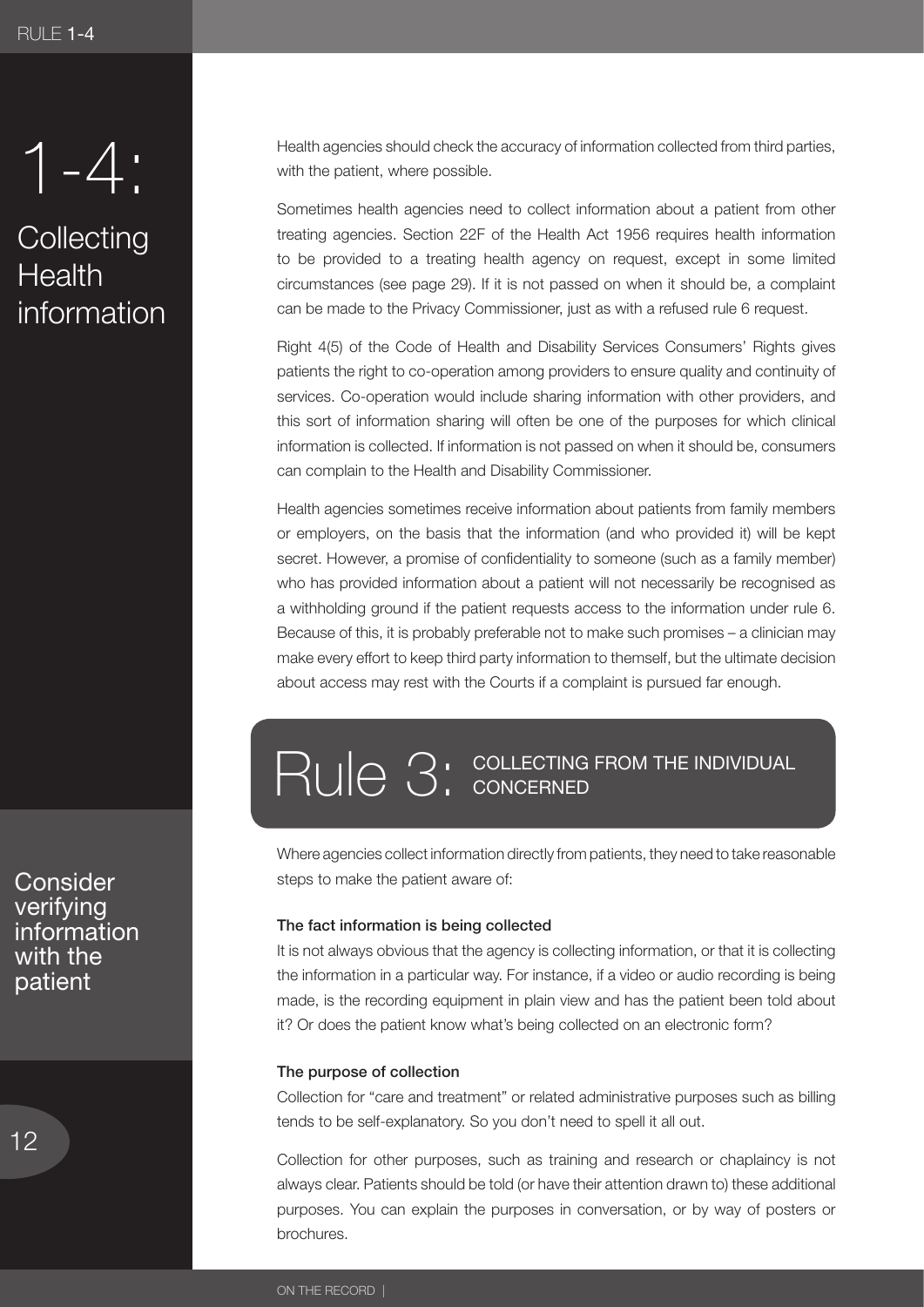## The intended recipients of the information

An agency should let people know what disclosures it is expecting to make.

This does not extend to listing every possible purpose or every possible recipient. Categories of recipients can be fine. The main thing is that people should know who is going to see their information and why.

Clinical staff are obvious recipients; students, researchers or peer reviewers are not as obvious. Members of a care team, such as other practitioners in related fields or even family members, may also not be obvious.

## The consequences of not supplying the information

There may be problems if the patient does not provide the information. For instance, a particular treatment may not able to continue effectively without complete and accurate information.

If the patient has applied for a subsidy or benefit, it may not be possible to process the claim without complete and accurate information.

## The patient's rights of access and correction given by rules 6 and 7 of the Code

Give clear explanations either to the patient or their representative (or both).

Rule 3 explanations can be given by any or all of:

- a brief oral explanation (in appropriate language)
- notices or posters on display
- explanatory letters or brochures or readable statements on forms the person is filling in.

## Exceptions to Rule 3

Sometimes you do not need to explain these things. For example, where:

## Compliance by the agency would prejudice the interests of the patient or prejudice the purposes of collection

For instance, if a fully-informed patient would be likely to behave in a way that prevents their condition being effectively assessed or diagnosed, or in a way that is against their own interests.

Compliance is not reasonably practicable in the particular circumstances For instance, where:

- an explanation would delay the provision of emergency treatment
- the patient is not able to take in an explanation when it is offered because of their mental or physical state
- the explanation might cause a violent reaction.

If a health agency can't give a rule 3 explanation when the information is collected,

1-4:

**Collecting Health** information

Use posters, pamphlets and explanations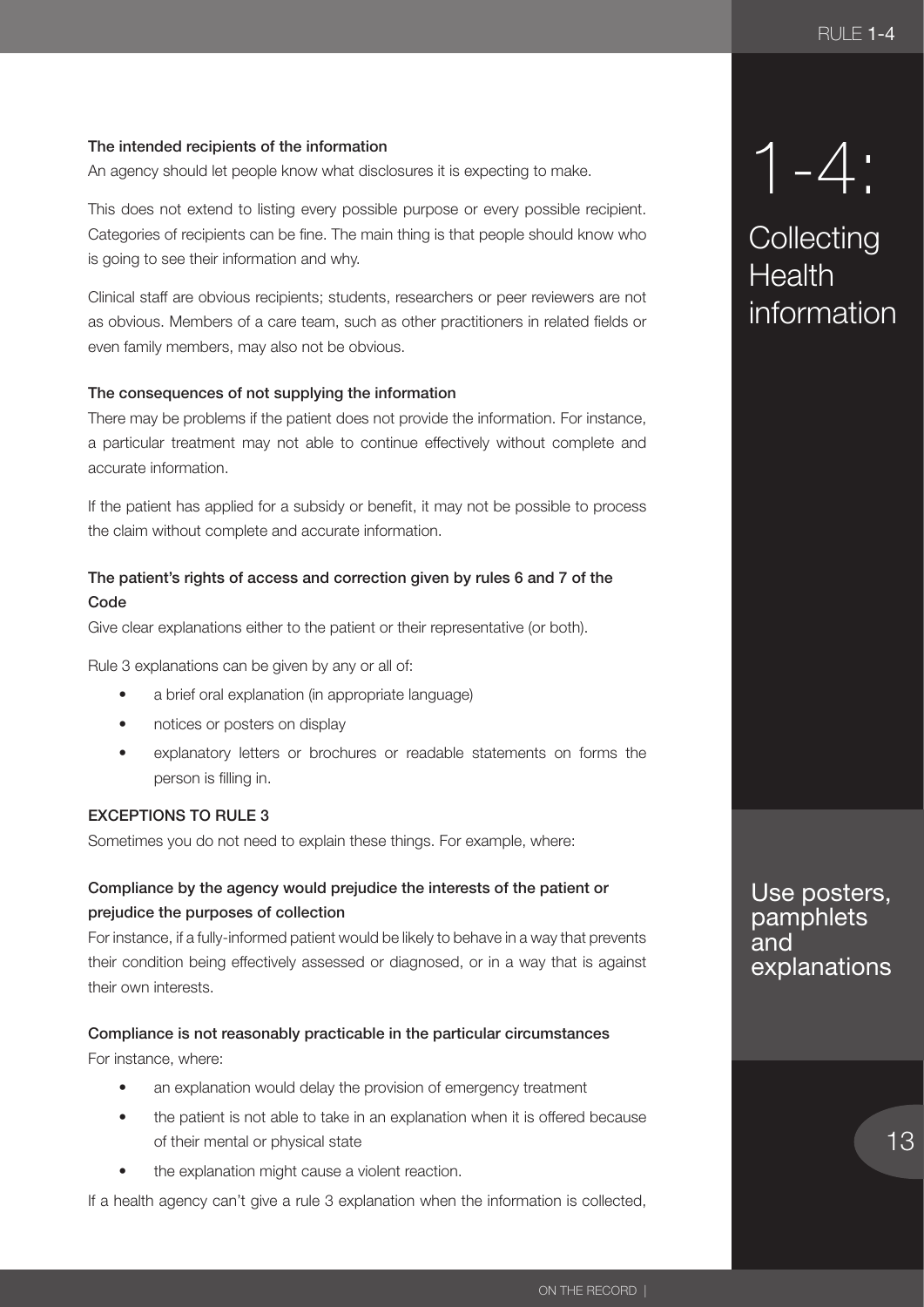<span id="page-15-0"></span>1-4:

## **Collecting Health** information

it should do it as soon as possible afterwards. However, repeat explanations are not necessary, assuming the purpose for collection is unchanged.

Complying with rule 3 simplifies matters when it comes to disclosing information. Remember that health information can always be disclosed when that disclosure is in line with the purpose for which the information was originally collected. So a health agency can legally use and disclose the information it collects if it decides, and is open about, its purposes.

## EXAMPLE 6: OPENNESS AVOIDS MISUNDERSTANDINGS

Ellen had a blood test which established that she would be a suitable kidney donor for her sister. The specialist told the sister that Ellen was a suitable match. Ellen had not decided whether she wanted to donate her kidney and felt very pressured by her family following the disclosure. The specialist believed that by agreeing to have the blood test, Ellen had consented to the disclosure of the results to her sister.

Had the specialist told Ellen he would give the results to her sister, Ellen could have asked him not to disclose until she had decided what to do. At the least, she would have been prepared for the disclosure.

## RUIC 4: MANNER OF COLLECTION

Health information may not be collected using methods that:

## Are unlawful

The Mental Health (Compulsory Assessment and Treatment) Act prohibits the use of video tape or audio tape to record patients without the prior consent of the patient or his or her representative.

Because of this Act, unauthorised recordings of patients under compulsory assessment or treatment orders are unlawful.1

### Are unfair

If the patient has been deliberately misled about why information is being collected from him or her, that method of collection may be unfair.

*1 Section 68, MH(CAT) Act*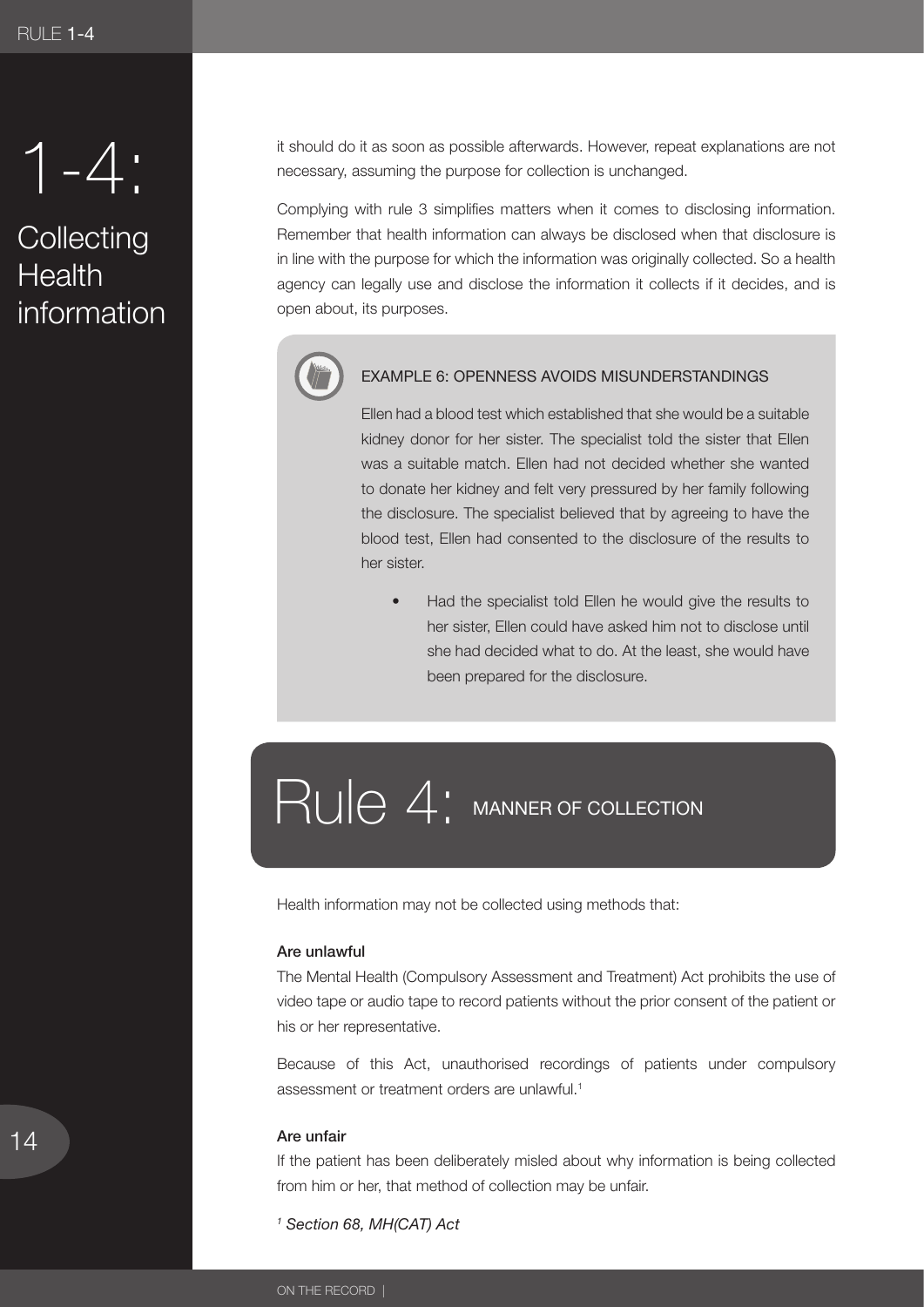Threatening or coercing patients into providing information could also fall into that category.

## Intrude to an unreasonable extent on the affairs of the individual concerned

For example, patients should not be asked intimate questions that are unnecessary for treatment or diagnosis.

If a patient is uncomfortable with one way of collecting information, find out whether it could be collected in another way.

When collecting sensitive information, make sure that the patient has physical privacy to provide that information, where possible.

Physical privacy is also protected by right 1(2) of the Code for Health and Disability Services Consumers Rights.



## EXAMPLE 7: VIDEOTAPING CAN BE AN UNFAIR COLLECTION

Hine visited a counsellor who often videotaped counselling sessions. The tapes were used in training courses. The counsellor told Hine that only small excerpts were used and the client would not normally be identifiable. Hine felt obliged to agree to the videotaping. During the session she disclosed sensitive information about an abusive relationship. She later discovered that this segment of the tape was used in a training session and that she was identified.

- Information was disclosed that identified Hine.
- She consented to collection of that information on the basis that she would not be identified and felt pressured to agree.
- This was a collection by means which were unreasonably intrusive and also unfair, mainly because she was identified after being promised that this would not occur.

1-4:

**Collecting Health** information

Means of collection must not be unfair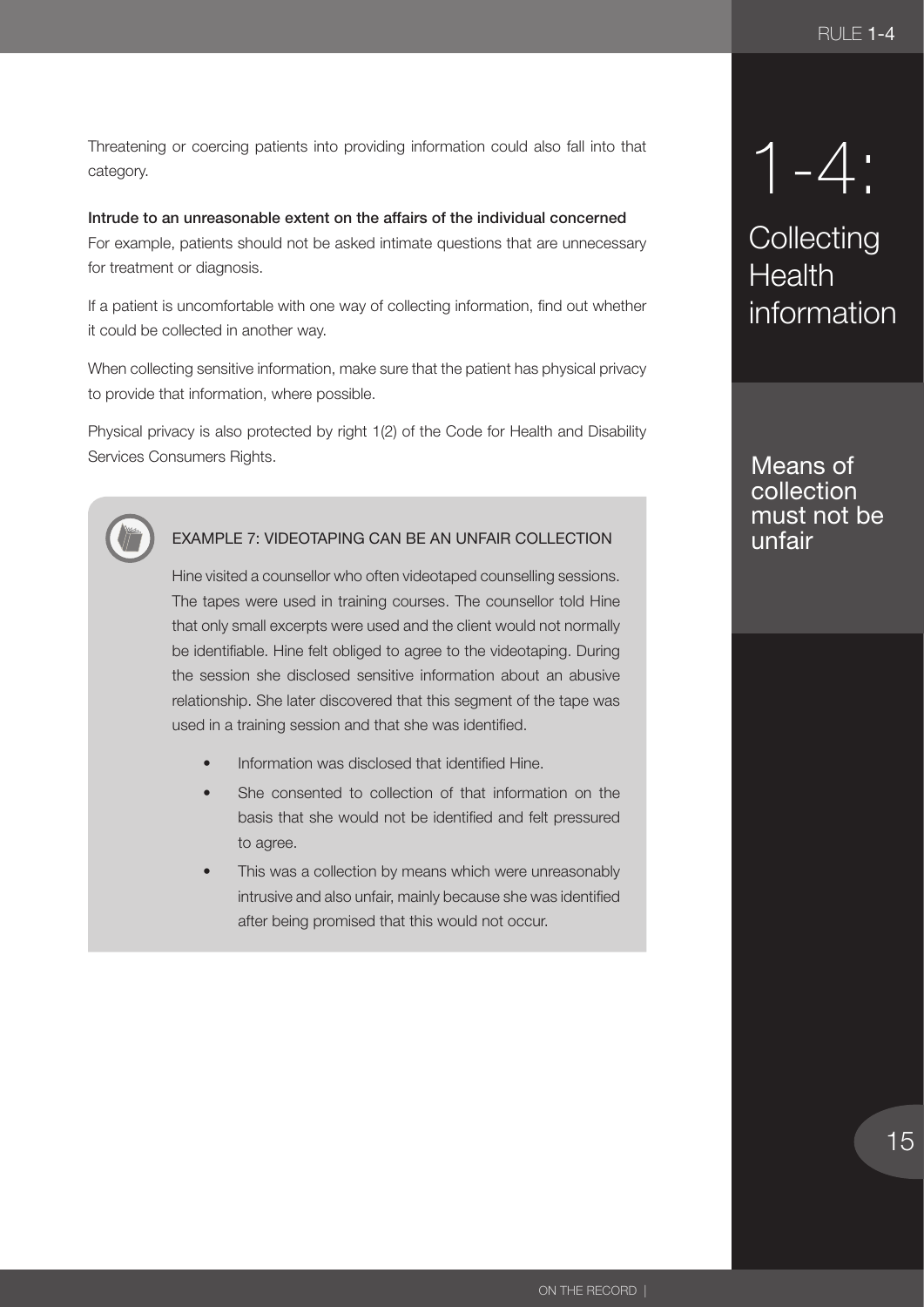1-4:

## **Collecting Health** information

Can other people **overhear** conversations with patients?



## EXAMPLE 8: COLLECTING INFORMATION AT RECEPTION

Philip attends a medical clinic for the first time. The receptionist asks him several questions for the clinic's records, entering his answers directly into the computer. Philip is asked for contact details and about any existing medical conditions. The reception area is small, and a number of people can hear the discussion.

This may be an unreasonable intrusion into Philip's affairs. The receptionist could have asked Philip to fill in a form instead.

Example 8 is also relevant to pharmacies. People often have to discuss their prescriptions or over-the-counter medication with pharmacists so the pharmacist can explain how to use it or not to mix it with particular drugs. People may feel embarrassed if this conversation is overheard by other customers.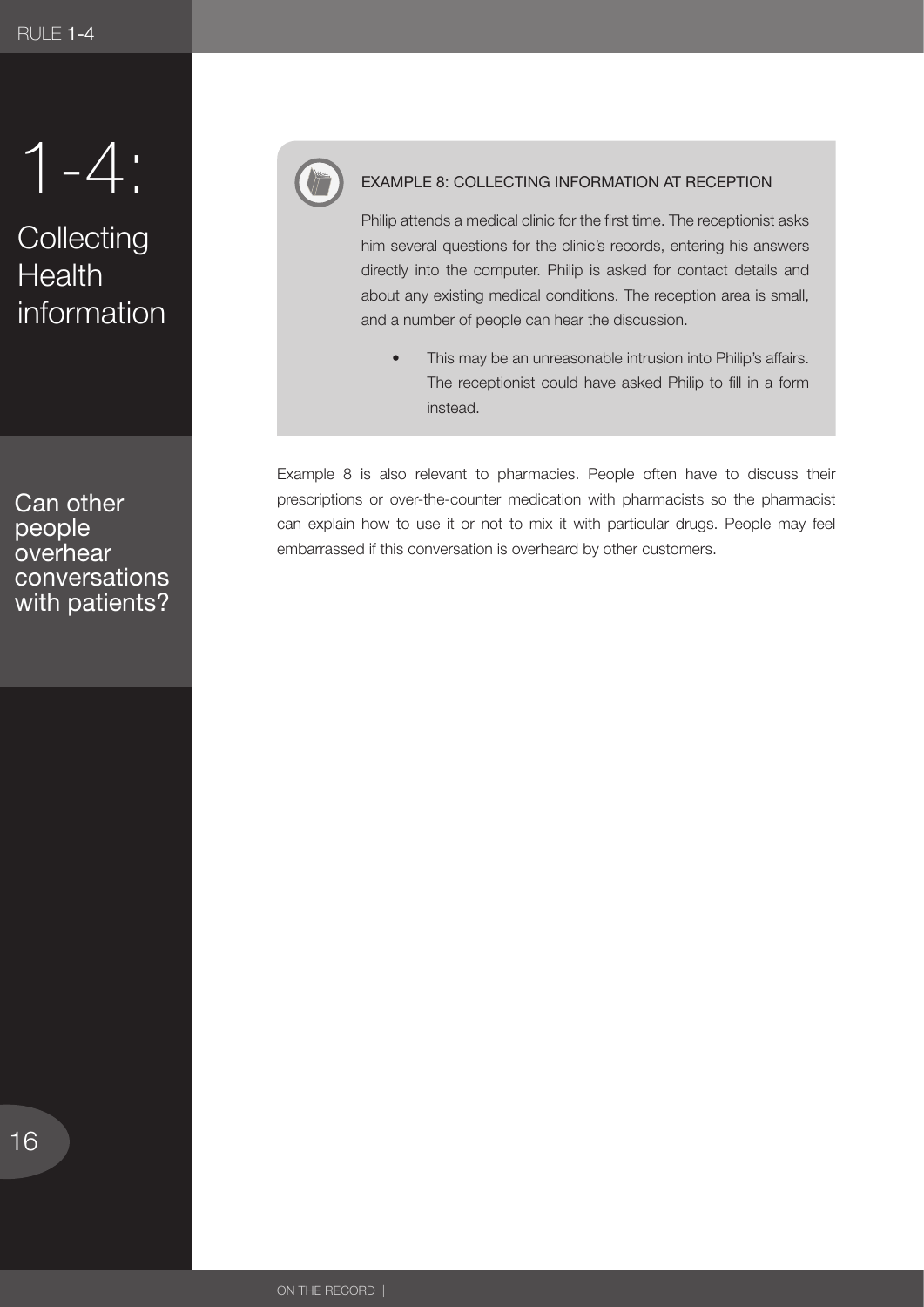# <span id="page-18-0"></span>Rule 5: SECURITY SAFEGUARDS

Under rule 5 of the Code, agencies have to take reasonable security safeguards with health information against its:

- loss
- access, use, modification, or disclosure without the agency's authority
- other misuse.

## EXAMPLE 9: ACCESS TO PATIENT FILES BY STAFF

A patient with a history of mental illness has been admitted for an urgent appendectomy. Her notes contain a detailed history of past treatments going back many years. During a quiet night, a nurse not involved with the patient's care browses through the notes.

- Only those treating the patient should be able to access the notes.
- The agency should consider whether it needed all the notes for this admission, how the nurse was able to browse the file and the need for further staff training.

Where an agency gives information to someone else, it needs to do everything it can to prevent unauthorised use or disclosure of information by that person.

For instance, before storing medical records with a contractor, an agency should sign an agreement with the contractor that it will:

- protect the records from unauthorised access
- only let authorised staff access them.

Agencies should consider how information is stored and identify weak points about storage procedures.

Practical steps can be taken to protect information. Agencies can:

## Physical security

- keep white boards that show patient details away from public areas
- physically secure the areas in which health information is stored with lock, keypad or swipe card access

## 5: Security Safeguards 5: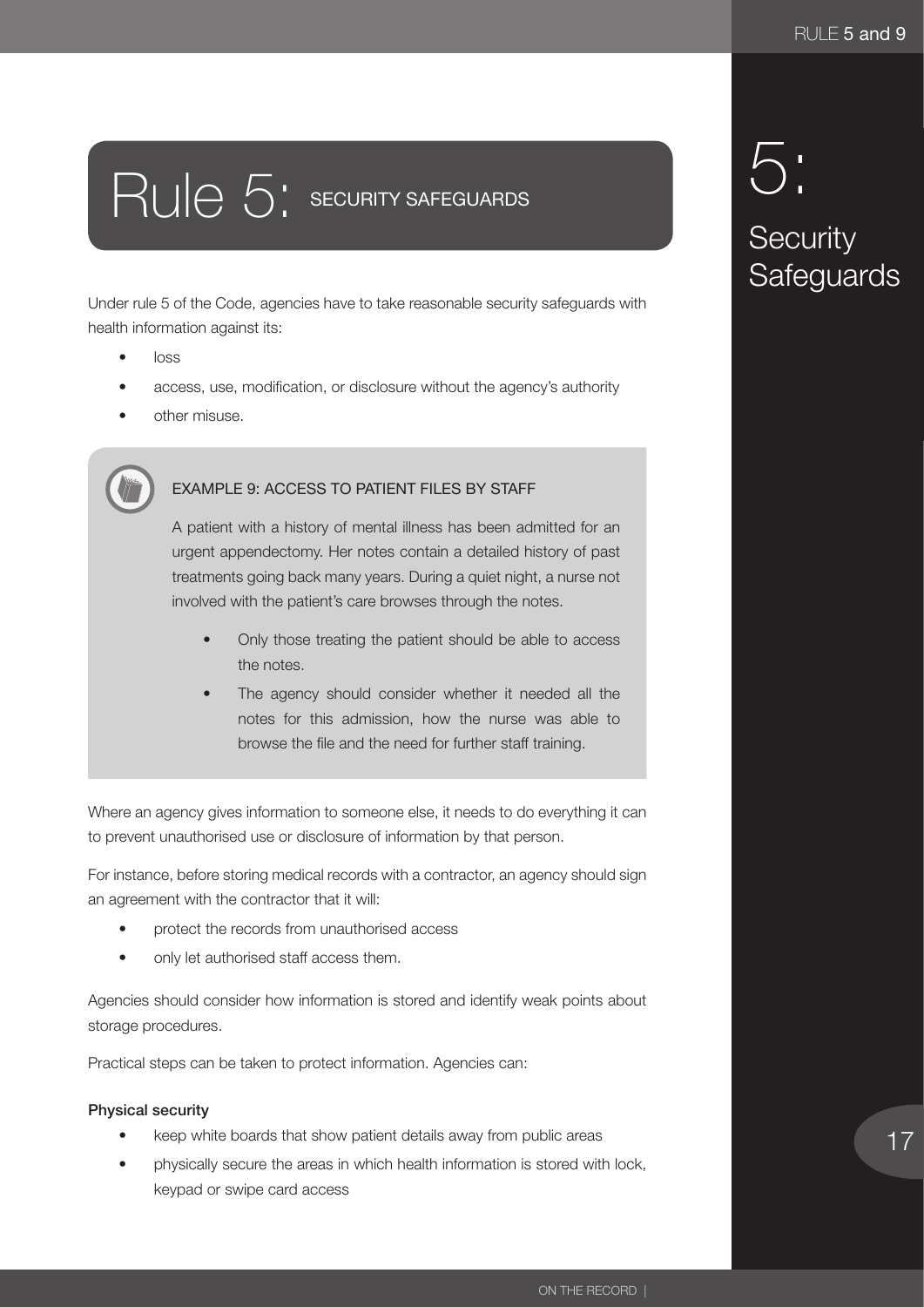## 5: Security -------<br>Saferiu 5: **Security Safeguards**

information

Staff training enhances respect for patient information

- lock filing cabinets and unattended rooms
- position computer terminals so they cannot be seen or accessed by unauthorised personnel
- use screen savers and security screens so computer terminals cannot be seen by visitors.

## System security

- implement document tracking systems
- record who has removed a document from storage, when it was removed, and when it was returned
- use robust, regularly changed passwords to control access to electronic health information
- make sure that computer access leaves a footprint that is periodically audited.

## Staff training

train staff on the need to keep patient records secure and when information may be accessed, used and disclosed.

## Fax machines

- control the type of information that may be sent by fax
- make telephone calls before transmission, to ensure information is not left lying on the fax machine at the receiving end
- programme fax machines with frequently called numbers to reduce the risk of incorrect dialling.

## E-mail

- use abbreviated names or 'nicknames' to save frequently used addresses and to minimise the risk of inadvertently sending information to the wrong person
- encrypt or password-protect sensitive files (remember that e-mail is like a postcard – people can get into the system and read it).

## Portable storage devices

- have a well-communicated and monitored policy on the use of Portable storage devices (PSDs) like USB memory sticks and laptops
- make sure that sensitive information is only kept on PSDs when absolutely necessary and deleted when no longer needed.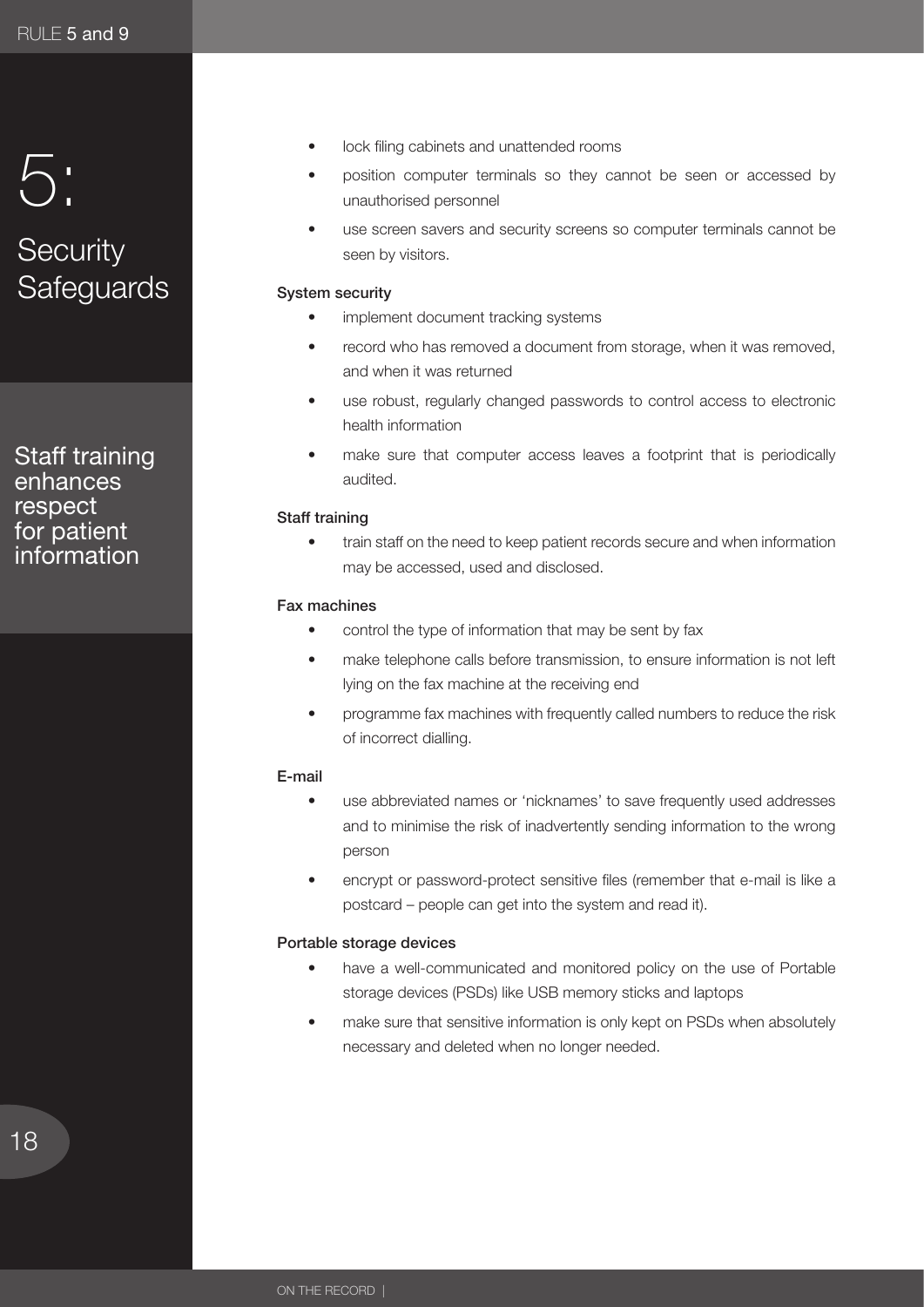## EXAMPLE 10: LEAVING CONFIDENTIAL INFORMATION IN PUBLIC ACCESS AREAS

The receptionist for a medical practice is responsible for sending out accounts to patients. She leaves a stack of window envelopes containing accounts letters on her desk when she goes to morning tea.

The top envelope is addressed to a well-known media personality, Richard. Another patient sees Richard's full name and some of his health information through the window of the envelope, and goes home to write about it on her blog.

- Patient information should be kept away from the public counter where it could be read by others.
- Similarly, computer screens should not be readable from the public side of the counter.
- Make sure health information (such as the name of a particular clinic, or information about a test) is not visible on or from the outside of an envelope.

## EXAMPLE 11: PROTECTING INFORMATION FROM UNAUTHORISED ACCESS BY CUSTOMERS

A pharmacy keeps a register of restricted medications. People purchasing restricted items fill in their names, addresses, phone numbers and the name of the medicine. As the register is a large book and has several entries for customers to a page, these details can be read by anyone filling in their own details.

- Customers could be taken to one side and asked to provide the details to a staff member, who could transfer them into the register.
- Alternatively, other people's details could be covered when customers fill in their own details, or a separate page could be dedicated to each person.

## 5: 5:

## Security Safarin information **Security Safeguards**

Practical protections for information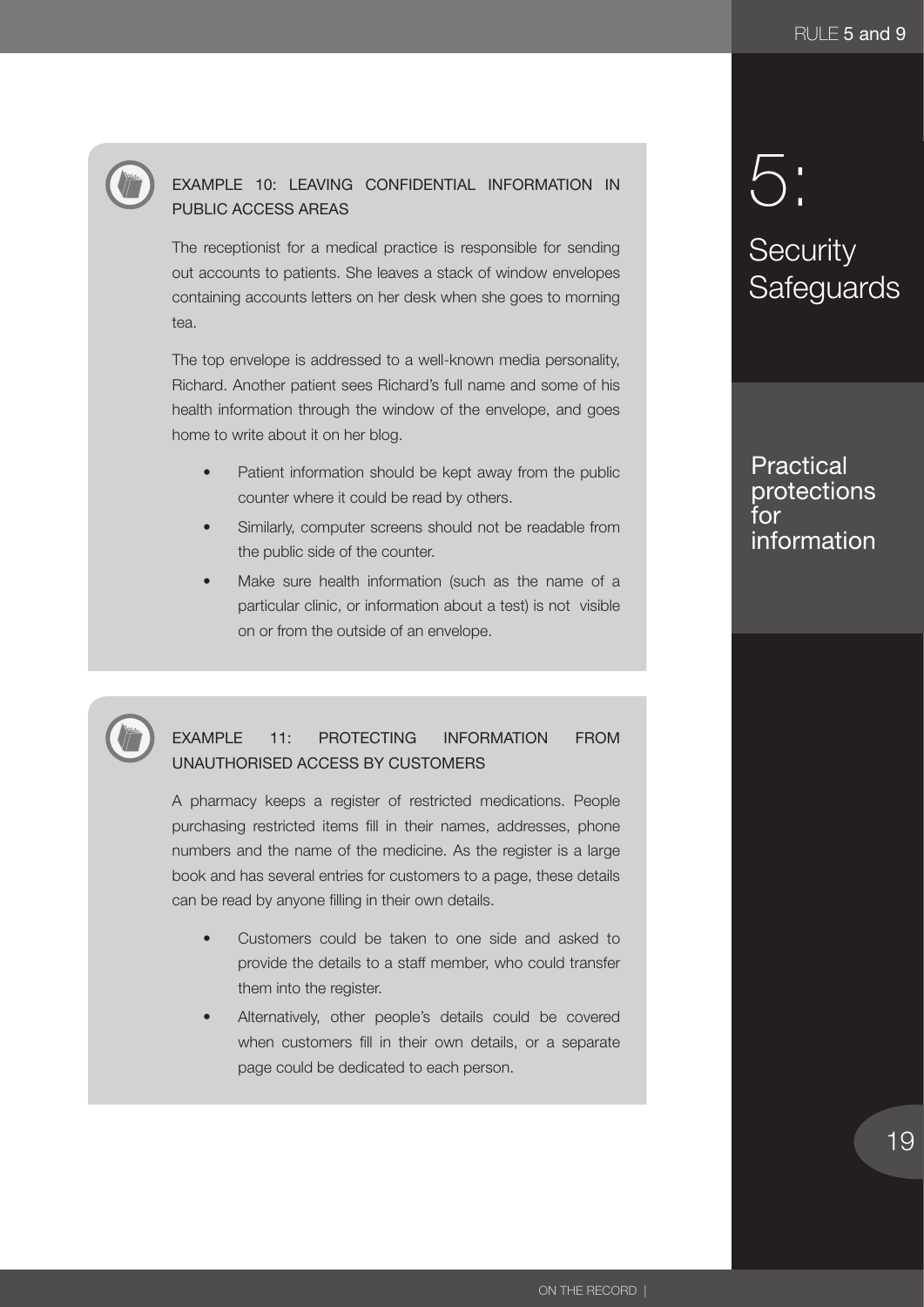## <span id="page-21-0"></span>9: 9:

## Retention of Health information Information

Health information is sensitive. Not all employees need, or should be able to read, entire patient files. Staff should be given access to the information they need for their jobs. For instance:

- administrators dealing with billing do not need to see clinical notes
- hospital chaplains and volunteer visitors do not need to see clinical notes or have details of treatment without patient authorisation
- clinical staff may not need to see the whole of the historical medical record or to have it to hand at all times.

Storage and security policies should be known by all staff, so they can respond appropriately to patient concerns.

# Rule 9: RETENTION OF HEALTH INFORMATION

Rule 9 provides that health information must not be kept longer than is required for the purposes for which it may lawfully be used. In other words, as long as there is a purpose for holding the information, rule 9 allows it to be kept.

When all purposes for holding the information have expired, it should be securely destroyed or returned to the patient.

## Health (Retention of Health Information) Regulations 1996

The Health (Retention of Health Information) Regulations require health records to be kept for at least ten years from the last date of treatment or care. If the Regulations apply, they override rule 9.

These regulations allow information to be transferred to another provider in this time, so if a patient moves to another town the records can be forwarded to a new doctor or health provider.

The Regulations also allow agencies to transfer information to the patient or (where the patient has died) to the executor of their estate.

## PUBLIC RECORDS ACT 2005

Public sector agencies need to comply with the Public Records Act, which gives the Chief Archivist jurisdiction over nearly all publicly held records. In practice, this means DHB records may only be disposed of in line with the General Disposal Authority (GDA) developed by Archives NZ. The GDA sets specified retention lengths for different kinds of clinical records and says what may done with them after that time. The GDA is available on the Archives NZ website.

Not all staff need to see clinical notes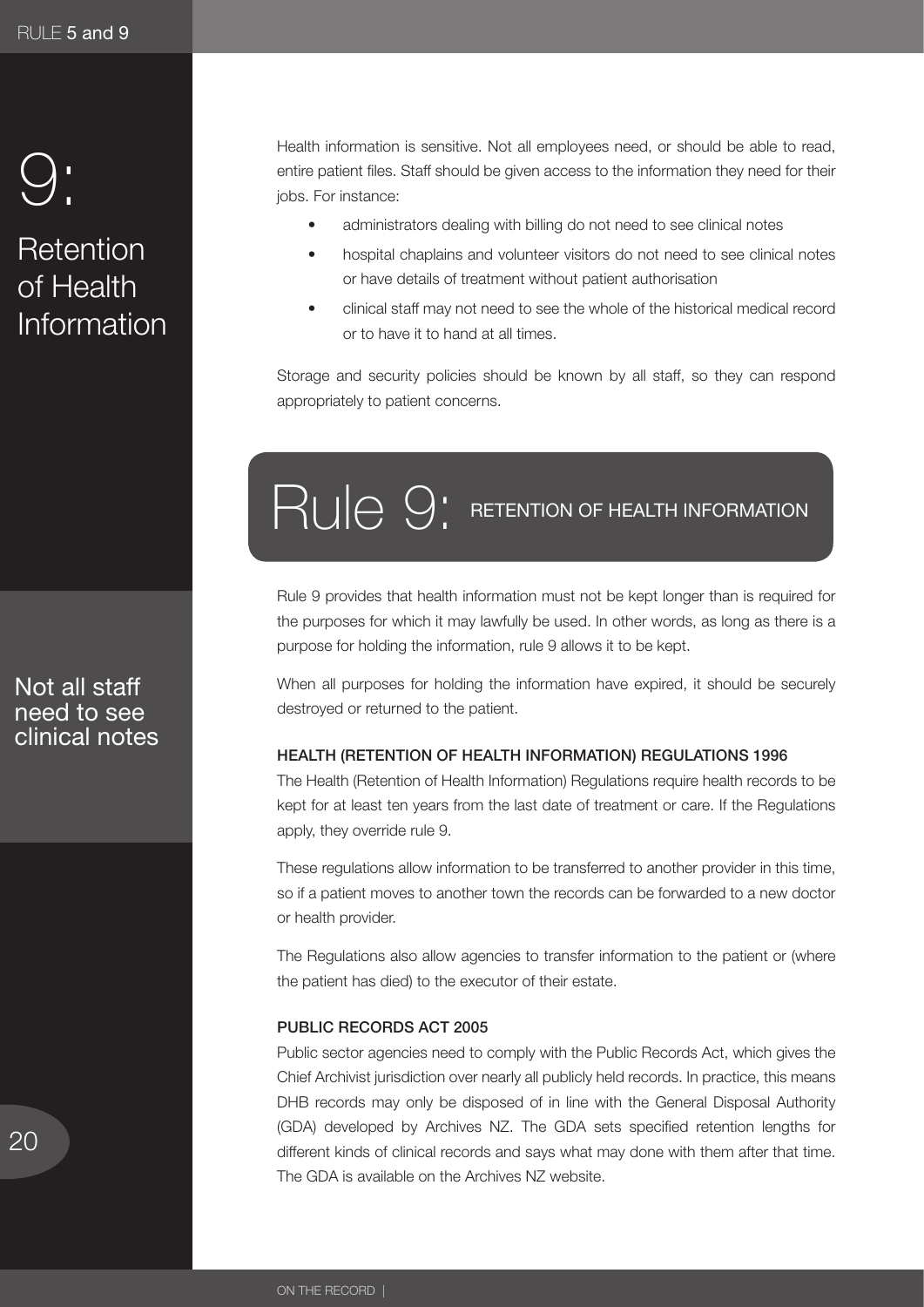# <span id="page-22-0"></span>Rule 8: ACCURACY

Rule 8 of the Code says that, before using information, health agencies must take reasonable steps to check that it is up-to-date, complete, relevant and not misleading.

What is reasonable depends on the proposed use for the information and its impact on the patient. The more important or sensitive the use which is to be made of the information, the more careful an agency has to be to make sure it is accurate and make any necessary additions or changes.

For instance, if a diagnosis has changed over time, making a note on earlier records may stop another practitioner acting on the (inaccurate) first assessment.

Making sure information is accurate is particularly important where information was obtained from a source other than the person concerned.

# Rule 10: USING INFORMATION

Information obtained for a particular purpose may be used by the agency for that purpose. The patient should have had this purpose explained to him or her by a written or spoken privacy statement at the point of collection, as required by rule 3.

Rule 10 also allows uses that are "directly related" to the purpose for obtaining the information. For instance, information obtained for care and treatment may also be used for administrative purposes related to that care and treatment.

Rule 10 also lists a number of instances in which information may be used in a way which was not anticipated when it was obtained. If one of those exceptions applies, the agency has a discretion to use the information for that purpose. It is not obliged to use it in that way.

For instance, information may always be used for another purpose where necessary to prevent or lessen a serious and imminent threat to public health or public safety, or somebody's life or health.

Health information may also be used if it is necessary to avoid prejudice to the maintenance of the law by a public sector agency or for the conduct of proceedings. These exceptions are also contained in rule 11 (disclosure) and are discussed further on.

The person who says that the exception applies must have a reasonable basis for believing that the exception applies.

# 8 and 10:

## Using Health Health information information

**Information** can be used in line with the purposes for which it was collected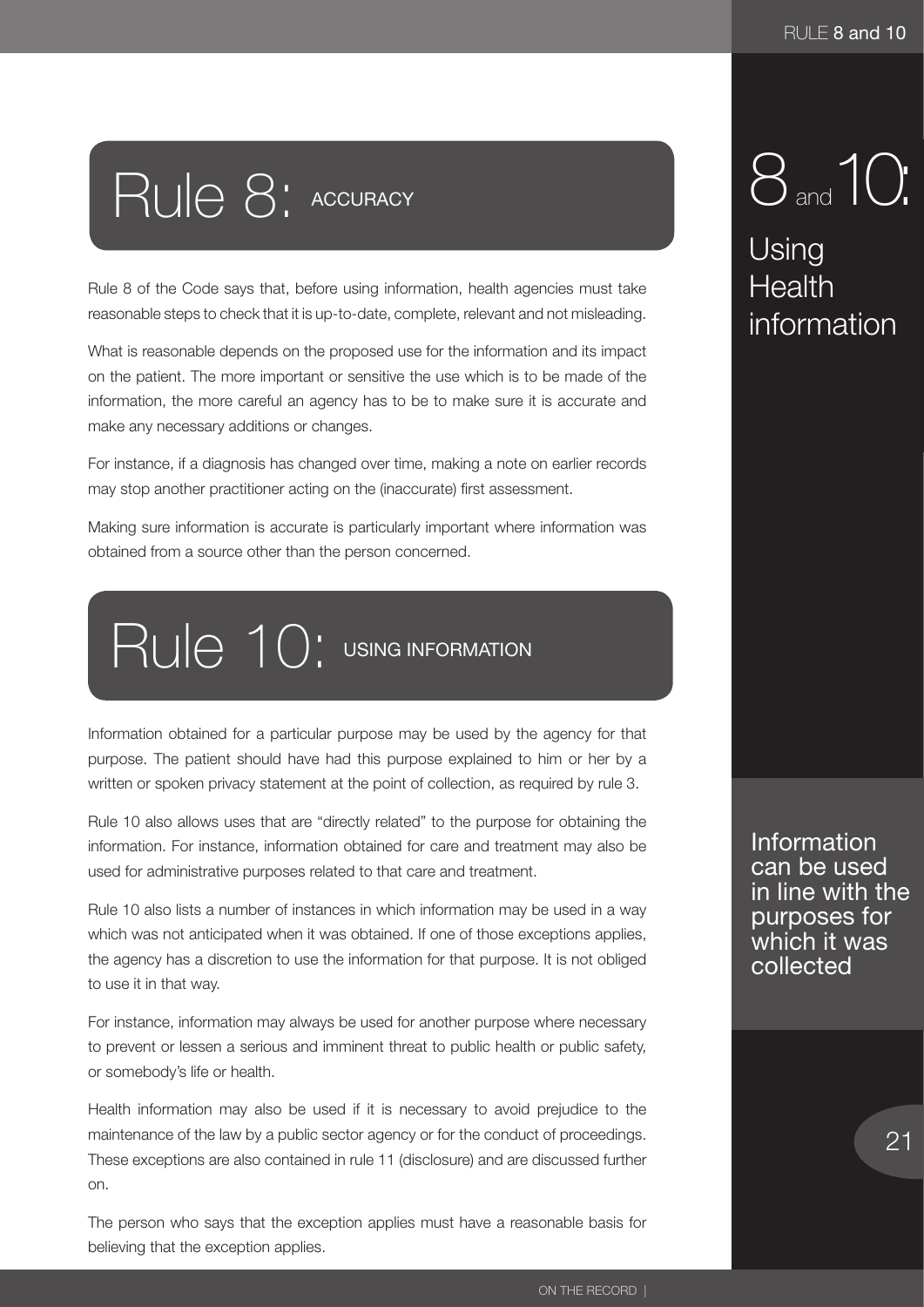## <span id="page-23-0"></span>Disclosing<br>Health information Disclosing **Health**

## Disclosing health information

Disclosing health information can pose special problems, especially where people are already suspicious or wary of health agencies. Agencies have to balance retaining a patient's trust and fulfilling their functions as health practitioners. This may sometimes include acting in what they believe to be a patient's best interests even if the patient disagrees.

The discretion to disclose (or not) will generally be the practitioner's, and should be exercised in line with his or her professional ethical framework.

More specifically, disclosure can become an issue because agencies:

- have to disclose (see page below)
- want to disclose (see page 23)
- have been asked to disclose (see page 28).

## Dealing with situations where you Have to disclose

Any law that authorises or requires information to be made available takes precedence over the Health Information Privacy Code. If a law requires disclosure – using words like "shall" or "must" – the information must be made available.

However, when an agency is asked to disclose information under some legal authority, the agency should ask to see the authority (eg, a warrant) or should be told what that authority is. There may be restrictions about how the information be obtained or used and agencies can feel confident in holding requesters to those restrictions. For instance, the Ministry of Social Development has very wide powers to obtain information, but these powers are all subject to a relatively restrictive code of conduct.

Health practitioners must also ensure any disclosure they make complies with their codes of ethics. Codes of ethics will generally allow disclosure if it is required by law, but if in doubt, practitioners should check with their professional body.

In nearly every case, the patient can (and should) be told that their information has been disclosed. Though this is not a legal requirement, it will generally be in line with good faith information handling practices. At the very least, the disclosure should be noted on the file so the patient will see it if they later access their own information.

Some examples of statutory provisions that require disclosure are:

## Land Transport Act 1998, sections 18 and 19

Medical practitioners and optometrists must notify the Director of the NZ Transport Agency if they think public safety requires that one of their patients should not be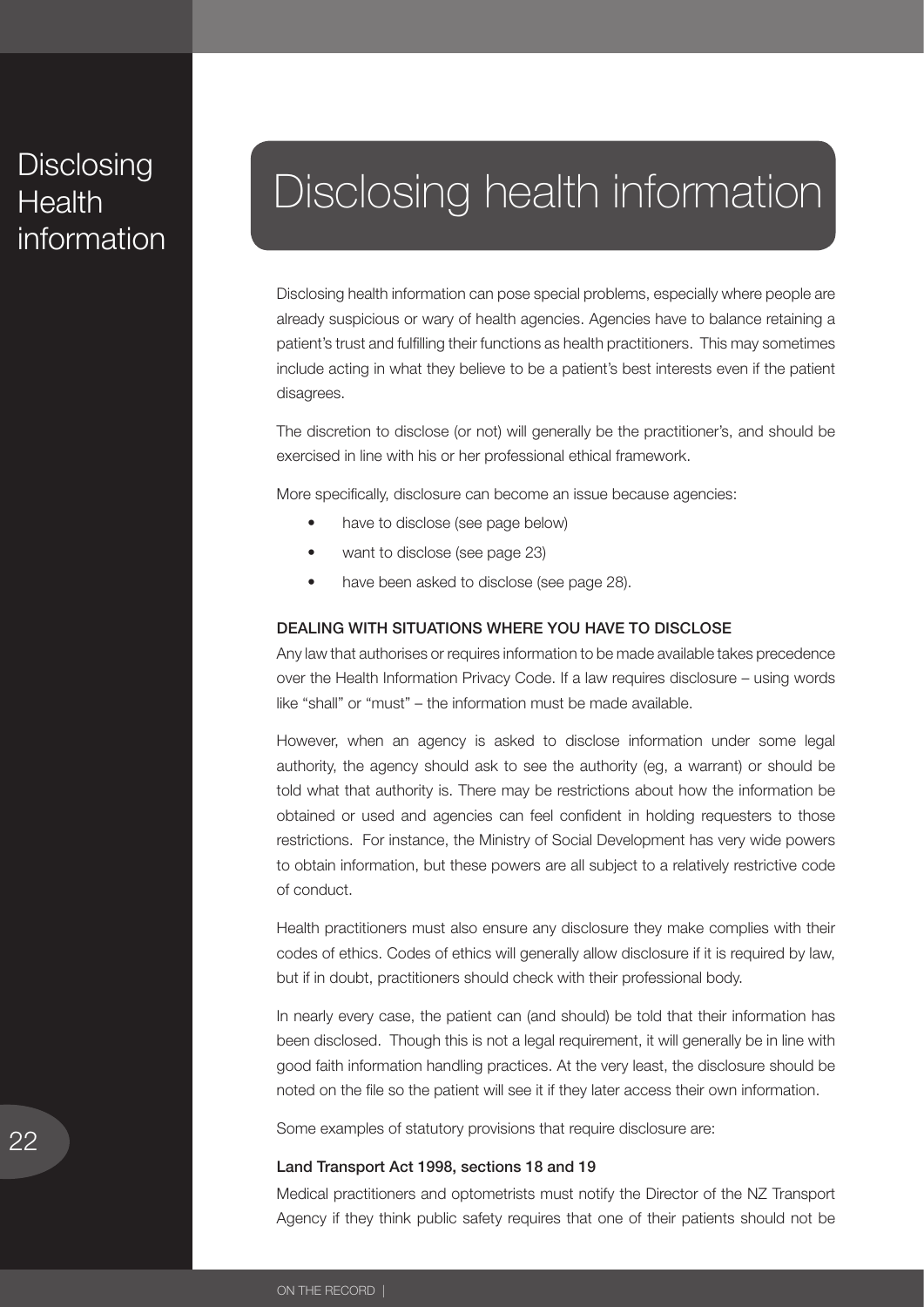<span id="page-24-0"></span>driving or should only be driving subject to some limitations.

If a person who holds a driver licence is placed under an compulsory treatment order or becomes a special patient, the person in charge of the hospital must also notify the Director of the NZ Transport Agency.

#### Cancer Registry Act 1993, sections 5-7

Where a cancer test indicates that someone has cancer, the person in charge of the laboratory where the test was carried out must report it to the Director-General of the Ministry of Health so the information can be placed on the cancer registry.

The Director-General can require more information to be provided by a medical practitioner or the person in charge of a hospital if the initial report is incomplete.

Anyone who makes information available in under sections 5 and 6 of the Cancer Registry Act is protected against legal action for that disclosure.

#### Tuberculosis Act 1948, section 3

Medical practitioners must notify the Medical Officer of Health if they believe a patient has tuberculosis.

## Health and Disability Commissioner Act 1994, section 62

The Health and Disability Commissioner can require health or disability service providers to make information available for an investigation conducted by the Commissioner.

#### The Privacy Act 1993, sections 91-92

The Privacy Commissioner has similar powers to require information for investigations conducted under the Privacy Act.

### Search warrant

Health agencies must disclose in response to a court order such as a search warrant.

#### Dealing with situations where you Want to disclose

Most of the time agencies do not have to disclose information. For instance, rule 11 does not force agencies to disclose. But if they want to disclose, they must find a provision that allows it, either in the Code or some other legislation.

## Ethical duties

Ethical duties of confidentiality may differ from the provisions in the laws allowing disclosure. Where an exception in the Code (or other statutory provision) allows a disclosure, the health practitioner needs to also consider his or her code of ethics. The code of ethics may prohibit disclosure or require that certain procedures be followed.

#### Statutory provisions permitting disclosure

Some statutes authorise disclosure. They do not require agencies to disclose, but they give them a choice.

## Disclosing<br>Health information **Disclosing Health**

**Disclosures** may be required by law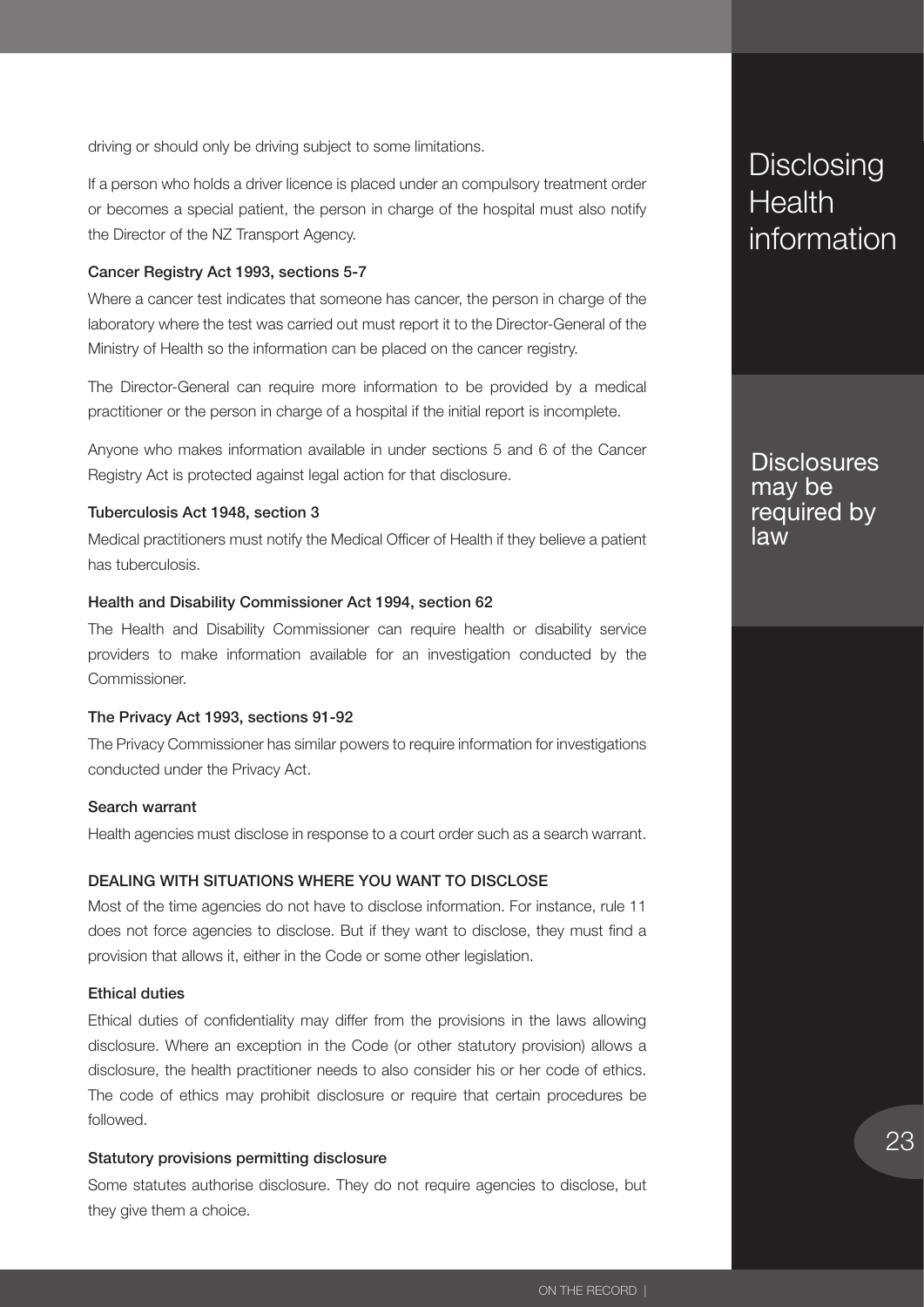## <span id="page-25-0"></span>Disclosing<br>Health information Disclosing **Health**

Tell parents if disclosure has to be made

This difference between laws that require disclosure and laws that authorise disclosure is important. Some codes of ethics may allow disclosure only if it is required by law.

Where disclosure is permitted by law, in most cases there will be nothing to prevent the agency from telling the patient that the disclosure will be made.

#### Children, Young Persons and Their Families Act 1989, sections 15-16

Under these sections anyone who believes a child or young person is at risk of some harm, ill-treatment, abuse, neglect or deprivation can report the matter to a social worker or the police. These provisions permit rather than require the disclosure. They also protect disclosers from civil, criminal or disciplinary proceedings if the disclosure is made in good faith.

## Health Information Privacy Code 1994, rule 11

If you want to disclose information but there is no law requiring or authorising it, you should first consider rule 11 of the Code.

Rule 11 prohibits disclosure unless one of the various exceptions applies, or there is some other law allowing disclosure. However, disclosure under the Code is discretionary. Even where rule 11 allows a disclosure, the disclosure does not have to be made.

Importantly, disclosure is always permitted where the patient has authorised the disclosure, or where disclosure was a purpose for obtaining the information in the first place.

These disclosures form part of regular procedures, are commonly made, or can be reasonably anticipated. For example:

- disclosing relevant information to other members of treatment teams such as nurses or occupational therapists
- disclosing details to the first contact person, including medication details
- referring the patient to other health agencies, such as a physiotherapist.

However these purposes should have been discussed with the patient in line with rule 3. If this has been done, patients will not be surprised when the information is disclosed. In other words, agencies can set their own policies around disclosure.

In setting disclosure policies, agencies should remember right 4(5) of the Code of Health and Disability Services Consumers' Rights. Right 4(5) gives consumers the right to co-operation among providers to ensure quality and continuity of services. Cooperation may require sharing information between providers where necessary for treatment. So this sharing would be a purpose for having the information. That purpose should be communicated to the patient when the information is collected.

Agencies might also have a policy of disclosing information to family members or friends who are involved with the individual's treatment. The individual concerned should have been told (in accordance with rule 3) that information may be disclosed in this way.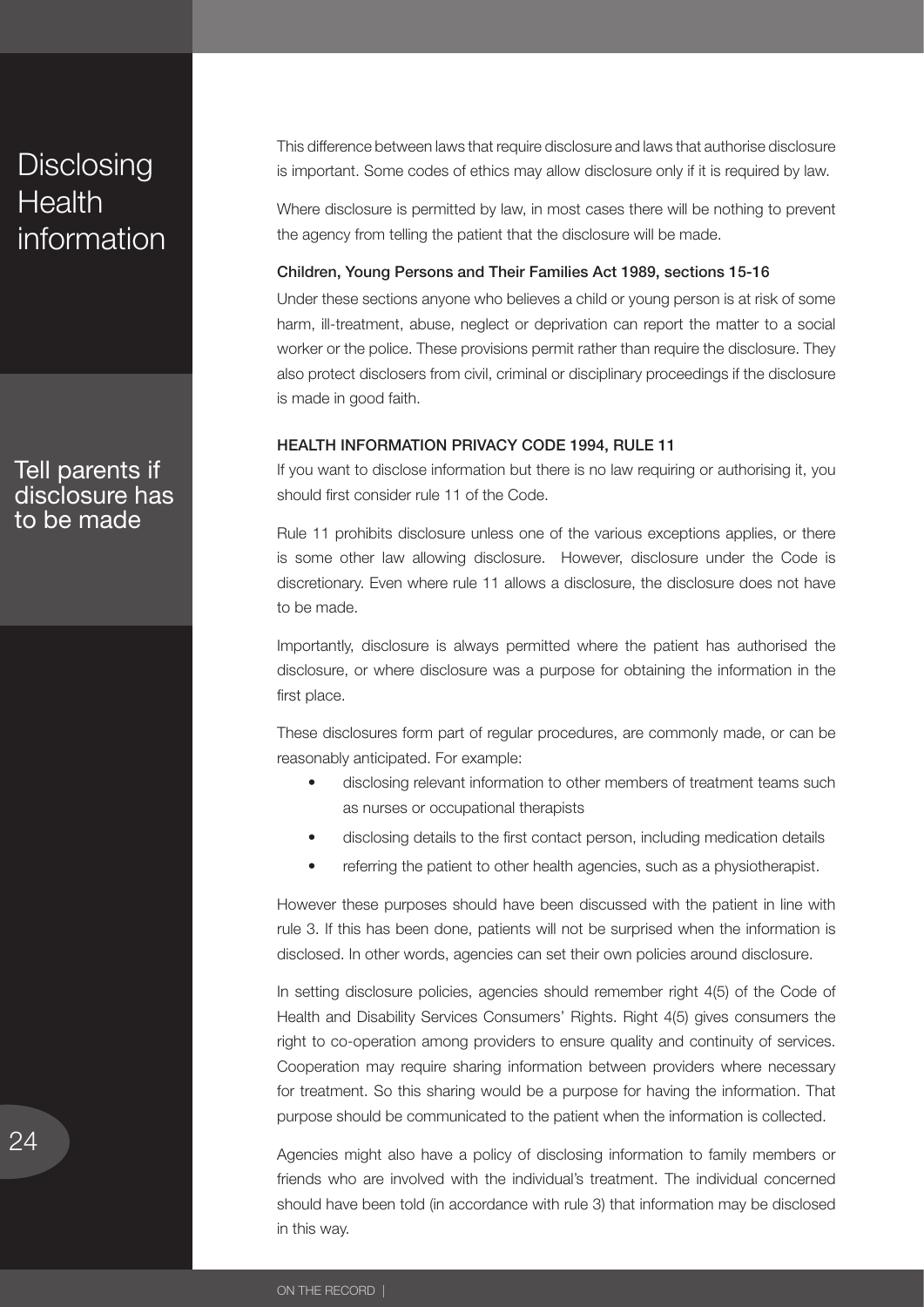Other reasonably anticipated disclosures, for example, may be to a health funder for audit purposes, or to ACC if a patient has a claim related to his or her treatment. Again, agencies should tell the patient about this in accordance with rule 3.

If an agency does not want to give out information in response to a request, it should state why – not just "because of the Privacy Act". While it is possible that all the exceptions of rule 11 have been considered and the Code doesn't allow disclosure, much often there are other reasons for not disclosing such as the agency's policies or to protect the confidentiality of the patient. So don't use the Privacy Act as an excuse – it's confusing for people.



## EXAMPLE 12: ANTICIPATED DISCLOSURES

Some people seek drugs from GPs for the purposes of abuse. When a GP thinks they have encountered such a person, some practices tend to pass on a warning to other practices and pharmacists in the area. It is unlikely that such a person would agree to this information being passed on. Would this disclosure breach the Code?

As long as the agencies are open with their policies, the Code would allow disclosure of this information. However agencies should display posters in waiting rooms informing people about the network.

Rule 11(1) allows disclosure under various circumstances, such as where:

## The disclosure is to the individual concerned or his or her representative

Disclosing to the individual or their representative is always acceptable, but agencies only have to disclose when the individual or representative made a specific request for access to the information (see discussion of rule 6 and section 22F).

A representative is:

- the parent or guardian of a child under 16 (whether custodial or not)
- the executor or administrator of a deceased's estate
- someone lawfully acting on the behalf or in the best interests of someone who can't give consent or exercise their rights.

## The information disclosed is about a patient in hospital, and describes their presence, location, condition and progress while there, on the day the disclosure was made

This is a focused but limited exception that recognises general clinical practice as it existed before the passage of the Privacy Act, as well as balancing the genuine interest friends and family members have in the well-being of their loved ones.

## Disclosing<br>Health information **Disclosing Health**

Rule 11 allows disclosure where it is a purpose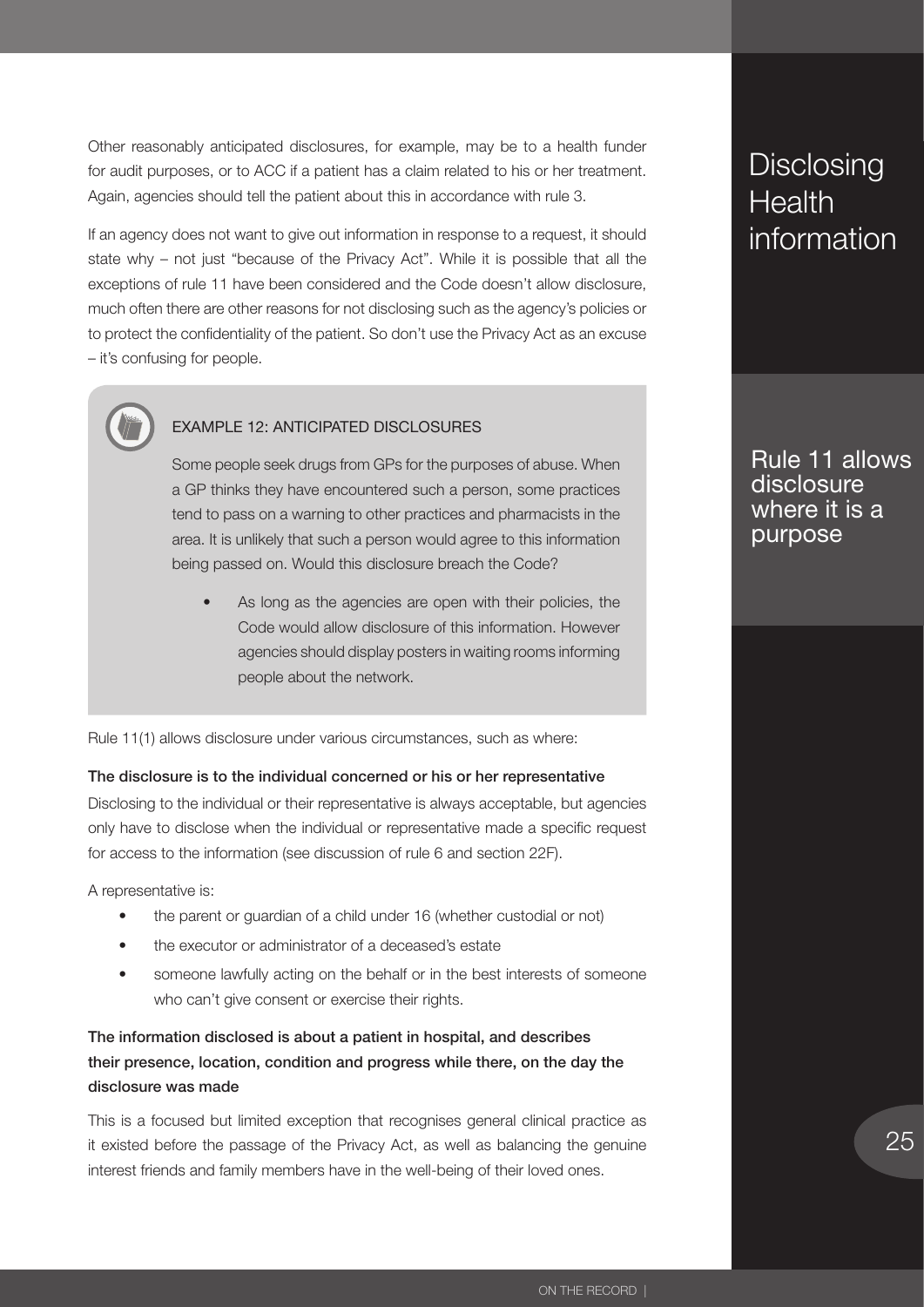## Disclosing<br>Health information Disclosing **Health**

However, patients in hospital should be advised of the hospital's policy in relation to disclosing basic information to enquirers, and given the opportunity (ideally) to object.

If they do object (or the representative objects), they can veto the disclosure.

The disclosure is authorised by the individual concerned or his or her representative (where the individual is dead or cannot exercise his or her rights)

Health practitioners may be presented with an authorisation signed by their patient that is vague or very broad.

If a health practitioner doubts the patient has understood what would be collected and disclosed on the basis of the authorisation, they may decide to speak to the patient before disclosing any information.

#### The information is sourced from a publicly available publication

Publicly available publications include the internet, public registers, newspapers or the telephone book.

To ensure accuracy, the information must have come from the publication. It's not enough that it is just available to the public.

#### Rule 11(2) of the Health Information Privacy Code

Ideally, agencies would only disclose health information with authorisation from the patient or their representative. However this is not always practical. For instance the patient might:

- be unconscious
- not be competent
- have refused to give an authorisation.

In those cases, rule 11(2) allows disclosure where:

## The information is disclosed by a health practitioner to a person closely associated with the patient

This provision gives a broad discretion to disclose to someone associated with the patient, when it's not feasible to get the patient's permission for the disclosure.

The person receiving the disclosure must be a contact person, principal caregiver or a near relative.

The disclosure must be in line with recognised medical practice, and not be contrary to the express request (ie. veto) of the patient or their representative (where the patient can't give a decision).

The disclosure is necessary to prevent or lessen a serious and imminent threat to public and safety, whether the individual's or the public's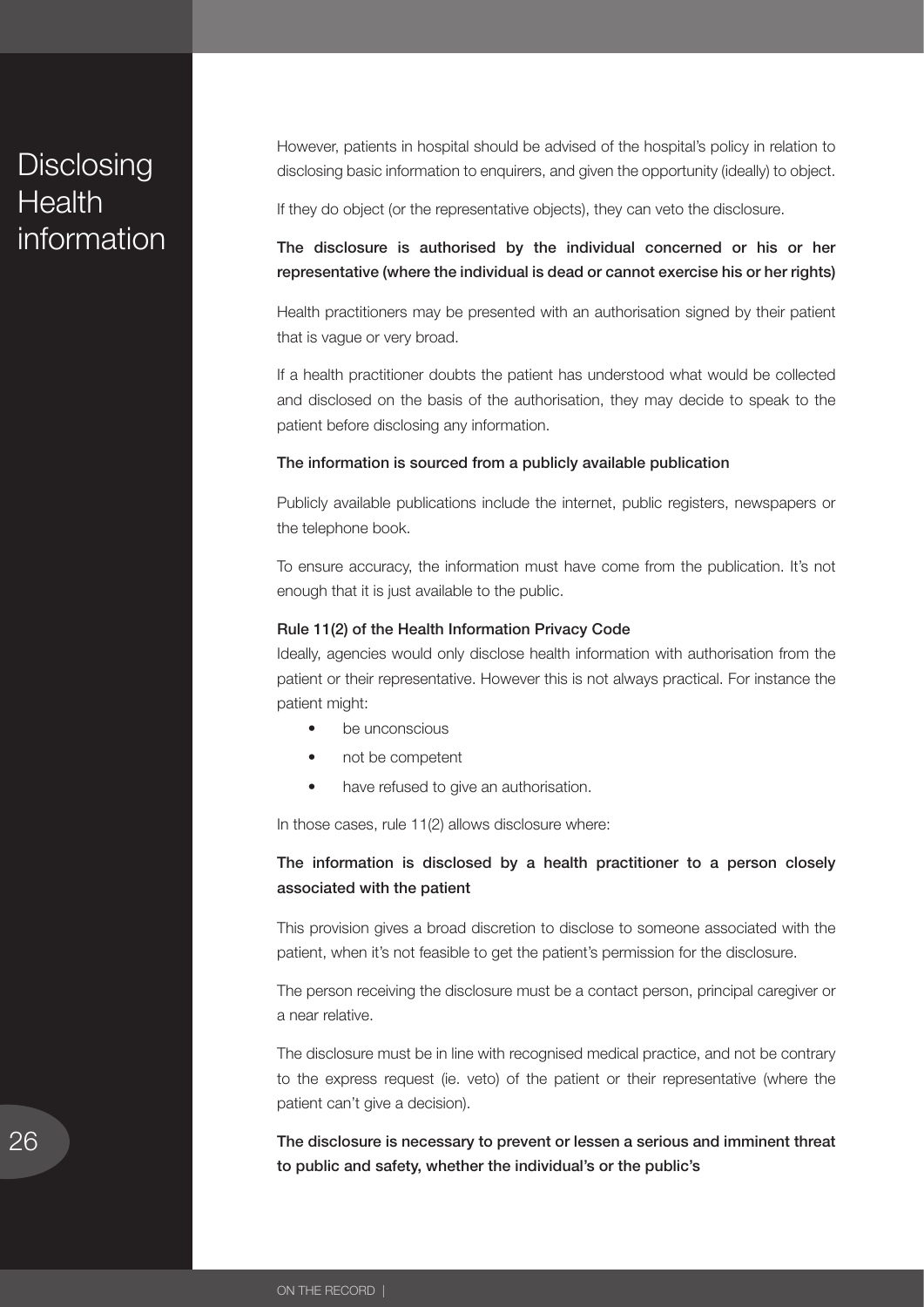The disclosure must be to someone who can do something to lessen the risk such as the Police or an at-risk associate of the individual. It might not be necessary to disclose all of the information. Only the information necessary to achieve that goal should be given.



## EXAMPLE 13: DISCLOSING INFORMATION TO LESSEN A SERIOUS AND IMMINENT THREAT

A doctor has a patient who drives a passenger bus. The patient has a heart condition and the doctor is concerned about the safety of the passengers. The doctor organises a petition to have the driver barred from driving passenger service vehicles.

- The doctor may well have thought there was a serious and imminent threat to public safety, but the disclosure is unlikely to prevent or lessen that threat because it was not made to an appropriate authority. The disclosure would breach rule 11 of the Code.
- Under the Land Transport Act 1998 the doctor would be required to notify the NZ Transport Agency if he thought the patient was not safe to drive but intended to do so. Disclosing in accordance with that requirement would not breach the Code because the other law 'trumps' the Code.

The disclosure is to an individual's principal care giver and relates to the individual's release, or imminent release from compulsory status under the Mental Health (Compulsory Assessment and Treatment) Act 1992

"Principal caregiver" means the friend or family member who is most concerned with oversight of the individual's care and welfare. This exception allows some disclosures, but the most useful and flexible method of ensuring caregivers have the information they need is to make a clear discharge plan that addresses the issue of disclosure to family.

## The disclosure is necessary to avoid prejudice to the maintenance of the law by a public sector agency or for the conduct of court proceedings

For instance, an agency may wish to disclose to the Police or to a public sector agency such as the Inland Revenue Department, Ministry of Social Development or Immigration New Zealand. If the disclosure is to be made in court proceedings, check whether the information is subject to the Evidence Act 2006, which prohibits the disclosure of clinical information about drug dependency (and other conditions manifesting in criminal conduct) by medical practitioners and clinical psychologists.

## Disclosing<br>Health information **Disclosing Health**

Authorisation to disclose must be clear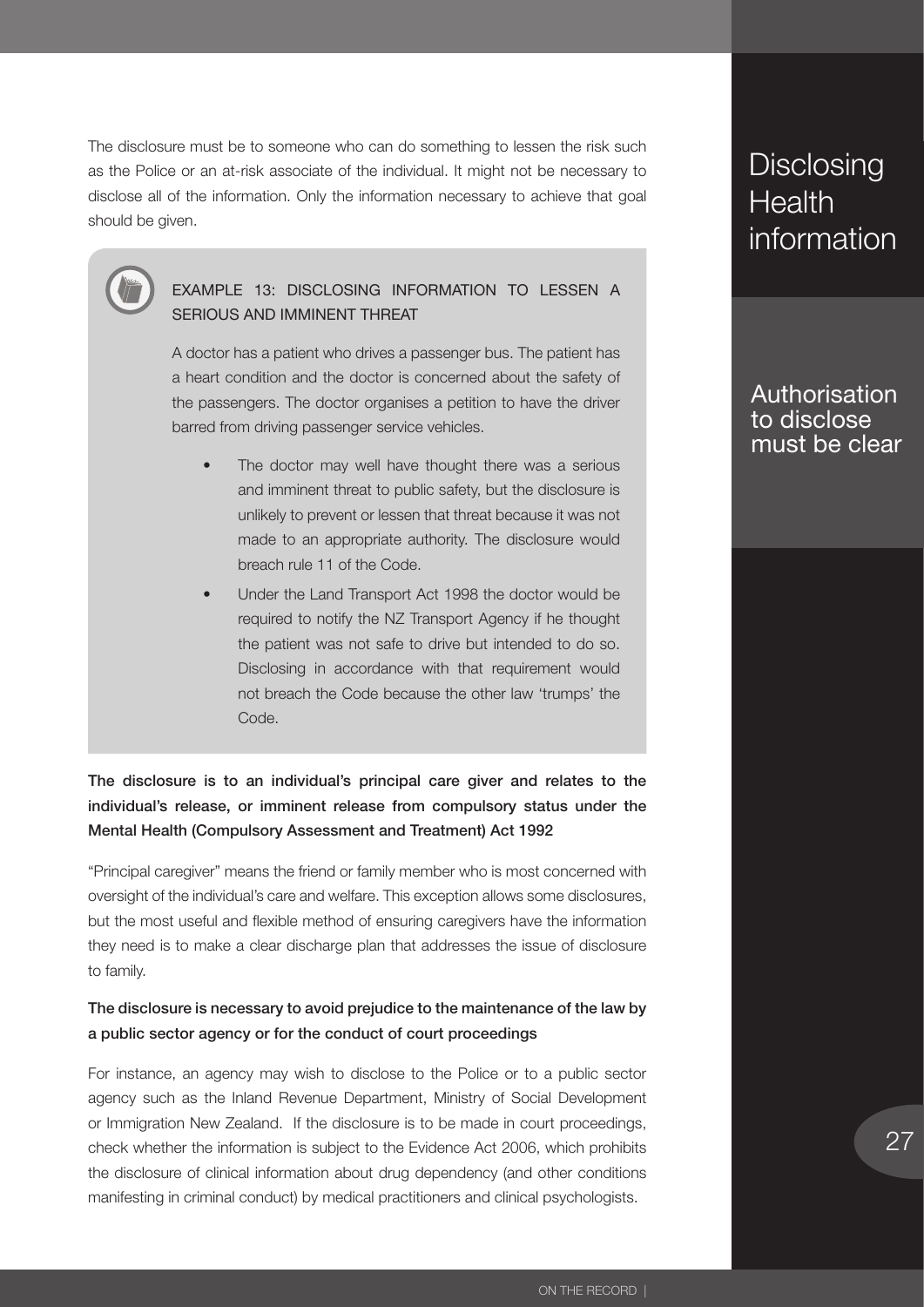## <span id="page-29-0"></span>Disclosing<br>Health information Disclosing **Health**

Disclosure to prevent serious and imminent threats

The information is disclosed because the agency believes the individual is (or is likely to become) dependent on controlled drugs, prescription medicines or restricted medicines

This disclosure has to be to the Medical Officer of Health under the Misuse of Drugs Act or the Medicines Act.

This provision wouldn't cover disclosure of information about drug seekers to other practices directly – that is better handled by (say) a notice at reception indicating what the health agency's policy is about disclosing such information.

## The disclosure is in accordance with an authorisation granted under section 54 of the Privacy Act 1993

The Privacy Commissioner can permit some one-off disclosures in the public interest that would otherwise breach rule 11. Contact the Office of the Privacy Commissioner directly for more information on this topic.

## The information is disclosed for research and statistical purposes, will not be published in a form which could identify anyone and ethical committee approval has been obtained if necessary

Before disclosing information for research purposes the agency should make sure proper security safeguards will protect the information.

The Code of Health and Disability Services Consumers' Rights requires that consumers be told if they are participating in teaching or research programmes. Also, rule 3 requires reasonable steps to have been taken to alert a person to the collection if information is being collected directly from the person or from the representative of that person.

## Dealing with situations where You have been asked to disclose

Agencies can face difficult dilemmas when responding to unexpected requests for health information. Agencies may be asked to disclose information for many reasons, perhaps because:

- the police are investigating a crime
- the media are following up a story
- a DHB wants clinical information to assess the effectiveness of a clinical programme it is funding
- a social worker is investigating a case of suspected abuse
- a family wants information about a relative who is receiving treatment.

If agencies are asked to disclose and they are not required to do so by law or court order, they cannot normally be compelled to disclose. If agencies choose not to disclose, they should take responsibility for the decision and give the real reason, such as clinical confidentiality. "Because of the Privacy Act" is not a reason.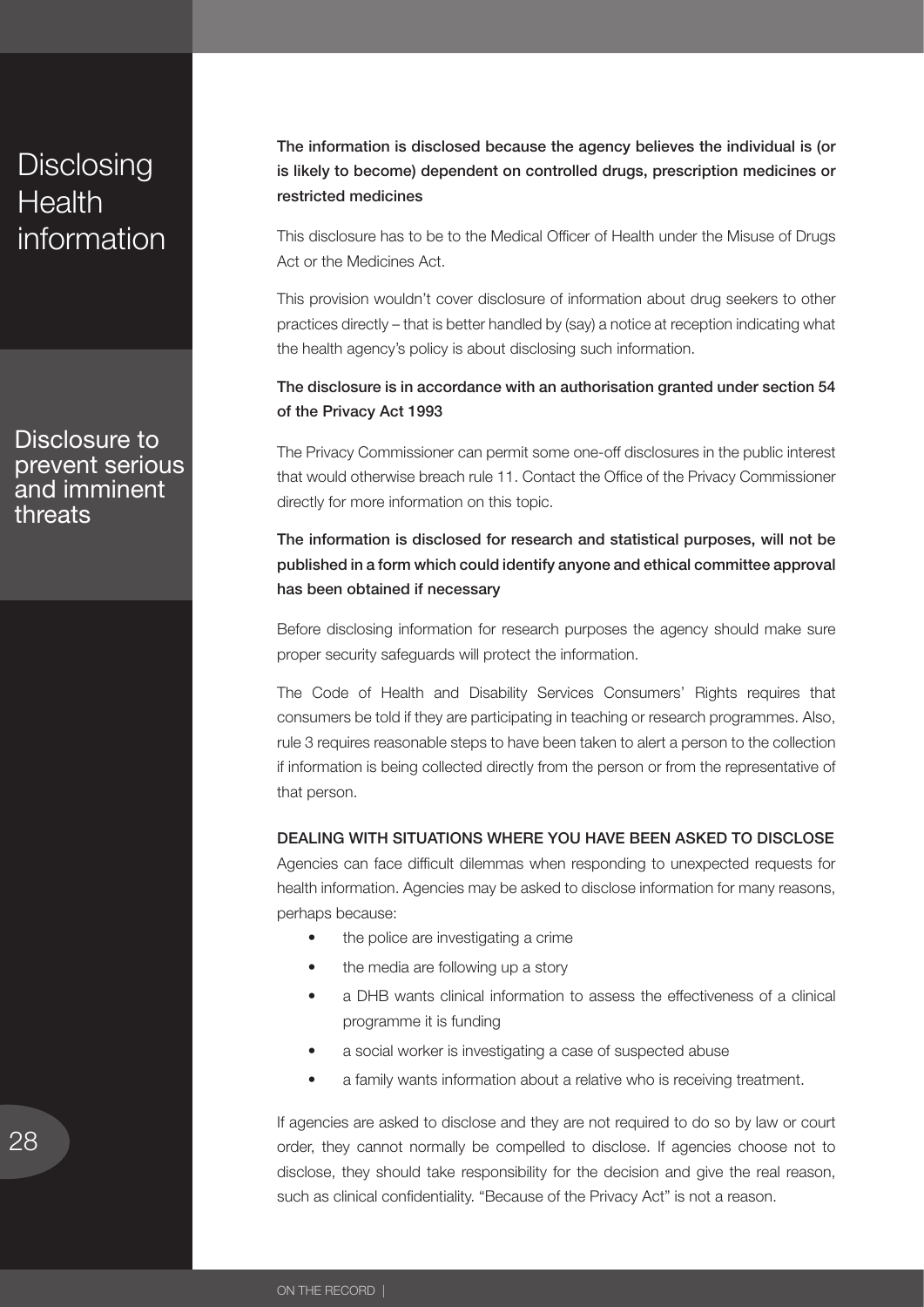#### DHBs or PHOs seeking patient information

GPs can find themselves in a dilemma when faced with requests for information from the local Primary Health Organisation (PHO) or District Health Board. How can ethical obligations of confidentiality be reconciled with the need to provide statistical or clinical information about patients?

First, where the information is only statistical or anonymised, then it may be disclosed to anyone. Where it is not, then directly seeking patients' permission is always an acceptable way to comply with restrictions on use and disclosure of health information.

Where it's impractical to go to each patient individually, then the onus is on the GP to make sure that he or she has taken reasonable steps to make sure that the patients are aware that the disclosure will be taking place (in line with rule 3 of the Code). This might take the form of a poster, a brochure, or even a face to face discussion. Another obvious channel for this kind of information is the 'privacy statement' on the form that the patients sign when enrolling for the practice or PHO.

Under section 22C of the Health Act 1956, it is permissible (but not obligatory) to disclose general non-identifiable health information to employees of a DHB who have asked for the information and need it to carry out their functions. However if the information is about identifiable individuals (ie, names or NHIs are attached) then the identifiable information must be essential for those functions.

In general, the Code stresses thinking ahead, taking reasonable steps to anticipate how information is going to need to be used and disclosed, and then telling patients about those potential uses and disclosures.

#### Health Act 1956, section 22F

Section 22F is a complex but important part of the law about disclosure of health information. Health practitioners can use it to obtain information from other health practitioners – for instance, if a patient transfers to a new clinic and his or her notes are needed from the old clinic for the patient's medical history. Caregivers and representatives can also use it to obtain information.

This provision requires disclosure unless an exception applies.

Under section 22F health information must (with some exceptions) be disclosed, on request, to the individual's representative or any person providing health or disability services to the individual.

However, a section 22F request may be refused if the agency believes, on reasonable grounds, that the patient does not want the information to be disclosed to the representative or service provider. Talking to the patient about the request is not legally required, but is always good practice.

Where the patient's representative has made the request, the agency may also refuse the request if the disclosure would be contrary to the patient's interests or one of the withholding grounds in sections 27-29 would apply if the request had been made by

## Disclosing<br>Health information **Disclosing Health**

## **Disclosure** for research purposes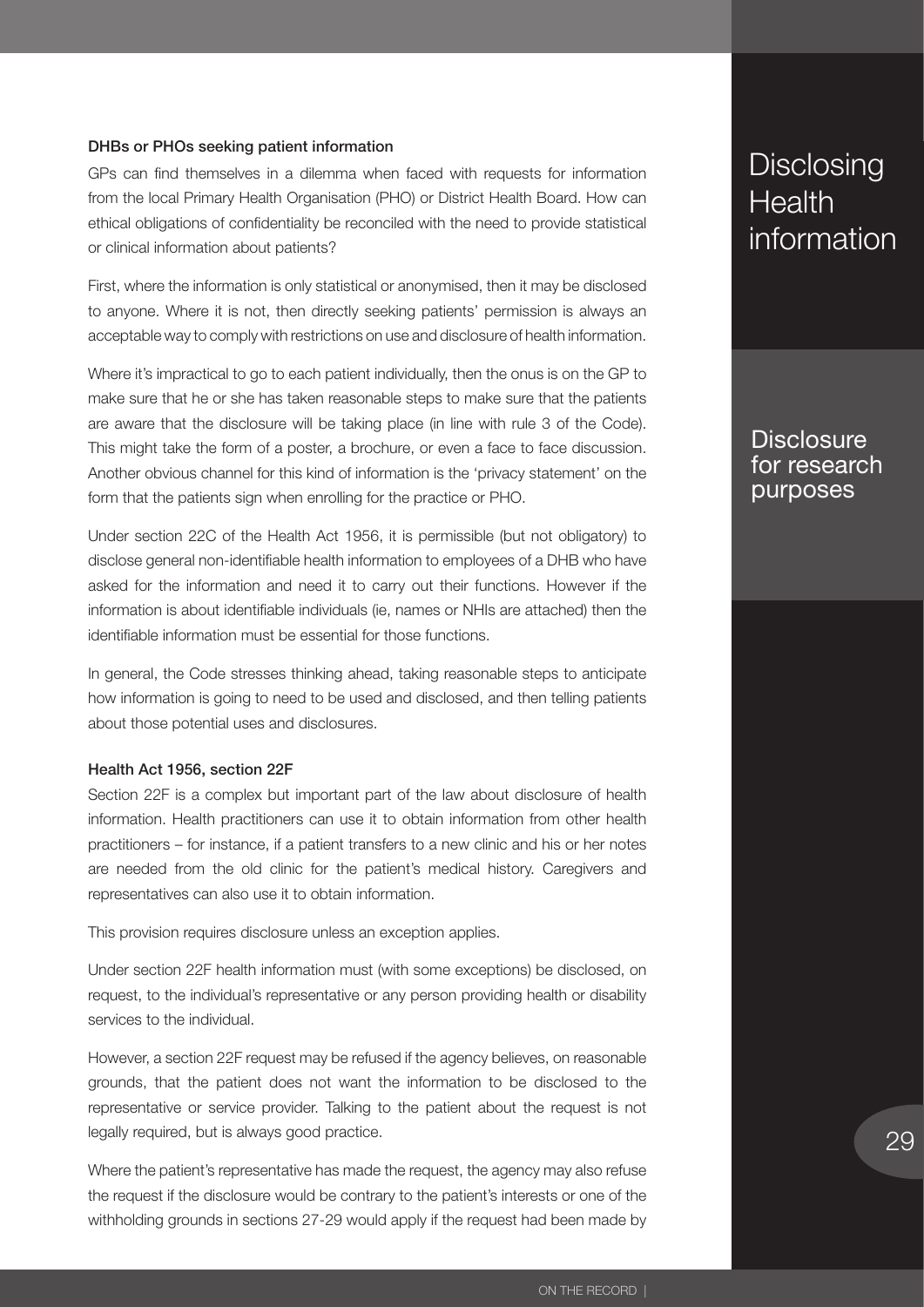## Disclosing<br>Health information Disclosing **Health**

Providers can use s22F to get patient **information** transferred

the patient (discussed below at page 43-46). If the exceptions do apply, the agency may still disclose the information if it wants to.

If none of these exceptions apply, the information must be disclosed in accordance with the request.

Guardians of children under 16 may consent on their children's behalf to medical, dental and surgical procedures under the Guardianship Act 1968. The Code of Health and Disability Services Consumers' Rights gives consumers the right to be fully informed when giving consent. This should be considered when dealing with requests by guardians for information if they have been asked to consent to a child's treatment.



## EXAMPLE 14: SECTION 22F: REQUESTS BY CAREGIVERS

Brian is a 65 year old man with severe emphysema. He has been discharged after a stay in hospital. His wife, Rose, plans to look after him in their home. She asks their GP for information on Brian's day to day needs.

- As Brian's caregiver, Rose is a person who is providing him with health or disability services, so her request is subject to section 22F of the Health Act.
- Unless the GP is aware that Brian does not want the information disclosed, he or she must provide it to Rose.



## EXAMPLE 15: SECTION 22F: REQUESTS BY FAMILY MEMBERS NOT INVOLVED IN CAREGIVING

Jill, Brian and Rose's daughter, calls the GP. She says Rose is having difficulty with Brian's oxygen tanks and that she lets Brian's friends smoke when they visit him. Jill says Rose will not let her help care for Brian and fears Rose cannot cope alone. She would like information about Brian's care so she can try to help her mother.

- Jill does not seem to be involved with Brian's care. Nor does she seem to be his representative. Therefore, section 22F does not apply to her request.
- The GP could consider whether exceptions in rule 11 allowed disclosure, but would also have to consider ethical constraints on disclosure.
- It might be possible to resolve Jill's concerns without disclosing any information. The GP could act on her concerns by giving Rose more advice and instructions, encouraging her to seek help if she needs it, and generally monitoring the situation.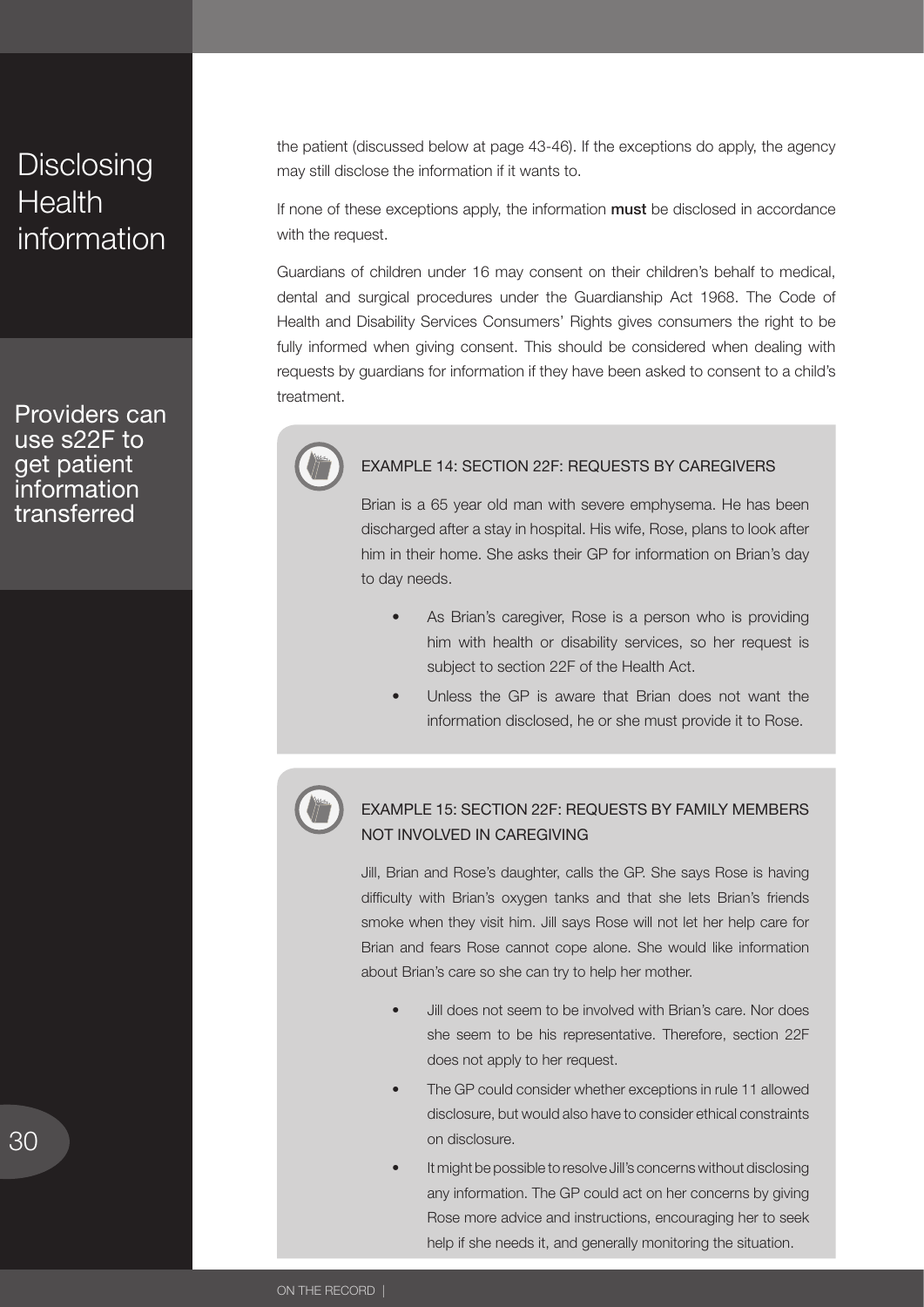## Health Act 1956, section 22C

Under this section, agencies providing health or disability services are allowed to disclose health information to specific categories of people, on request, if that information is required for those people to carry out their functions.

Section 22C allows information to be disclosed in response to a request. It does not allow information to be volunteered without a request. Also, the disclosure is always discretionary – the section doesn't force you to disclose.

Some of the categories of people listed in section 22C are:

- police officers
- medical officers of penal institutions
- probation officers
- social workers
- care and protection co-ordinators.

Information may also be disclosed to the employees of a funder (such as a District Health Board). But in those cases disclosure of identifiable information must be essential for carrying out that funder's functions under the New Zealand Public Health and Disability Act.

#### Health Act 1956, section 22D

The Minister of Health can require hospitals and health services and funders to disclose information about the condition or treatment of, or health or disability services provided to, any person.

The Minister can require disclosure only for the purpose of obtaining statistics for health purposes or for the purposes of advancing health knowledge, health education or health research.

Information which would identify the people concerned may only be provided if the people concerned consent to the disclosure or the identifying information is essential for the purposes for which the information is sought.

#### Official Information Act 1982

The Official Information Act (OIA) applies to public sector agencies. In the health sector, this includes the Ministry of Health, District Health Boards and public hospitals.

An OIA request is effectively any request to a public sector body from someone who is not:

- the person the information is about
- that person's representative/agent
- providing health services to them.

OIA requests do not require the generation of new information. The agency only has to provide information that it already holds.

## Disclosing<br>Health information **Disclosing Health**

**Official** Information Act applies to public sector agencies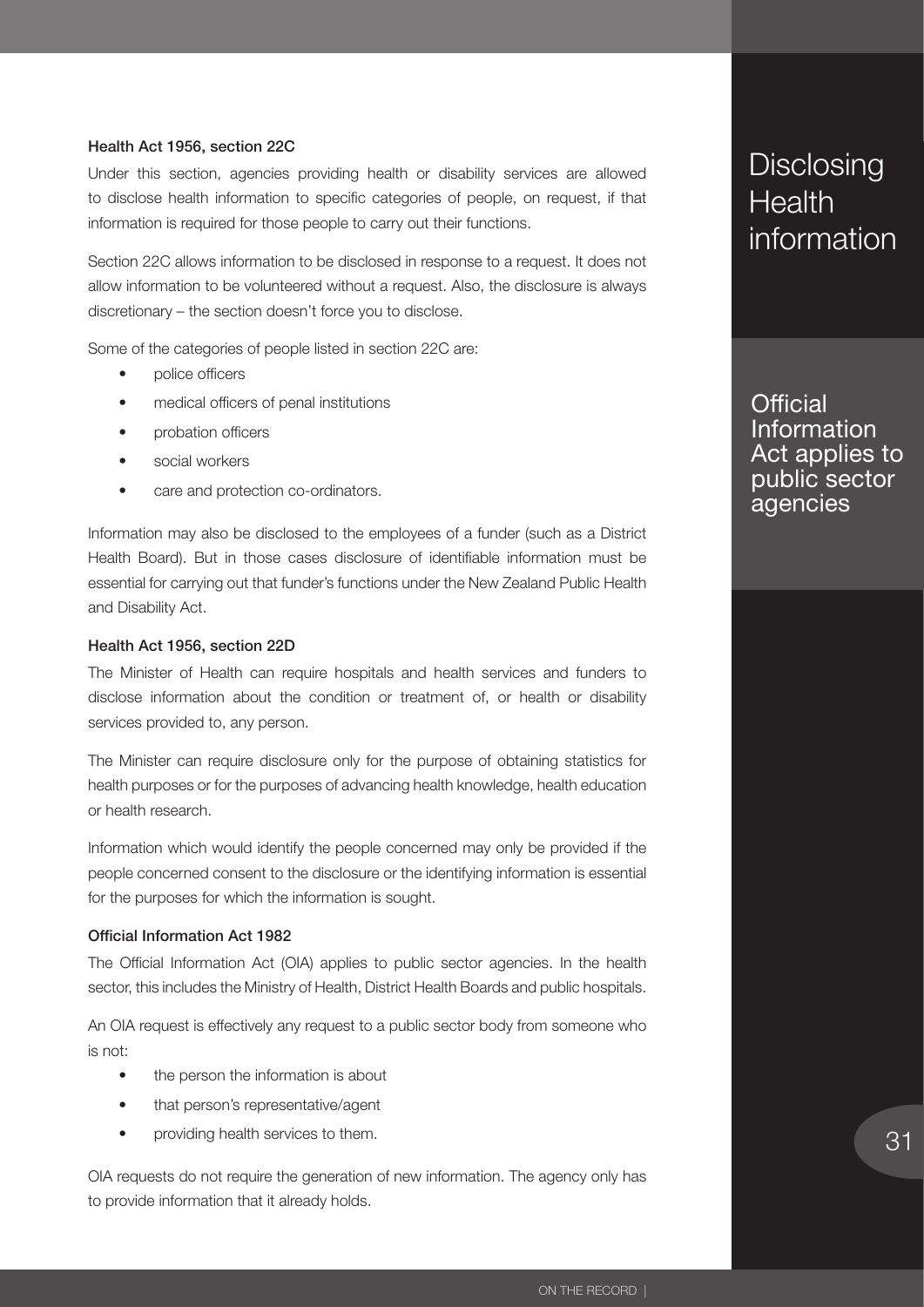## Disclosing<br>Health information Disclosing **Health**

For example, a request for a report done by an agency would be subject to the OIA, but a request for comment on that report would require the generation of new information.

The general principle underlying the OIA is wide availability of information. However, there are withholding grounds, just as there are with rule 6 requests under the Code.

Section 9(2)(a) of the OIA allows information to be withheld if this is necessary to protect the privacy of a person, whether alive or dead. To decide whether withholding is permissible, agencies should:

- identify the privacy interest requiring protection and how strong it is given all the circumstances of the particular case
- list any considerations favouring disclosure of the information in the public interest and the relative strength of those considerations
- decide whether or not the balance favours withholding some or all of the information to protect someone's personal privacy.

There are, in most cases, strong privacy interests attaching to health information and the public interest in disclosure has to be very strong to outweigh that privacy interest.



## EXAMPLE 16: OFFICIAL INFORMATION ACT – PUBLIC INTEREST IN DISCLOSURE

A woman alleged she was assaulted and treated for particular injuries at a local hospital. The man accused of assaulting the woman was convicted. He sought information to help his petition to the Governor-General against the conviction. He asked the hospital whether it had any record of a person being treated for those injuries. The hospital refused to say whether it had any such information. In fact it did not.

- The Ombudsman decided that the public interest in disclosure of the fact that there was no record outweighed the privacy interest in withholding the information. He took into account the discrepancy between the victim's statement and the hospital's record, and the fact that the victim had given contradictory evidence in a later case.
- The Ombudsman concluded that, in the interests of justice, the man should have access to the information so the Governor-General could be given the relevant facts.

**Consider** privacy interests under the Official Information Act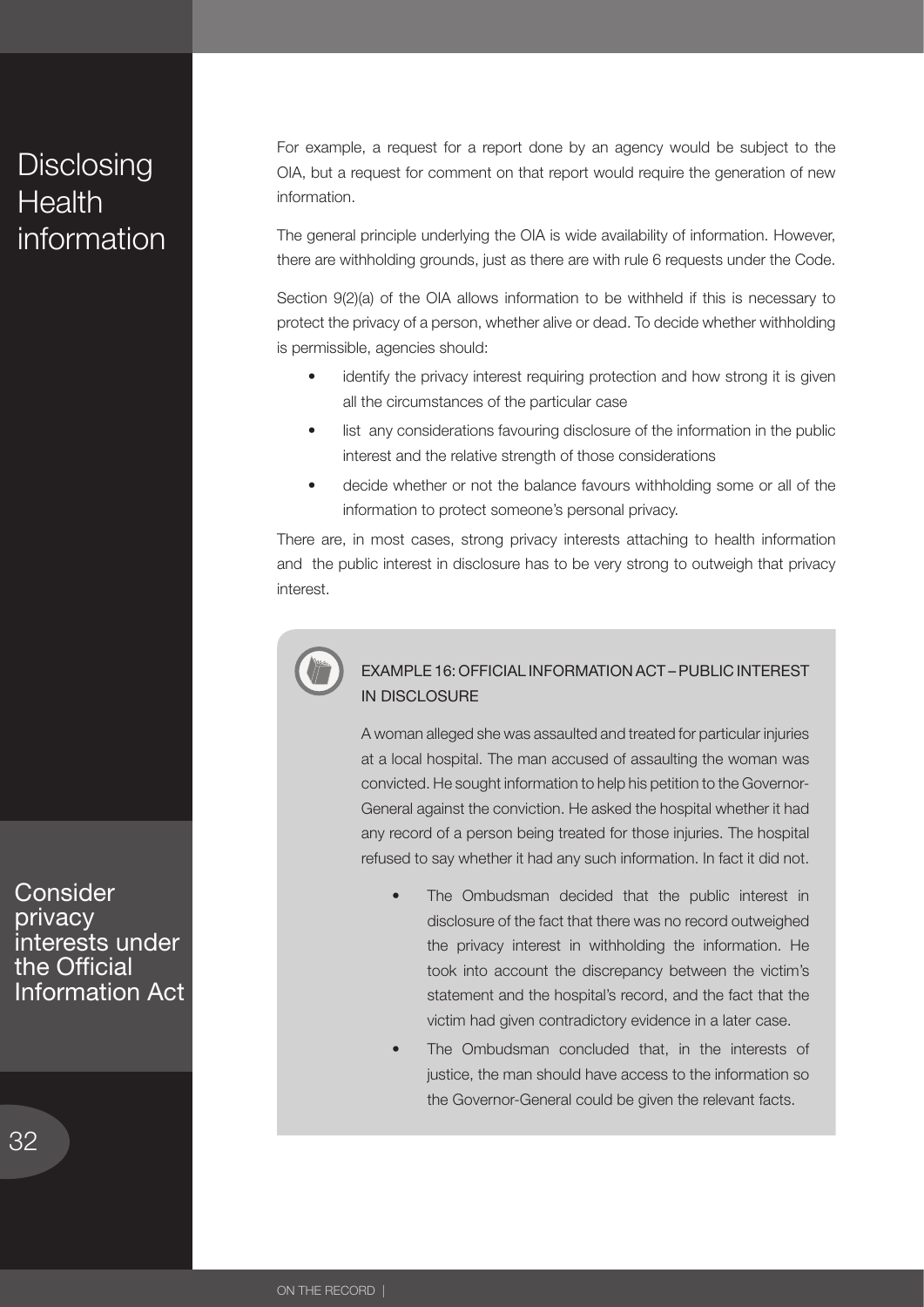<span id="page-34-0"></span>If information is released in good faith under the OIA, the agency that released it is protected from civil or criminal proceedings in respect of the release.

## Victims of Offences Act 1987

Section 11A of the Victims of Offences Act 1987 enables victims of certain serious offences to request notification of the escape or discharge of a person compulsorily detained in a hospital because of the offence.

## Dealing with requests

If an agency receives a request for health information about someone, first determine whether the request was made by the individual concerned, their agent or by someone who falls into one of the other categories already discussed (representative, service provider).

If not, find out whether disclosing the information is required by a particular law or a request has been made under the Official Information Act (OIA).

If the request is to a public sector agency under the OIA, consider whether any of the withholding grounds apply. Section 9(2)(a) would nearly always be relevant where the request is for clinical information, meaning the request can generally be refused unless there is a very strong public interest in disclosure.

If not required to disclose information, agencies can consider whether they want to disclose. They can decline to do so. They may have an established relevant policy on such requests.

When agencies give reasons for the decision, they should give real reasons. Blanket statements such as "because of the Privacy Act" are seldom justifiable. For instance, reasons might include the:

- effect disclosure would have on the patient
- clinical reasons for not disclosing
- potential damage to the therapeutic relationship
- agency's policies.

Ethical obligations, such as clinical confidentiality, parallel these legal obligations and must also be considered.

## Disclosing<br>Health information **Health**

Give reasons for refusing requests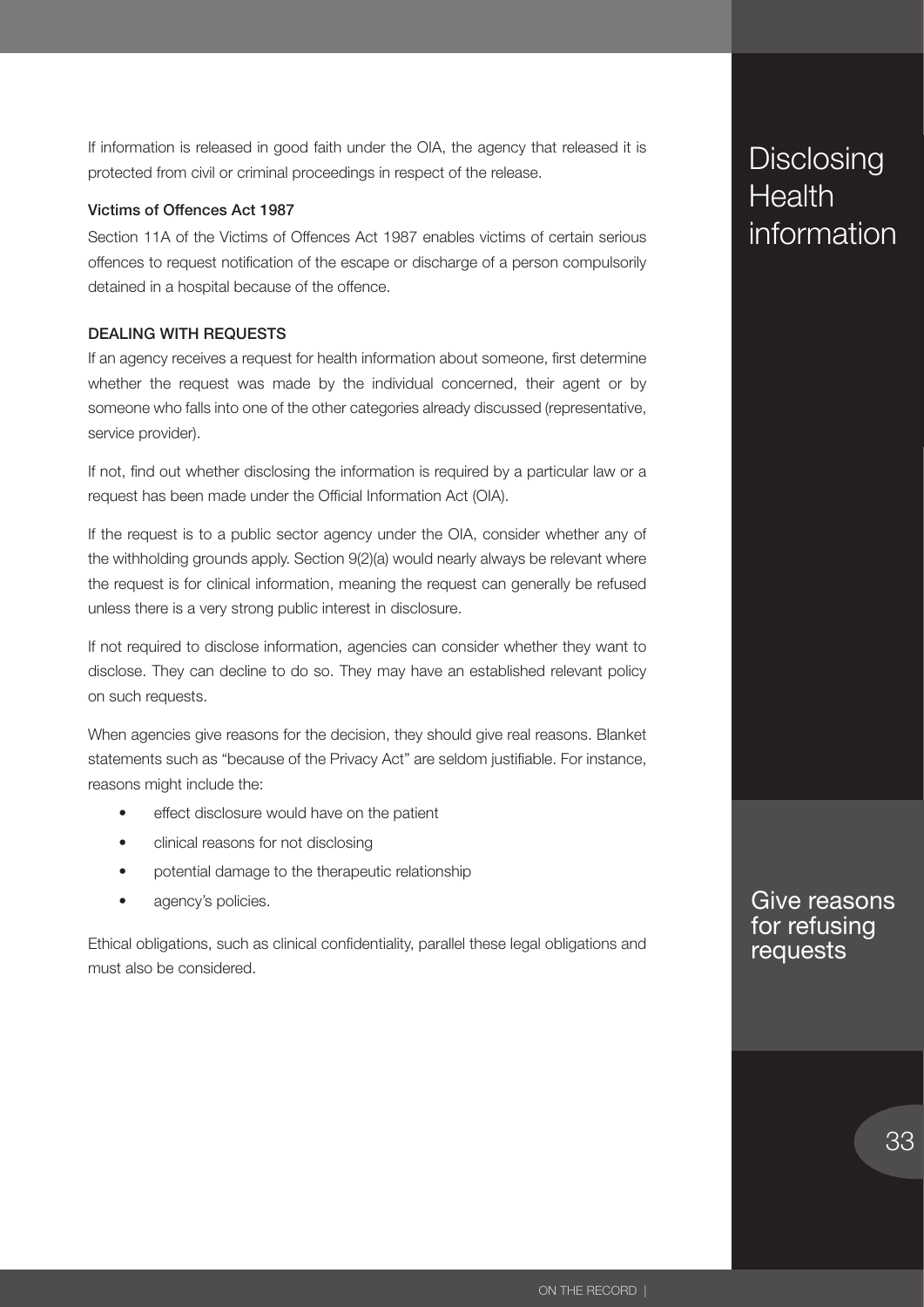## <span id="page-35-0"></span>Special<br>issues relating to disclosure **Special** issues

## Special issues relating to disclosure

#### Disclosure to family, caregivers and friends

The safest way to disclose information to people who are close to your patient is always to get permission for the disclosure. However that is not always possible or practical. Rule 11 of the Code allows disclosure to family, partners or friends in a couple of specific circumstances, even without the authorisation of the patient.

When a patient is in hospital, for example, then basic information about his or her presence, location, condition and progress may be disclosed to anyone who asks –unless the patient (or their representative) has requested confidentiality. The patient should be told about this potential disclosure on admission, so they have a chance to object.

Alternatively, where a health practitioner isn't able to get someone's permission for disclosure, then information about them may be disclosed to the patient's:

- principal caregiver
- near relative
- nominated contact person.

The disclosure must be in line with recognised professional practice and, again, the patient can veto the disclosure.

## Dealing with patient concerns over disclosure

Sometimes patients do not want their families or friends to be given information about their illnesses or treatment or about their presence in a hospital. They may not want information to be passed to other health practitioners who will be monitoring their treatment and recovery. Their concerns might be dealt with in a number of ways discussed under the headings which follow.

## Where disclosure is a purpose

Agencies may consider a purpose for obtaining health information is to pass on necessary information about care of the patient to caregivers or other people who should be aware of certain aspects of care, such as medication requirements. The Code permits this disclosure where it is one of the purposes for which the information was obtained.

Agencies should take responsibility for the policy on which their decisions are based. If they have a policy to make some disclosures, patients should be told about it. If agencies have a policy not to disclose certain information, or they choose not to do so in the particular circumstances, those policies should be made clear. The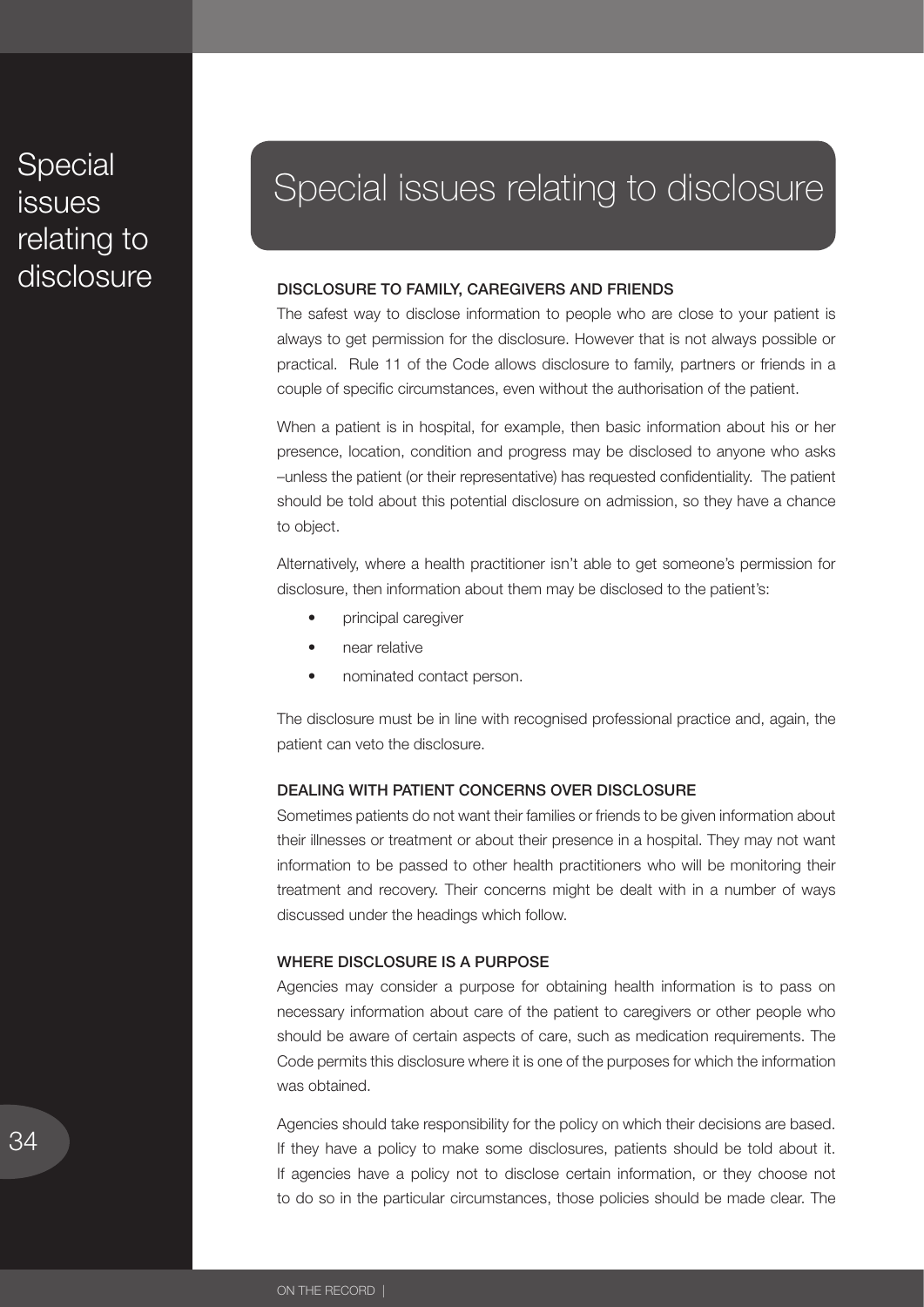<span id="page-36-0"></span>policies should form the basis of the decision to disclose or not to disclose, wherever possible.

Developing a treatment plan at the outset, with the patient's involvement, enables desired disclosures to be discussed. It will reduce the need to approach the patient later for an authorisation to disclose information.

## Where an individual vetoes disclosure

If information was obtained *for* a particular disclosure, such as to a caregiver, the disclosure may be made despite a patient's veto although ethics would need to be considered. Where the purposes do not include disclosure of certain information, the agency has to consider other options including whether one of the exceptions to rule 11 applies. Discussion with the patient is often the best starting point.

If an agency considers disclosure to a caregiver or family member is not in the individual's best interests, perhaps because of family dynamics or because of potential harm to the therapeutic relationship, the person requesting information should be advised that the decision not to disclose has been made on clinical grounds.



## EXAMPLE 17: DISCLOSING A CHILD'S COUNSELLING NOTES TO PARENT

A public hospital receives a request from a parent of a 12 year old receiving counselling for behavioural problems associated with suspected abuse. The parent has asked for information about the child's progress and for statements made during the counselling sessions.

The child was reluctant to enter counselling and did so only on the basis that everything said in the sessions would be confidential. The child has no contact with the parent and has said she does not wish any information to be disclosed.

The hospital is reluctant to disclose because it would undermine the trust built up between the child and counsellor.

- First, the hospital should consider the basis of the request. Is it a request on behalf of the child or by the parent on her or his own behalf?
- Because the child is under 16 the parent is the child's representative, so the request should be handled under section 22F of the Health Act. Under section 22F and rule 11(4)(b) of the Code, the hospital may refuse to disclose information because the child does not want the

Special<br>issues relating to disclosure **Special** issues

## Disclosure to caregivers can be a policy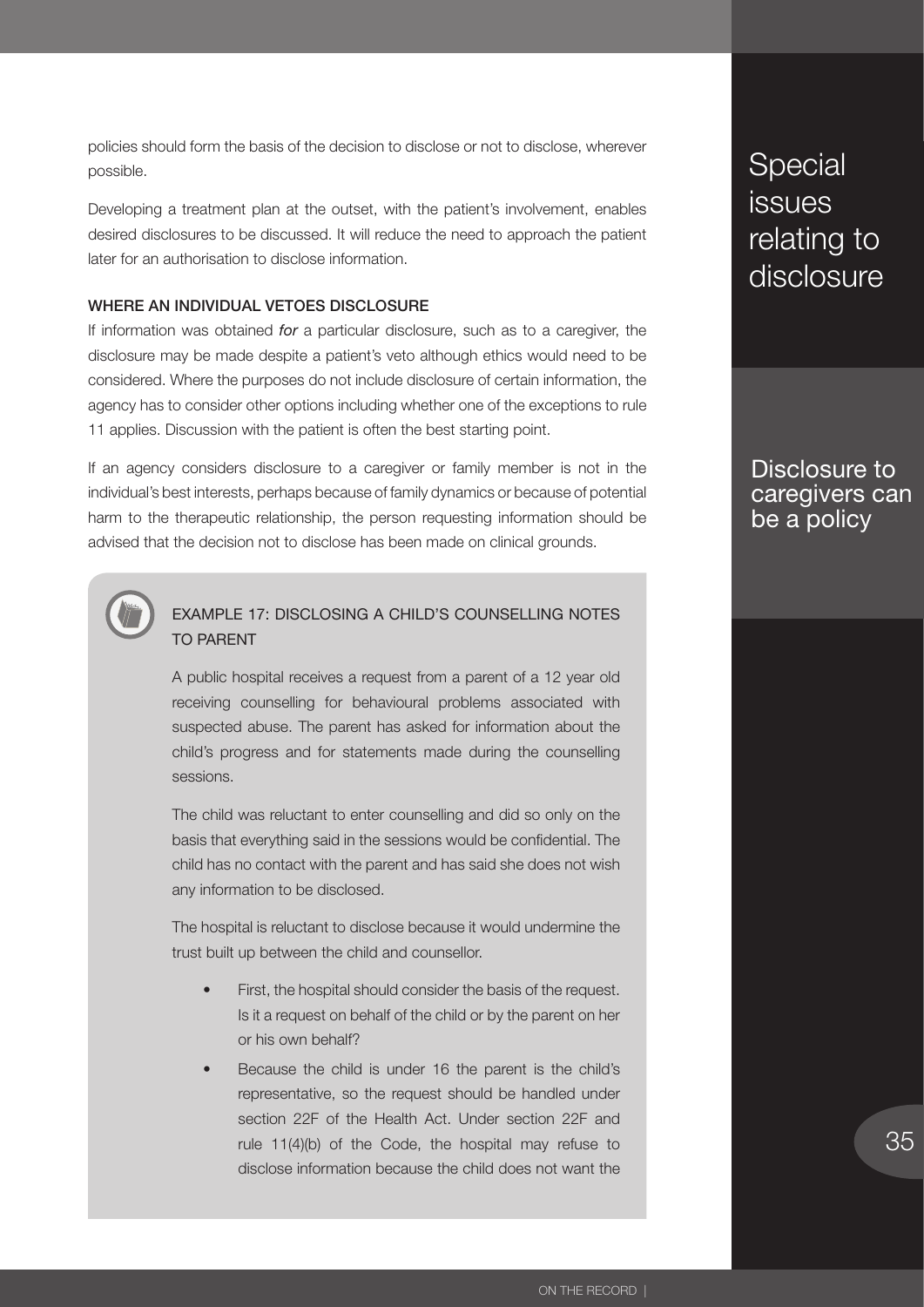## <span id="page-37-0"></span>Special<br>issues relating to disclosure **Special** issues

Granting guardians' requests may depend on the circumstances information to be disclosed. This is a judgment call for the hospital.

The hospital must also consider the Official Information Act. While there is a privacy interest which needs to be protected, so section 9(2)(a) applies, there does not seem to be a public interest in disclosure which overrides the privacy interest. Because of this, the information can be withheld from the requester.

## DISCLOSURE TO THE MEDIA

Agencies, particularly hospitals, may be approached by the media for information about a patient. The Code allows a limited release of personal information to the media. For example, information may be disclosed in general terms concerning the presence, location and condition and progress of a patient in a hospital on the day on which the information is disclosed. Disclosures of this kind must not be against the patient's (or their representative's) express wish.

A person's identity and a brief description of the nature of injuries sustained in an accident may also be disclosed by a hospital to an accredited reporter for the purpose of publication or broadcast. Disclosure may not be made if it would be contrary to the patient's or representative's express veto. This provision applies where it is not desirable or practicable to obtain the patient's (or the representative's) authorisation.

Public sector agencies are subject to the Official Information Act (OIA) and need to consider requests by journalists for information about patients under that Act. Requests must be for information which is held by the agency, whether in records, reports or correspondence. Requests for a comment about an issue (rather than for information) are not subject to the OIA because the agency would have to create the information before it could respond to the enquiry.

Section 9(2)(a) of the OIA. allows information to be withheld if it is necessary to protect the privacy of any person, whether living or dead. Agencies seeking to rely on 9(2) (a) must:

- 1. Identify the privacy interest requiring protection and how strong it is given all the circumstances of the particular case.
- 2. List any considerations favouring disclosure of the information in the public interest and the relative strength of those considerations.
- 3. Decide whether or not the balance favours withholding some or all of the information to protect someone's personal privacy.

There are, in most cases, strong privacy interests attaching to health information and the public interest in disclosure has to be very strong to outweigh that privacy interest.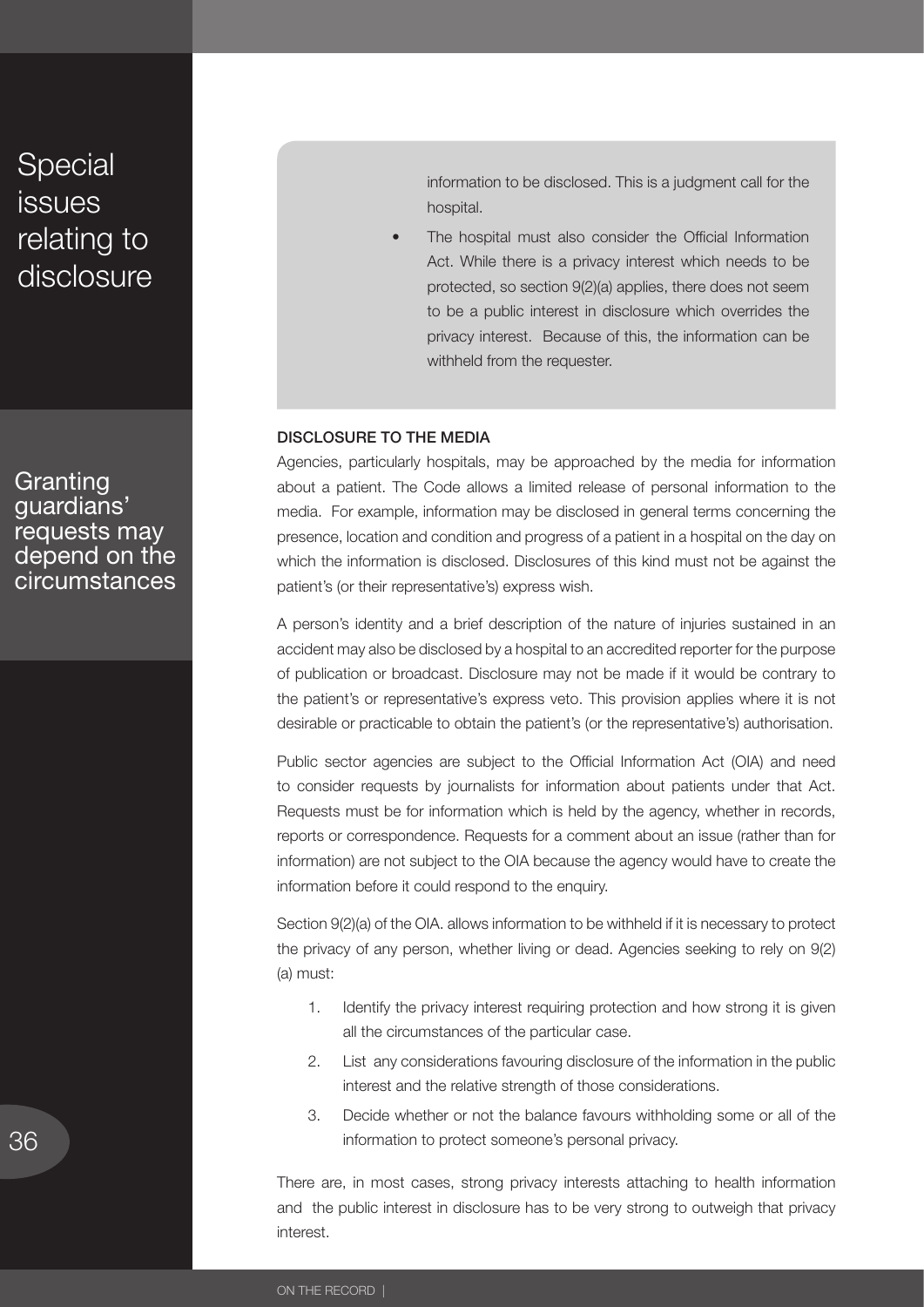Decisions on such requests need to be made as soon as practicable – and in any case within 20 working days unless the agency extends the time in accordance with the OIA.



## EXAMPLE 18: MEDIA REQUESTS SUBJECT TO THE OFFICIAL INFORMATION ACT

A reporter is researching a story on Martin, whose application for a free wheelchair was refused by a public hospital. She asks the hospital for any reports on his case. The hospital has several reports and memoranda on this issue.

- The hospital is a public sector agency, so the request is subject to the OIA. The hospital needs to decide whether it should withhold part or all of the information under section 9(2)(a) to protect Martin's privacy.
- If the information is made available to the reporter in good faith, the OIA will protect the hospital against civil and criminal proceedings for making the information available.
- If the hospital decides to refuse the request because the public interest does not outweigh Martin's privacy, it could send the information to Martin and suggest the reporter seek it from him.



## EXAMPLE 19: MEDIA REQUESTS NOT SUBJECT TO THE OFFICIAL INFORMATION ACT

The reporter asks the hospital to justify why it refused to give Martin a wheelchair when it had recently given a wheelchair to someone else. Martin has alleged that he was treated unfairly.

- Answering this request would require the DHB to create new information. Disclosure of this information would be subject to the Code rather than the OIA.
- The hospital could seek Martin's authorisation to disclose the information.
- The hospital could send its response to Martin and suggest the reporter seek it from him.
- The hospital could give the reporter its policy on access to free wheelchairs without including any personal information.

Special<br>issues relating to disclosure **Special** issues

Public sector agencies must consider requests under the **Official** Information Act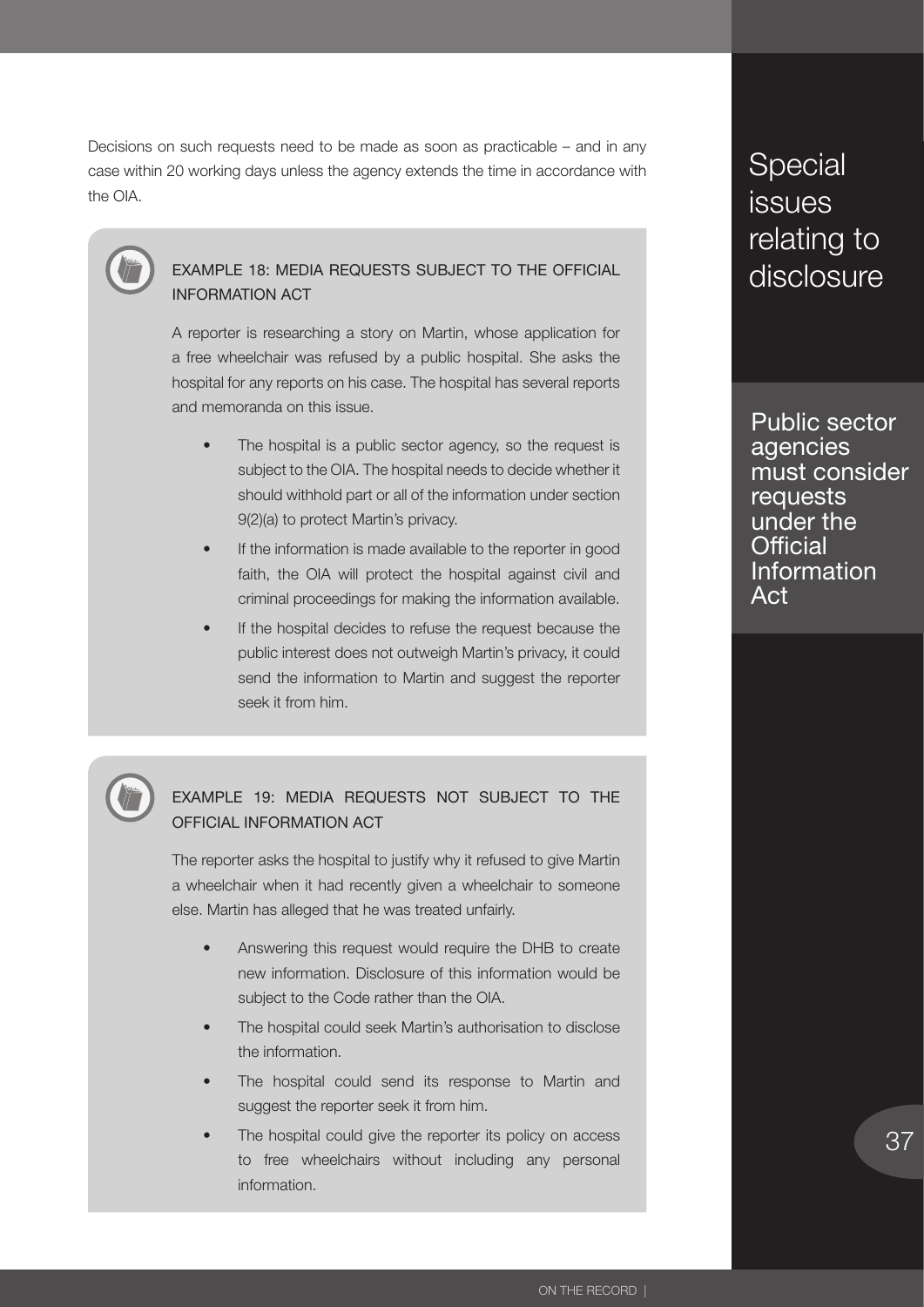<span id="page-39-0"></span>Special<br>issues relating to disclosure **Special** issues

**New** information does not need to be generated for media

## Disclosure to prevent a threat

There may be a compelling interest in disclosure, perhaps to avert a suicide or to warn that a patient in the community poses a safety risk.

If a threat is both serious and imminent, the Code will permit a disclosure. First, decide if it is desirable or practicable to get the individual's authorisation. If so, talk to the person and seek their permission for the disclosure. If not, consider whether:

- there is a serious threat to public health or public safety or to someone's life or health
- the threat is imminent
- it is necessary to disclose health information to lessen or prevent the threat.

The information should be disclosed only to a person or agency who can act to lessen or avert the threat. And remember that it may not be necessary to disclose all of the information to avert the threat. Only necessary information should be disclosed.

There may also be a compelling interest in disclosure of certain information to the Police or some other public sector agency with a function of maintaining a law. First, decide if it is desirable or practicable to get the individual's authorisation. If so, talk to the person and seek their permission for the disclosure. If not, consider whether it is necessary to disclose health information to avoid prejudice to the maintenance of the law.

The disclosure needs to be made to a public sector agency which maintains the law in question.

It may not be necessary to disclose all of the information to avoid the prejudice. Only as much information as is necessary to do so should be disclosed.



## EXAMPLE 20: DISCLOSING INFORMATION FOR POLICE INVESTIGATIONS

The police are investigating a series of sexual offences believed to be committed by one man. They write to every medical practitioner in the greater Auckland region asking for any information which might lead to the apprehension of the offender. A GP believes that one of her patients might be the offender.

- It may not be practicable or desirable for the GP to discuss this with the patient, as he might disappear, which means it would not be desirable to obtain his authorisation for the purposes of the Code.
- Section 22C of the Health Act 1956 allows disclosure of information if it is required by the police for exercising their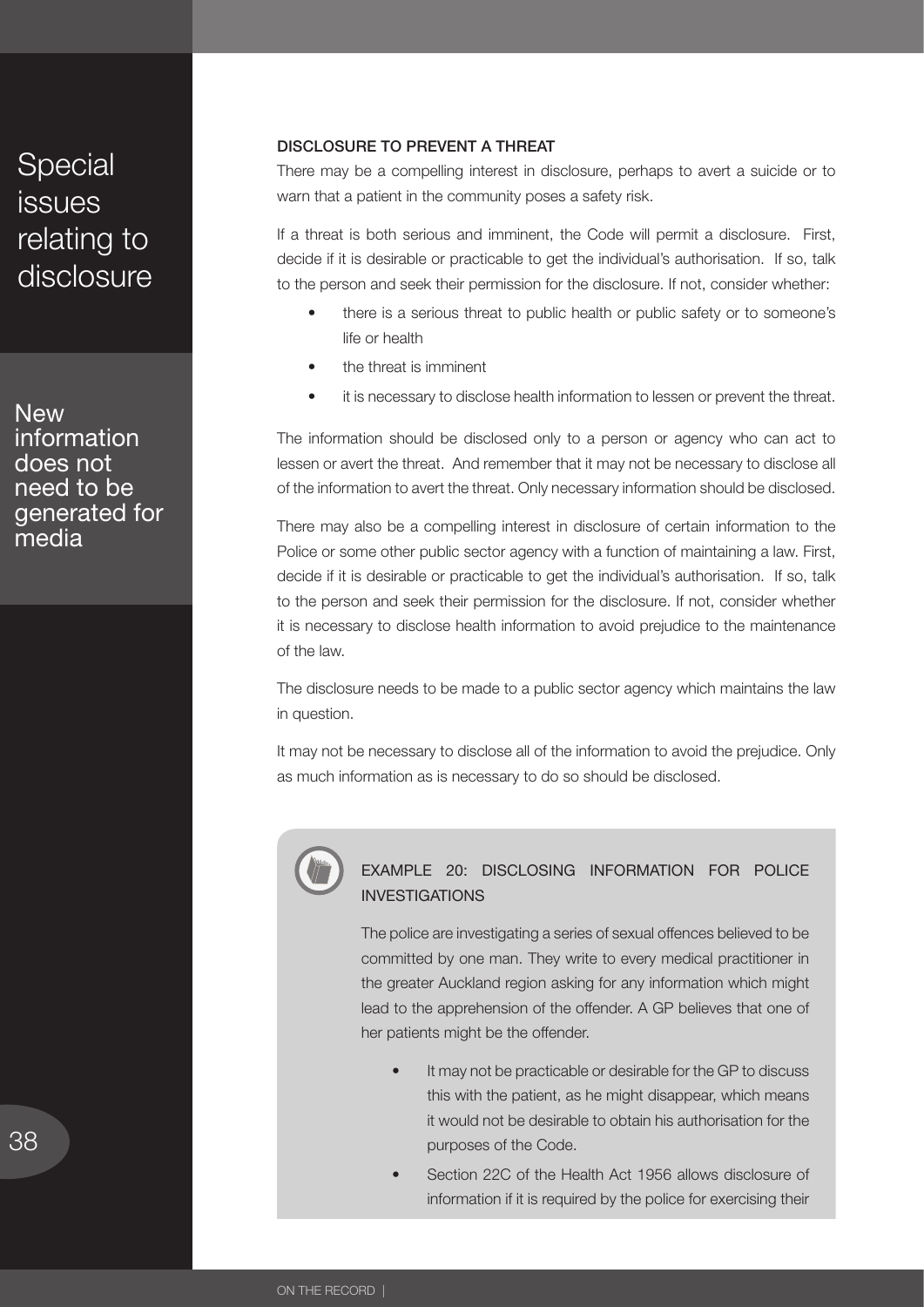powers, duties or functions.

- <span id="page-40-0"></span>If there had not been an approach from the police, the GP would have to consider rule 11 of the Code. Under rule 11 she could disclose if she had reasonable grounds to believe that the disclosure was necessary for an investigation being conducted by the police. The stronger the grounds, the more likely that the disclosure is necessary.
- The GP must disclose only sufficient information for the police to maintain the law. This will not usually require disclosure of all aspects of the patient's medical history, current condition or treatment. It may require only the release of a name and address.

## Rule 11 and interference with privacy

A disclosure becomes an interference with privacy if it both breaches rule 11 and results in some harm for the person concerned, perhaps by costing them money, making their life more difficult or by causing humiliation, hurt feelings or loss of dignity. Not every breach of rule 11 amounts to an interference with privacy, because not every breach will result in an adverse outcome. The remedies in the Privacy Act apply only where there has been an interference with privacy.

Special<br>issues relating to disclosure **Special** issues

Health agencies can choose to disclose to the **Police**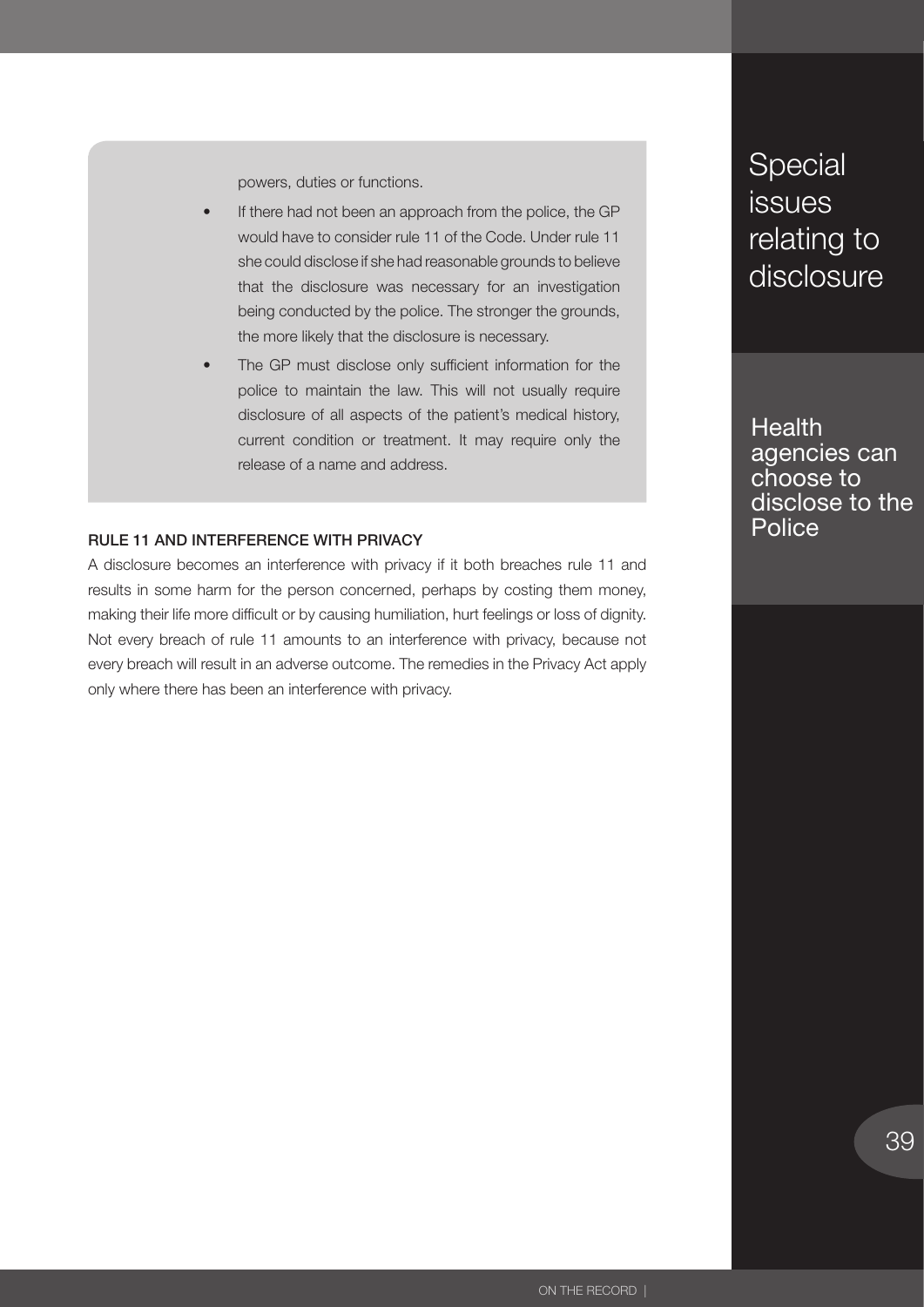## <span id="page-41-0"></span>6: 6:

Right to anness<br>Healtha marenta<br>narennal Right to access personal information

Patients don't have to explain why they want information

# RUIC 6: REQUESTS FOR PERSONAL INFO

## Right of access to personal information – Rule 6

Under rule 6 of the Code, people in New Zealand have a right to access health information about themselves no matter where it is held. The individual's right of access is subject only to some withholding grounds contained in the Privacy Act.

A request cannot be refused on the basis that the individual does not "own" the records or that they "belong" to the agency.

Health information held by the agency may not be held solely on the patient's medical file. It might appear on other records, such as a family file or accounting records.

People do not have to explain why they want information. However, their reasons for requesting information may sometimes become relevant when balancing different privacy interests. For instance, where there is mixed information about two people, the agency will have to decide whether releasing information about the other person would be an unwarranted breach of their privacy.

The right to access is important both from a privacy perspective and from a treatment perspective. For instance, several of the rights in the Code of Health and Disability Services Consumers' Rights are concerned with the communication of information and with informed consent. So, when considering a patient's request for personal health information, agencies should consider whether a refusal would hinder the patient's ability to give informed consent to a procedure.

Information "held in the mind" can be subject to an access request, provided it is readily retrievable. A useful parallel is a witness in Court, who may be required to provide the Court with their recollection of past events.

However, a request for this information may have to be fairly specific to help the agency respond. Issues like the age of the information and the amount requested will be relevant to whether the information is retrievable. People cannot necessarily be expected to remember in detail events which occurred a number of years ago. But they may remember that they had a particular conversation, or that a specific issue was discussed at a meeting a few weeks or months ago, and this can be revealed.

The Code gives individuals a right to access information (which will often mean getting a copy of that information) but not to demand original documents.

The Health (Retention of Health Information) Regulations 1996 allows disposal of health information by giving the notes to the individual concerned. If an individual requests old information that the agency no longer wishes to keep and does not have to keep (because more than 10 years have elapsed since the last treatment episode), the agency could consider giving the individual the records.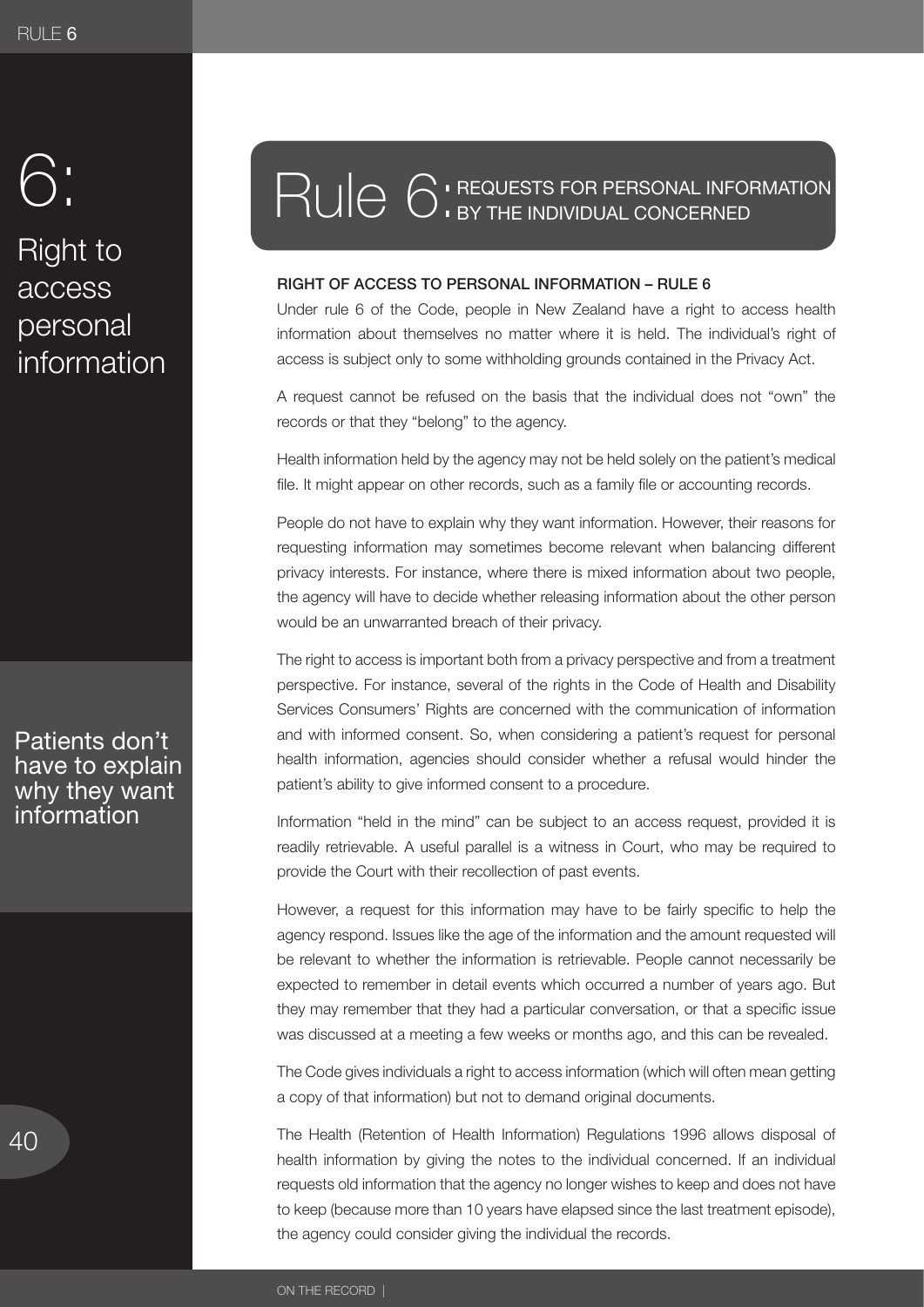## <span id="page-42-0"></span>Requests by parents and guardians

Under section 22F of the Health Act, parents and guardians have a limited right of access to the medical records of their children under the age of 16.

In the case of very young children there would seldom be reason to withhold the information from a parent as a representative of the child.

This sort of request under section 22F may be refused where:

- it would be contrary to the interests of the child or young person to disclose
- the child or young person does not or would not wish the information to be disclosed
- withholding grounds in sections 27 to 29 of the Privacy Act would have applied, had the request been made by the person concerned.

The views of one parent or guardian of the child are generally not relevant to a section 22F request by another parent or guardian.

## Responding to requests for personal health information by the person concerned

Agencies need to decide how they will deal with a particular request as quickly as possible, within at most 20 working days after receiving the request.

Access can be granted by:

- inspection of the documents
- providing a copy of the documents
- hearing or viewing audio or video tape recordings
- supplying transcripts
- supplying a summary of the information
- an oral explanation.

Access should be granted in the manner preferred by the requester, unless it would impair efficient administration (in other words be very expensive or problematic) or contravene a legal duty (such as solicitor/client privilege) the agency has in respect of the document.

Agencies should ensure that information intended for a patient is received only by the requester.

## 6: 6:

Right to AMONTES<br>AMMARS nerser<br>nersonal Right to access personal information

Parents can usually get their children's information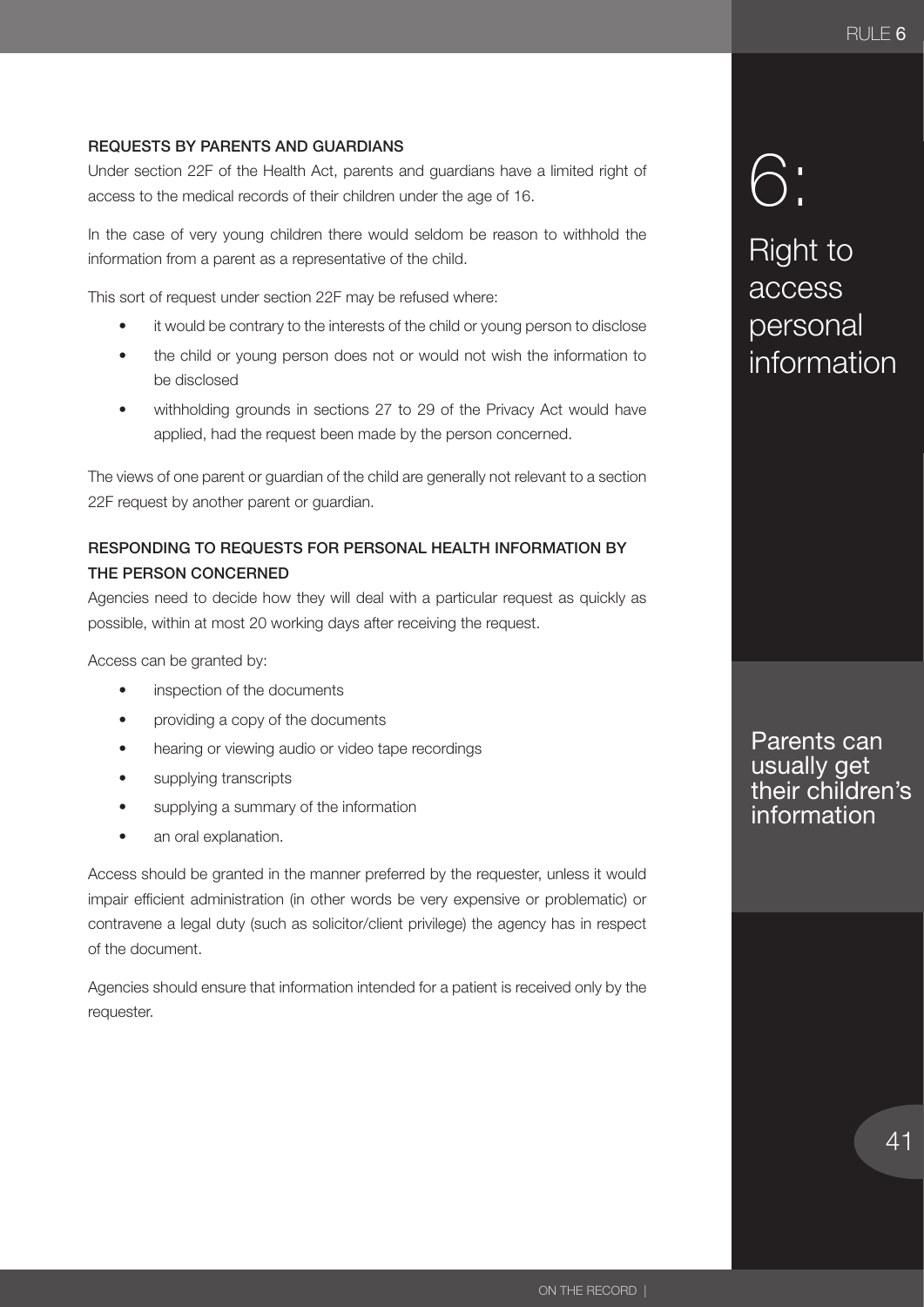## <span id="page-43-0"></span>6: 6:

## Right to access personal information



## EXAMPLE 21: ENSURING INFORMATION IS RECEIVED BY THE RIGHT PERSON

Two people asked their insurance company for printouts of their claim histories. The receptionist printed out both accounts and hand addressed two envelopes. She accidentally switched the documents, so they received each other's information.

If the insurance company had a policy of using window envelopes, this mistake would probably not have occurred.

People may ask an *agent* to make a request on their behalf. Health agencies need to make sure that the agent has a written authorisation (preferable) or is otherwise authorised to make the request.

For instance, the person may have told the health agency to deal with the agent, the health agency could call the patient to confirm, or the agent may be a professional person, such as a lawyer, who has confirmed that he or she has an authorisation.

## **CHARGING**

Public sector agencies must not charge for making information available in response to a request under rule 6. This includes:

- any assistance given to the person making the request
- the making of the request
- transferring the request to another agency
- processing the request
- making the information available.

Private sector health agencies generally cannot charge for these services either, but there are a few exceptions. Private sector health agencies may make a reasonable charge for repeat requests, in other words where they have made the same information available within the last 12 months.

They may also make a reasonable charge for providing a copy of an X-ray, video recording or CAT/PET/MRI scan photo. This charge recognises the expense of copying particular media, and would not apply if the copy of the photo or recording was provided in inexpensive digital form (such as a high resolution scan on a portable storage device like a DVD).

Otherwise, agencies cannot charge for making information available in response to a request under rule 6.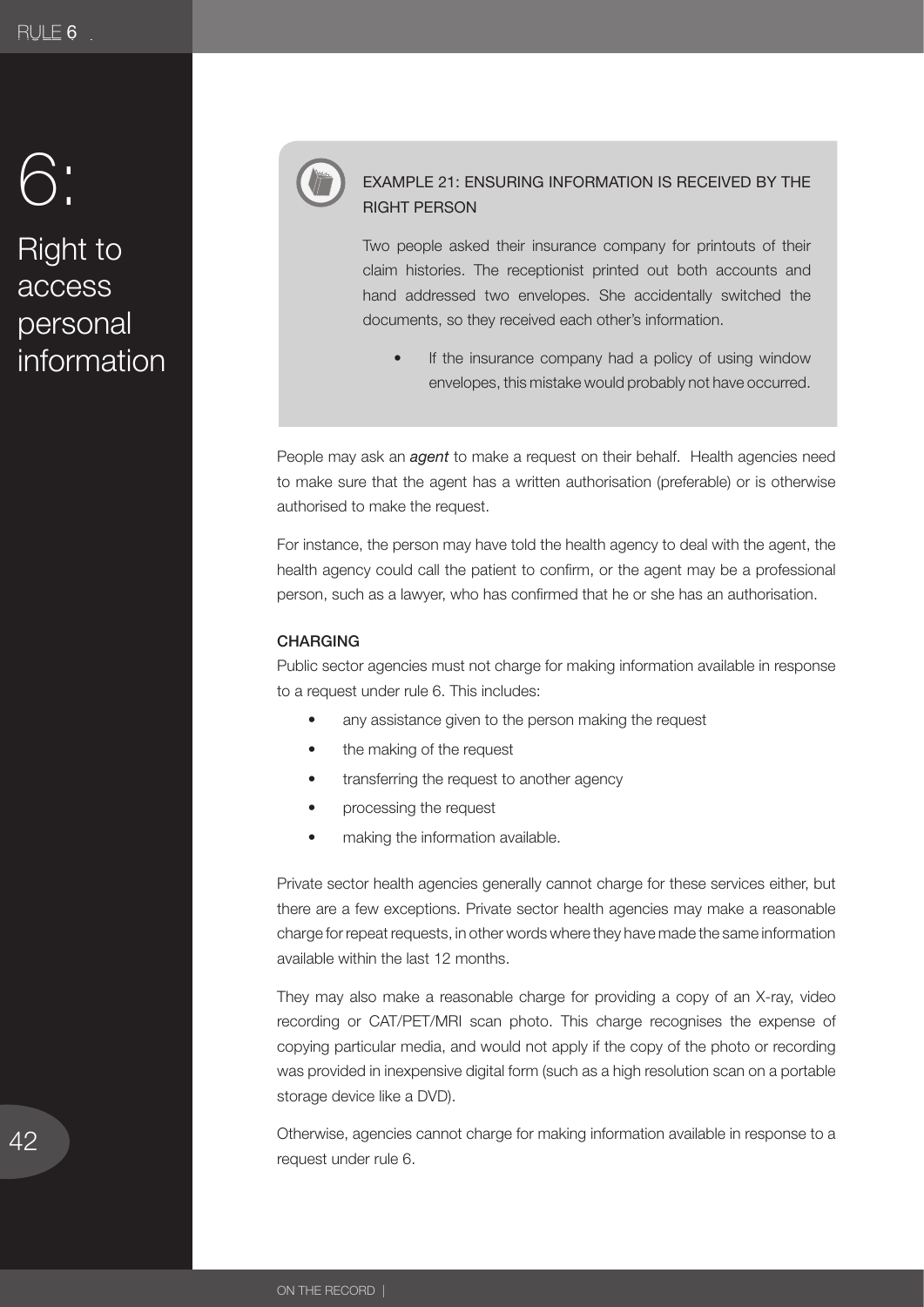## <span id="page-44-0"></span>Reasons to withhold information

The only reasons available to refuse a request from the patient for access to health information about herself or himself are contained in sections 27 to 29 of the Privacy Act.

Some of the more common reasons are explained below:

## Information may be withheld if its release would be likely to prejudice the maintenance of the law – section 27(1)(c)

"Would be likely" means there must be a distinct or significant possibility of the risk eventuating. This withholding ground can be used to protect the identity of an informant who has contacted a health agency.

For instance, a patient is concerned that his neighbour abuses her children. He does not wish to go to Child, Youth and Family but thinks something should be done. He tells his doctor and asks her to look into the matter and contact CYF if it seems appropriate. His identity could probably be withheld from the neighbour because if informant identities were routinely disclosed, people would less likely to report suspected child abuse.

## Information may be withheld if its disclosure would be likely to endanger the physical safety of any individual – section 27(1)(d)

There must be a link between disclosure and endangering safety. Consider providing a summary which does not refer to that information or use the words likely to endanger a person's safety.

## Information may be withheld if disclosing it would be an unwarranted disclosure of someone else's affairs – section 29(1)(a)

This requires a balance to be struck between the privacy interests of the requester and the other person. Consider whether the information about the other person can be separated. If it cannot, consider whether disclosure would be seriously intrusive. For instance, would its release harm or embarrass the other person? Is the information sensitive? Was it given in confidence? Can you give a summary of the information without intruding on the other person's privacy? For example, allegations could be released but information about the other person's thoughts and feelings may be withheld.

## 6: 6:

Right to access personal **information** 

Public hospitals cannot charge for access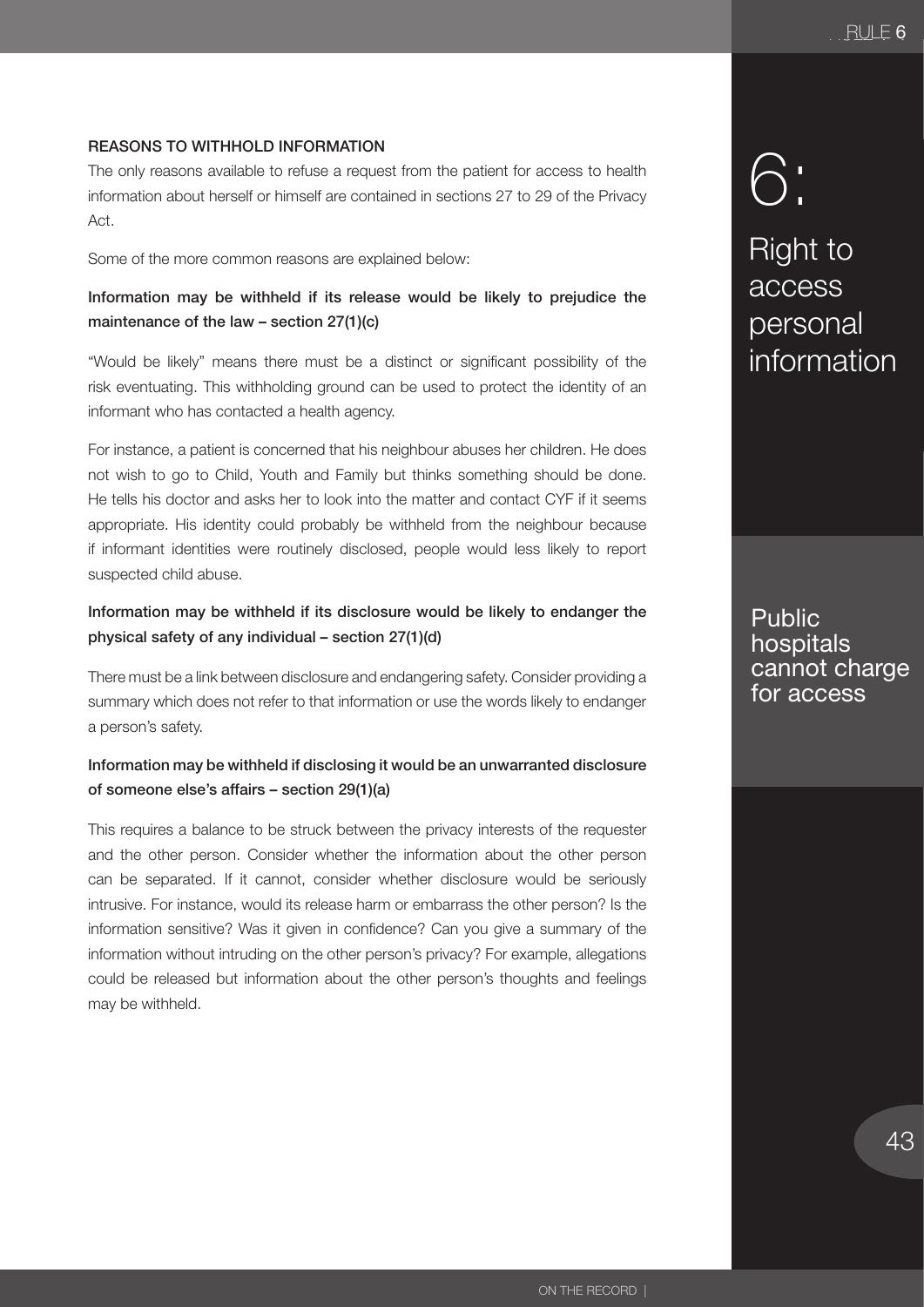## 6: 6:

## $Richt$  to Health ussesse<br>narennal Right to access personal information

Give reasons when withholding information



## EXAMPLE 22: UNWARRANTED DISCLOSURE OF THE AFFAIRS OF ANOTHER INDIVIDUAL

Tony asked a psychiatric hospital for access to the records about his stay there. While in the hospital, he formed a close relationship with Mele. The records noted Tony's and Mele's desire to live together, which was opposed by staff due to Mele's instability. The hospital believes Tony is not aware of the extent of Mele's instability, and does not want to tell him. Tony particularly wants to know why the hospital opposed their plans to live together.

• The hospital may withhold the reference to Mele's instability and the reasons for it because:

- this is sensitive personal information which Tony may not know
- it is not information which Mele would reasonably expect to be given to Tony
- release of it would involve an unwarranted disclosure of her affairs.

Information can be withheld if the agency is satisfied that its disclosure would be likely to prejudice the physical or mental health of the requester – section 29(1)(c)

The information must relate to the requester's physical or mental health. The agency must consult the requester's medical practitioner (if possible). While the agency does not have to follow the suggestions of the medical practitioner, it must consider them and weigh them with the other evidence.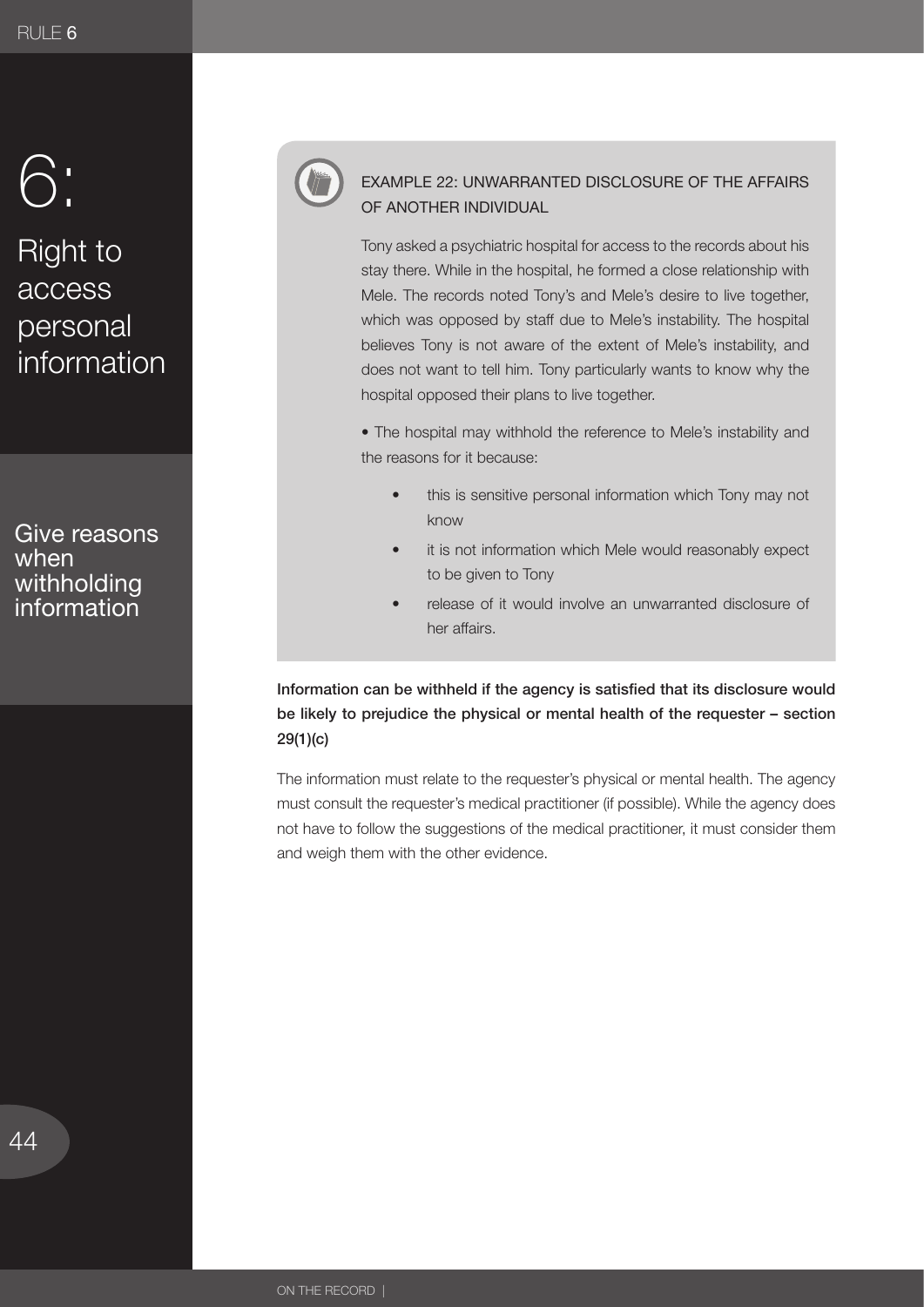

## EXAMPLE 23: RELEASING INFORMATION IS LIKELY TO PREJUDICE HEALTH

Rita is an elderly patient with bipolar disorder and a number of physical ailments that require her to be in regular contact with the hospital and her general practitioner. She has never accepted the diagnosis of bipolar disorder and becomes very agitated and distressed when it is discussed. Her compliance with medication is not good and needs monitoring. Rita distrusts the medical profession and considers the local public hospital is trying to lock her away.

She has asked the hospital for access to her notes. The hospital has concerns about releasing them because the diagnosis of bipolar disorder and her treatment for it is referred to throughout the notes. The hospital has consulted Rita's general practitioner, who agrees that she would become seriously distressed and agitated by the notes and believes it would discourage her from keeping regular appointments with the hospital and her general practitioner.

- The hospital and general practitioner are satisfied that releasing the information would prejudice Rita's mental health by causing her serious distress.
- They also seem satisfied that it could affect her physical and mental health by dissuading her from visiting the hospital and general practitioner for treatment.
- This would also make it difficult to monitor her compliance with medication.
- The information may be withheld.

## An agency may refuse a request if the information is not readily retrievable, or if it does not exist or cannot be found – section 29(2)

It can be embarrassing to have to admit that information is not readily retrievable. A proper search has to be made before the request may be refused, establishing:

- what steps have been taken to locate the information
- whether the file been traced
- whether checks been made with all people who had, or are likely to have had, the file
- whether the information likely to have been destroyed.

If it appears that the information has been lost because of inadequate security safeguards, the requester could complain to the Privacy Commissioner under rule

## 6: 6:

Right to annas<br>Healtha aissess<br>nareonal Right to access personal information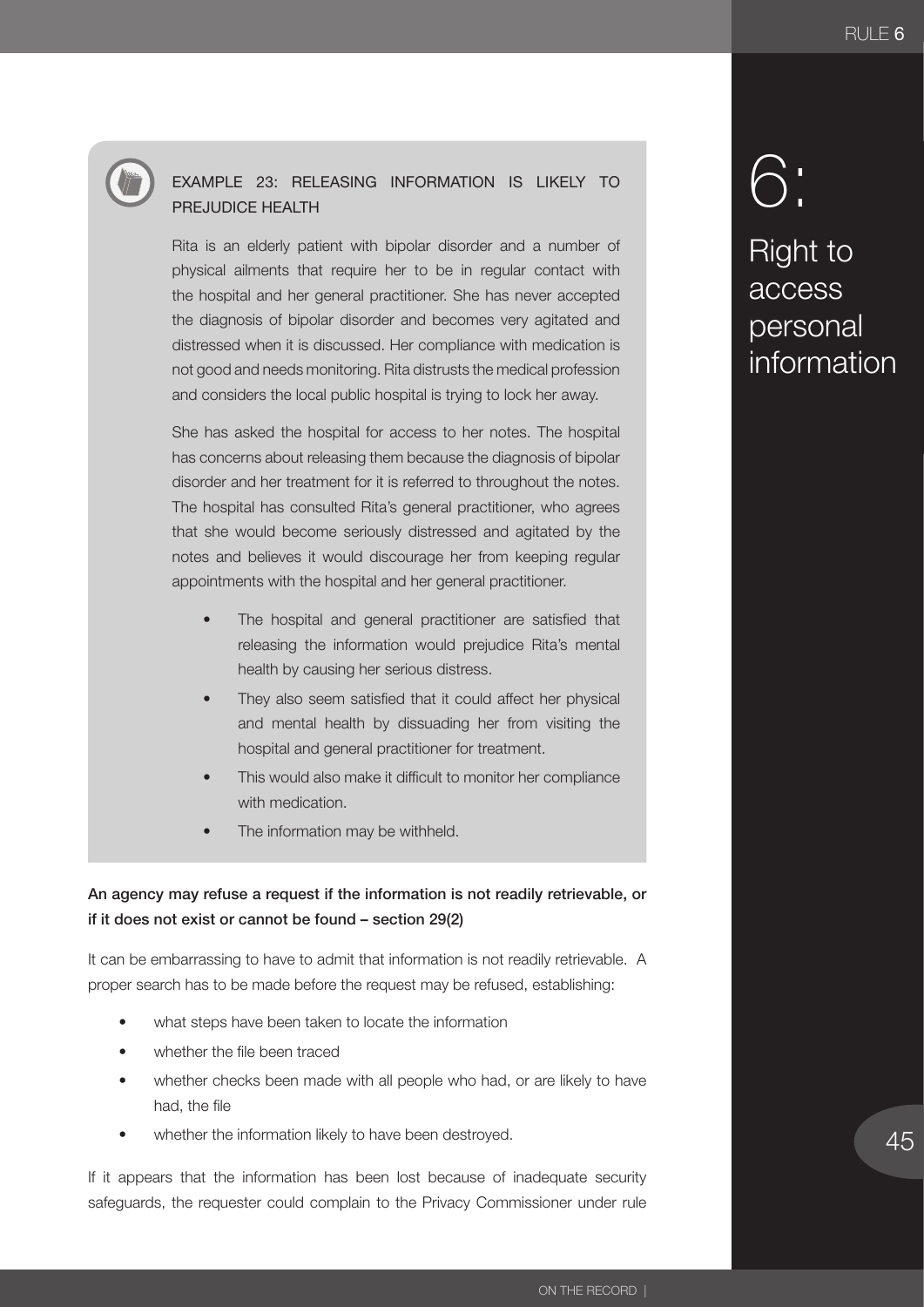# 1-4: 6:

Right to access personal information 5 that the agency has not taken reasonable security safeguards to protect his or her health information against loss.

The Privacy Commissioner can review a decision to refuse access. If the agency refuses access to information, it should tell the requester that he or she can make a complaint. If the agency itself can't resolve the complaint, the requester can go to the Privacy Commissioner.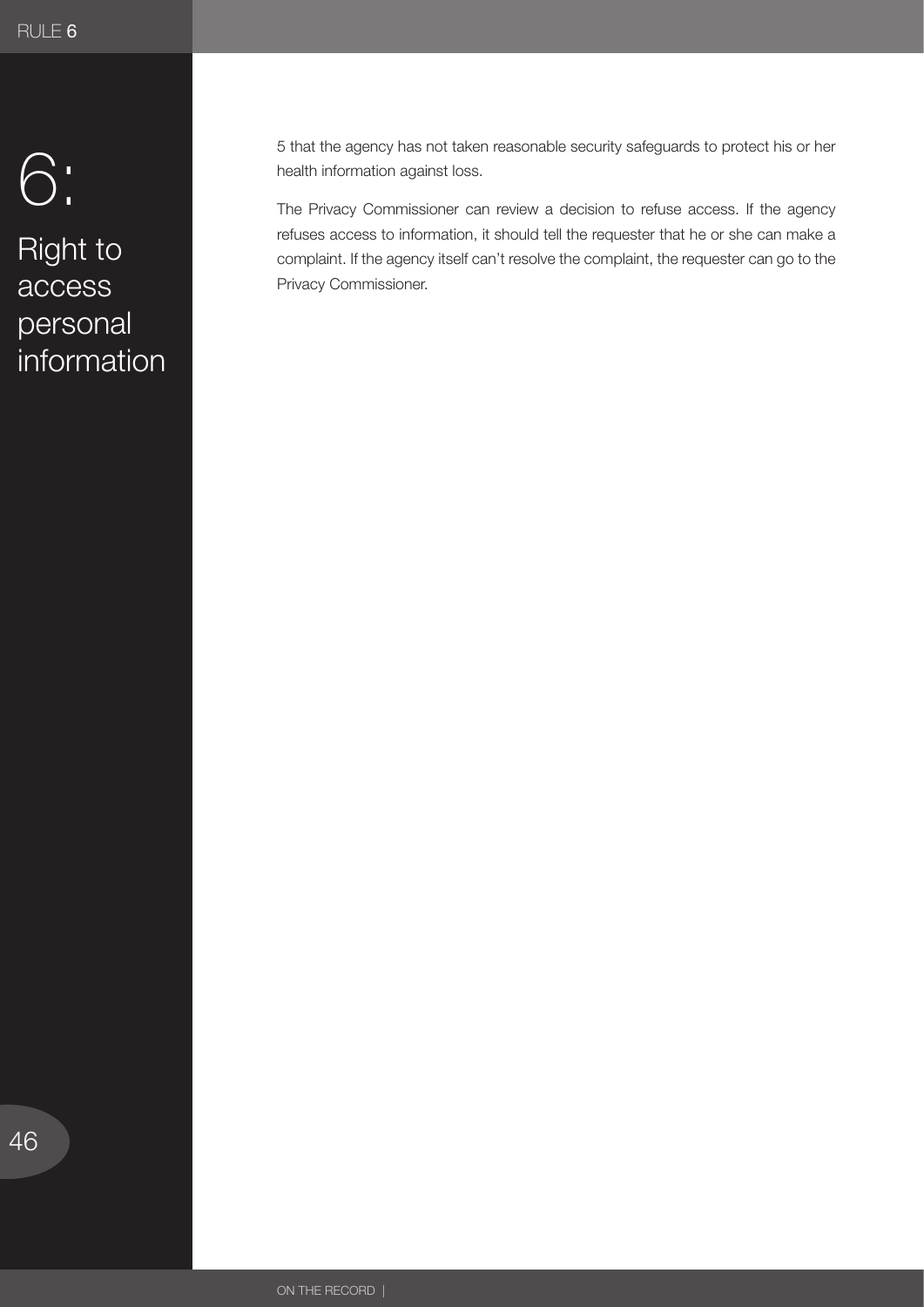# <span id="page-48-0"></span>Rule 7: REQUESTS FOR CORRECTION

People have a right to ask for their health information to be corrected. The agency does not have to make the correction, but must, if requested, take reasonable steps to attach a statement of the correction that the requester wants. The statement must be attached so that it will always be read with the disputed information.

For example, where a patient disagrees with a diagnosis and wants it removed from the file, removing the disputed diagnosis could render the notes incomplete. The notes would not reflect the decision made at a particular time or the treatment which followed. Instead, agencies should offer to attach a statement of the correction the patient wants to the disputed record.

Even if the agency acknowledges that the original diagnosis was wrong it may need to be retained as an accurate record of the diagnosis made at the time with the later, correct, diagnosis noted at that place in the record. A reference to it could also be left on the file but with the details removed or sealed in an envelope so they are not as readily accessible.

The requester must provide the statement of correction in his or her own words. However, agencies must provide reasonable assistance and it might be helpful if the agency prepares a draft statement, setting out the requester's objections, for his or her approval.

Agencies should take steps on their own initiative to correct information where necessary. If information has not been directly obtained from the individual concerned, it may be best to verify it with that person. If an agency suspects the information is not accurate, it must be checked before being used.

When steps are taken to correct information or attach a statement, the agency must then take reasonable steps to inform everyone who has previously received the information. This could be by way of an email, a telephone call or a letter. The more significant the potential consequences of the information going uncorrected, the more important it is for the agency to let relevant people know about the correction.

## $7:$ 7:

Requests for  $\overline{\phantom{a}}$ correction

## **Patients** can ask for information to be corrected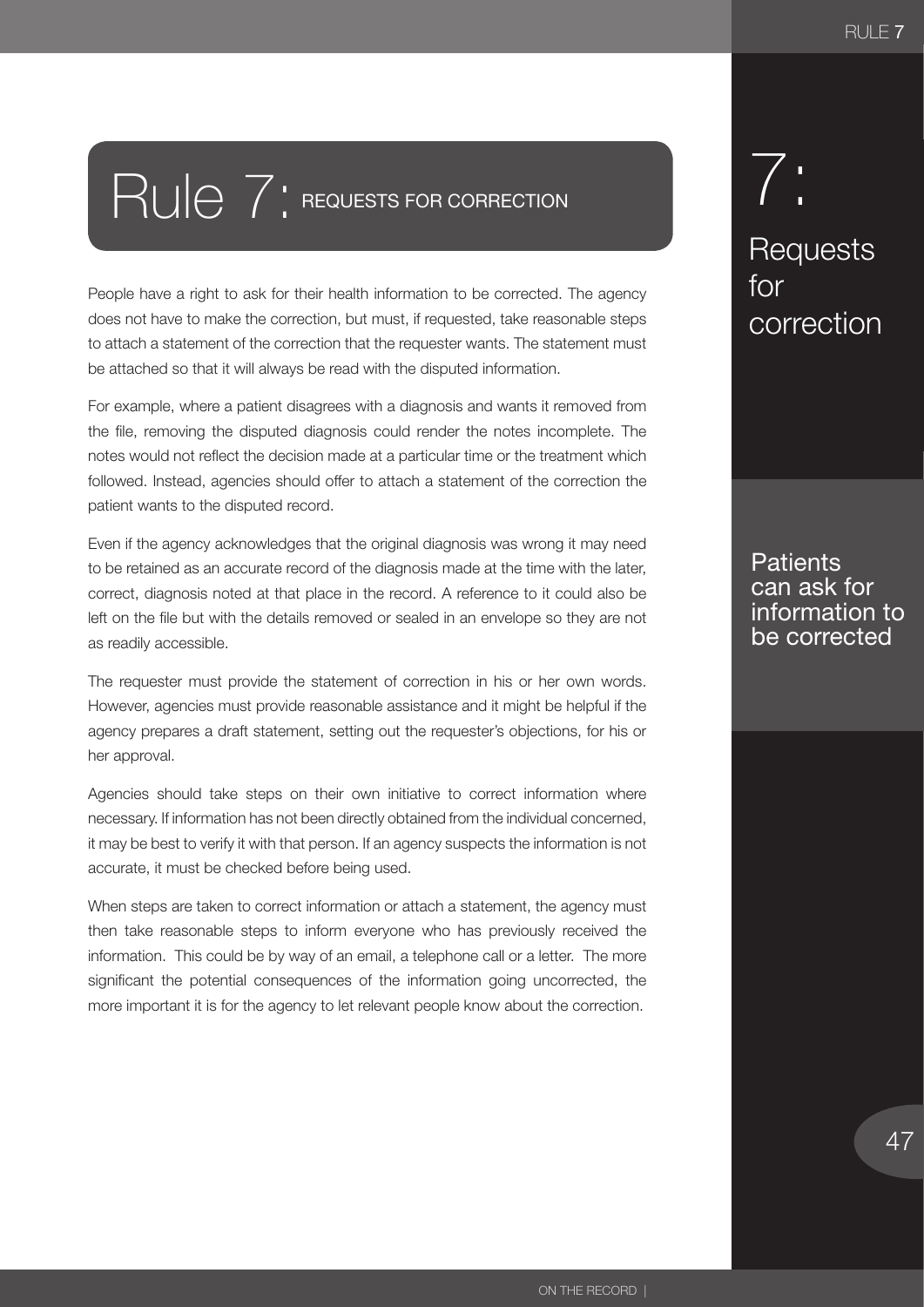# 1-4: 7:

Requests for  $\left| \begin{array}{ccc} \cdot & \cdot \end{array} \right|$ correction

Requests for information by the individual concerned



## EXAMPLE 24: CORRECTING A DISPUTED DIAGNOSIS

A patient presents with an unexplained illness at a hospital. A diagnosis of Munchausen's Syndrome is made, and a course of psychiatric counselling is recommended. The patient consults an independent psychiatrist who does not agree with the hospital's diagnosis.

The patient asks the hospital to remove reference to the diagnosis from the hospital records. The hospital does not wish to do so because it represents a clinical opinion formed at the time of treatment, and explains the subsequent course of treatment.

- It would be appropriate to ask the patient if she would like a statement of correction attached to the file.
- The hospital could offer to help prepare a statement which includes the independent psychiatrist's diagnosis.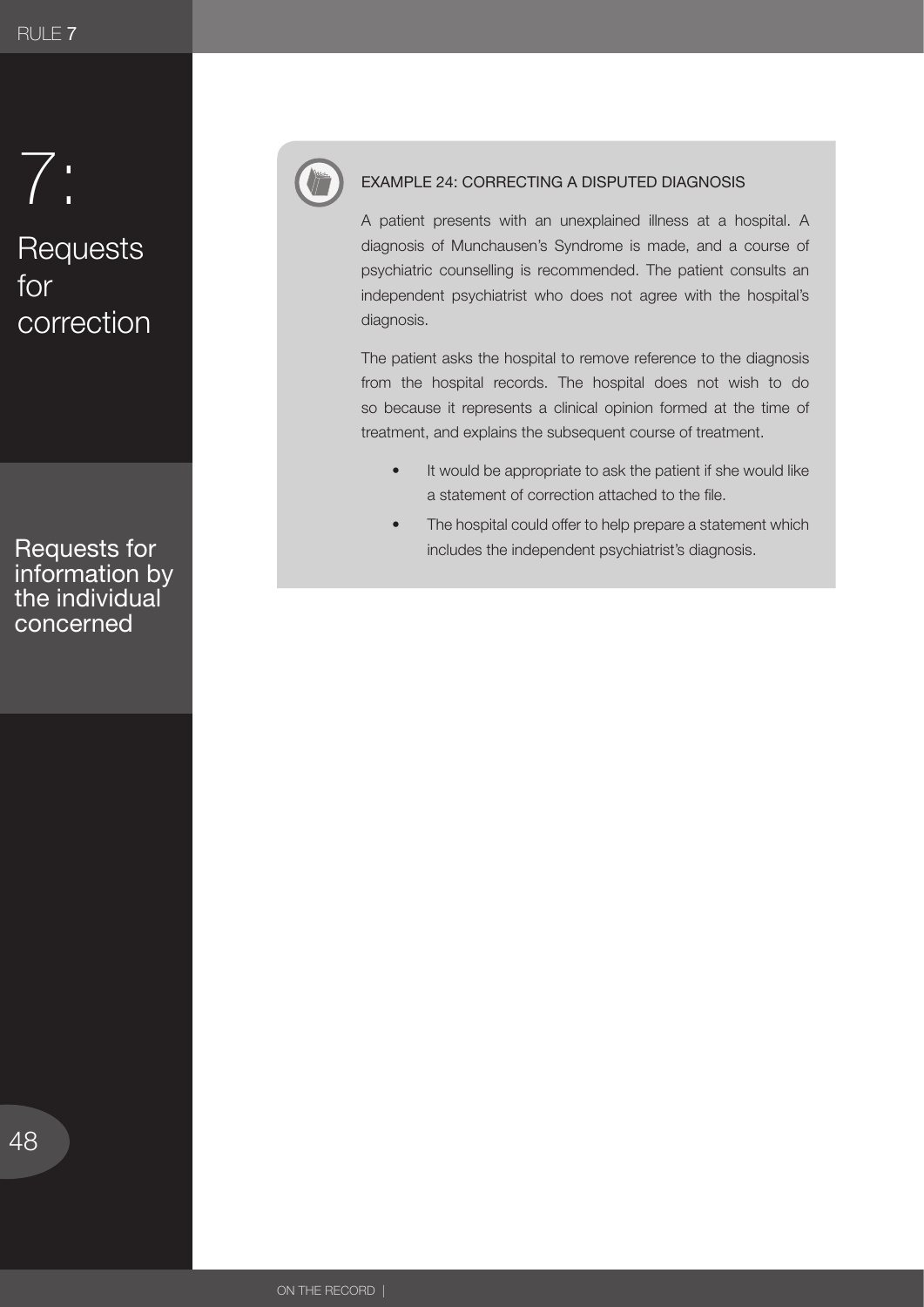# <span id="page-50-0"></span>Handling complaints

Health agencies must have an internal process for handling complaints under clause 7 of the Code.

The complaint handling process will vary depending on the size and function of the agency, but the Code gives some time limits and procedures for responding to complaints.

An independent or specially designated person may be assigned the role of responding to complaints within larger agencies. Often this will be the privacy officer.

Smaller agencies may adopt a simpler, less formal process, but must still have a designated privacy officer.

The Office of the Privacy Commissioner can investigate complaints about breaches of the rules of the Code.

## **CONTACT DETAILS:**

Office of the Privacy Commissioner Level 4 109-111 Featherston Street PO Box 10094 Wellington 6143 Phone: 04 474 7590 Fax: 04 474 7595

## **ENQUIRIES**

Free phone: 0800 803 909 In Auckland: 09 302 8655 Email: enquiries@privacy.org.nz www.privacy.org.nz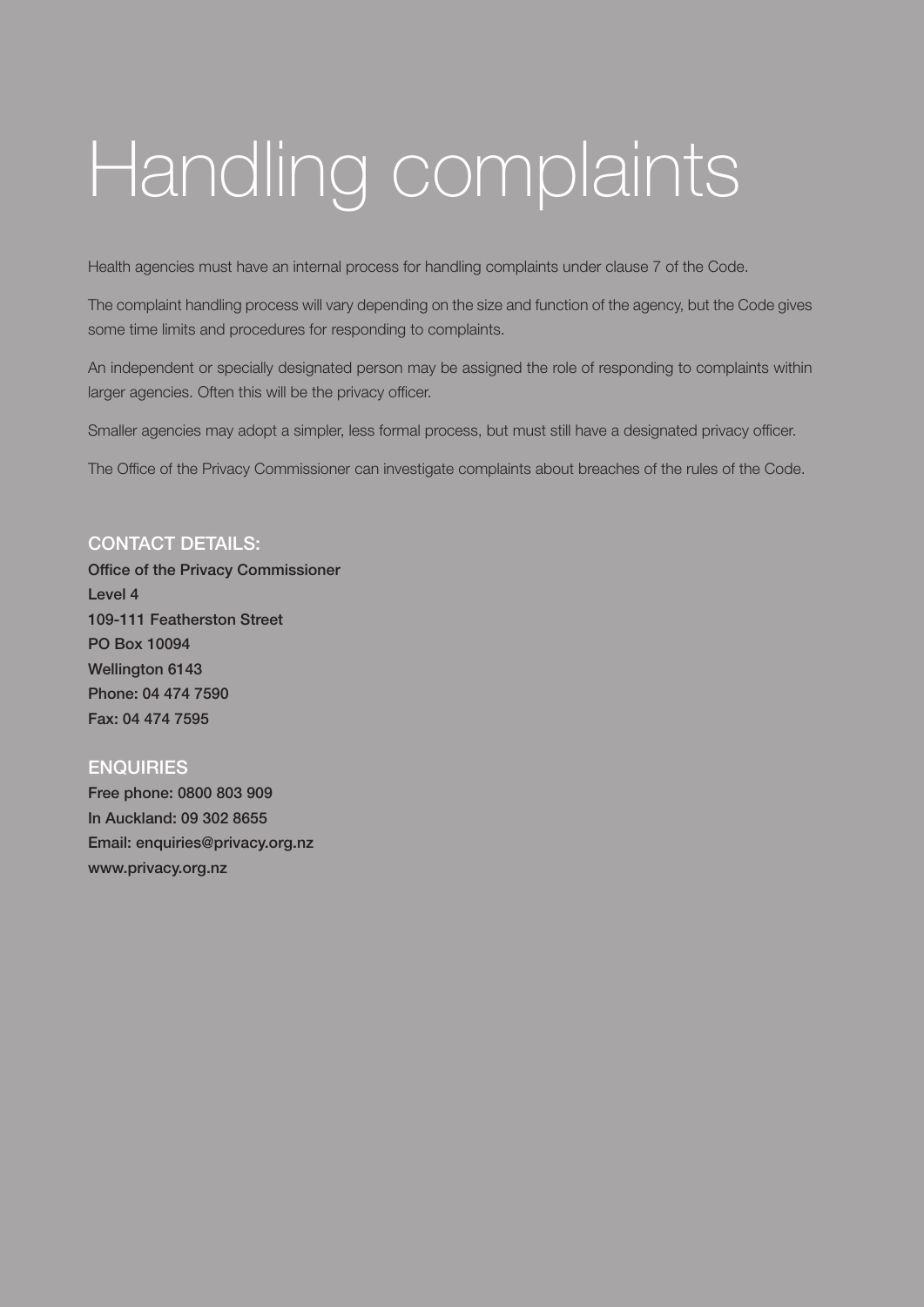## <span id="page-51-0"></span>APPENDIX : EXTRACTS FROM ENACTMENTS

Health Information Privacy Code 1994, rules 1-12, Schedule 2 Privacy Act 1993, sections 27-30 Children, Young Persons, And Their Families Act 1989, sections 15-16 Health Act 1956, sections 22C-D, 22F-G

## EXTRACTS FROM HEALTH INFORMATION PRIVACY CODE 1994 Rule 1: Purpose of Collection of Health Information

Health information must not be collected by any health agency unless:

- (a) the information is collected for a lawful purpose connected with a function or activity of the health agency; and
- (b) the collection of the information is necessary for that purpose.

## Rule 2: Source of Health Information

- (1) Where a health agency collects health information, the health agency must collect the information directly from the individual concerned.
- (2) It is not necessary for a health agency to comply with subrule (1) if the agency believes on reasonable grounds:
	- (a) that the individual concerned authorises collection of the information from someone else having been made aware of the matters set out in subrule 3(1);
	- (b) that the individual is unable to give his or her authority and the health agency having made the individual's representative aware of the matters set out in subrule 3(1) collects the information from the representative or the representative authorises collection from someone else;
	- (c) that compliance would:
		- (i) prejudice the interests of the individual concerned;
		- (ii) prejudice the purposes of collection; or
		- (iii) prejudice the safety of any individual;
	- (d) that compliance is not reasonably practicable in the circumstances of the particular case;
	- (e) that the collection is for the purpose of assembling a family or genetic history of an individual and is collected directly from that individual;
	- (f) that the information is publicly available information;
	- (g) that the information:
		- (i) will not be used in a form in which the individual concerned is identified;
		- (ii) will be used for statistical purposes and will not be published in a form that could reasonably be expected to identify the individual concerned; or
		- (iii) will be used for research purposes (for which approval by an ethics committee, if required, has been given) and will not be published in a form that could reasonably be expected to identify the individual concerned;
	- (h) that non-compliance is necessary:
		- (i) to avoid prejudice to the maintenance of the law by any public sector agency, including the prevention, detection, investigation, prosecution,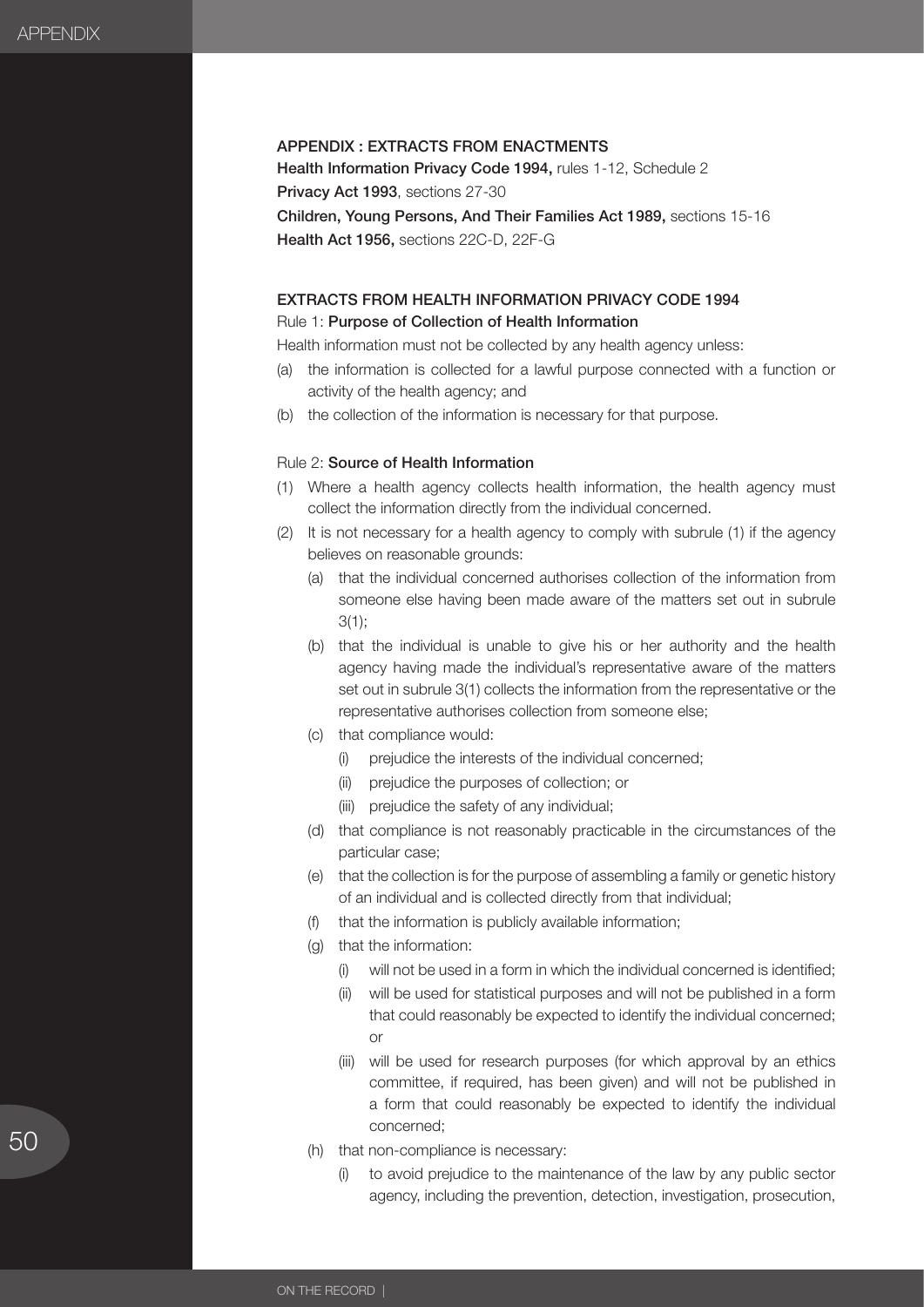and punishment of offences;

- (ii) for the protection of the public revenue; or
- (iii) for the conduct of proceedings before any court or tribunal (being proceedings that have been commenced or are reasonably in contemplation); or
- (i) that the collection is in accordance with an authority granted under section 54 of the Act.

## Rule 3: Collection of Health Information from Individual

- (1) Where a health agency collects health information directly from the individual concerned, or from the individual's representative, the health agency must take such steps as are, in the circumstances, reasonable to ensure that the individual concerned (and the representative if collection is from the representative) is aware of:
	- (a) the fact that the information is being collected;
	- (b) the purpose for which the information is being collected;
	- (c) the intended recipients of the information;
	- (d) the name and address of:
		- (i) the health agency that is collecting the information; and
		- (ii) the agency that will hold the information;
	- (e) whether or not the supply of the information is voluntary or mandatory and if mandatory the particular law under which it is required;
	- (f) the consequences (if any) for that individual if all or any part of the requested information is not provided; and
	- (g) the rights of access to, and correction of, health information provided by rules 6 and 7.
- (2) The steps referred to in subrule (1) must be taken before the information is collected or, if that is not practicable, as soon as practicable after it is collected.
- (3) A health agency is not required to take the steps referred to in subrule (1) in relation to the collection of information from an individual, or the individual's representative, if that agency has taken those steps in relation to the collection, from that individual or that representative, of the same information or information of the same kind for the same or a related purpose, on a recent previous occasion.
- (4) It is not necessary for a health agency to comply with subrule (1) if the agency believes on reasonable grounds:
- (a) [revoked]
	- (b) that compliance would:
		- (i) prejudice the interests of the individual concerned; or
		- (ii) prejudice the purposes of collection;
	- (c) that compliance is not reasonably practicable in the circumstances of the particular case; or
	- (d) that non-compliance is necessary to avoid prejudice to the maintenance of the law by any public sector agency, including the prevention, detection, investigation, prosecution, and punishment of offences.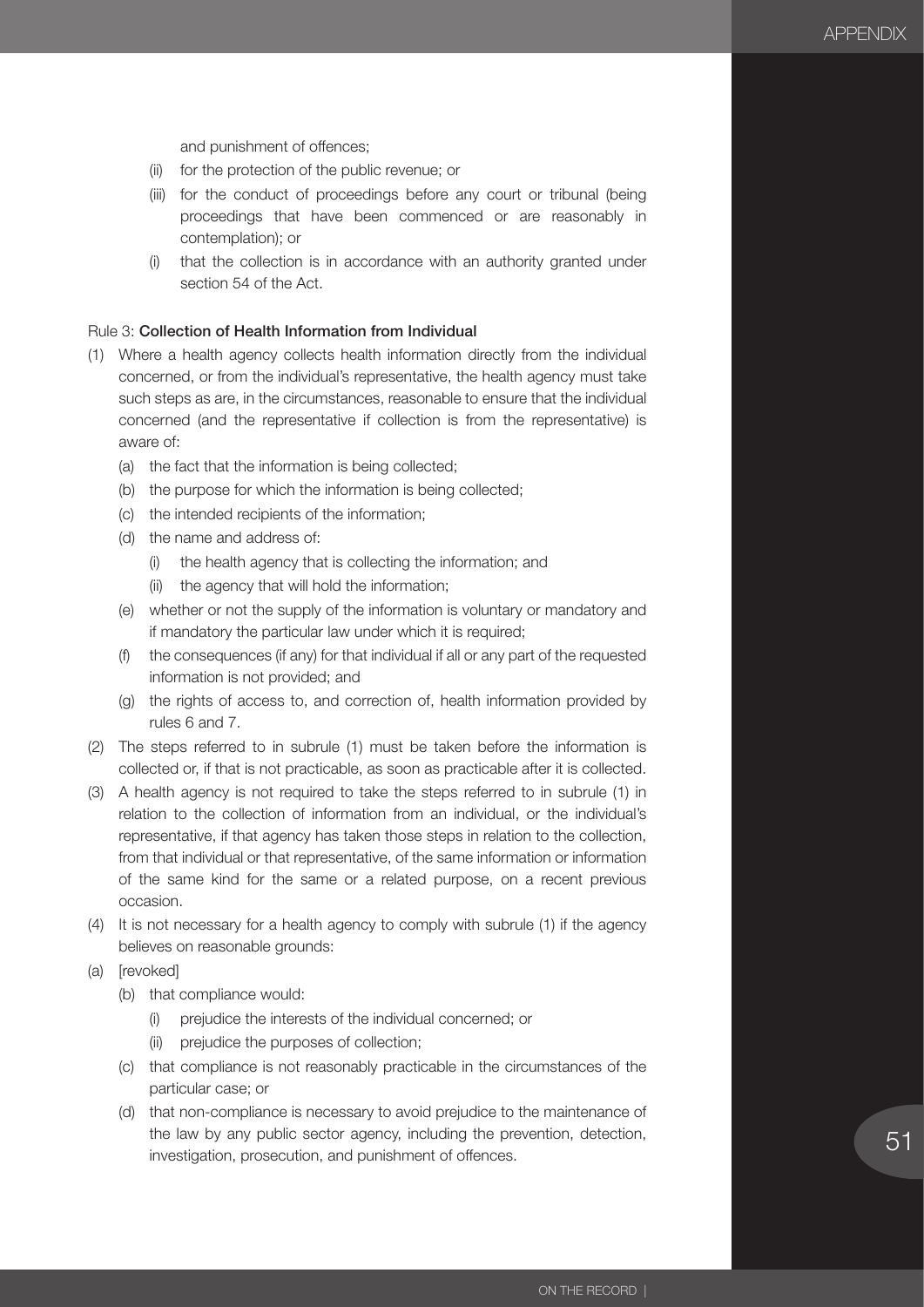#### Rule 4: Manner of Collection of Health Information

Health information must not be collected by a health agency:

- (a) by unlawful means; or
- (b) by means that, in the circumstances of the case:
	- (i) are unfair; or
	- (ii) intrude to an unreasonable extent upon the personal affairs of the individual concerned.

## Rule 5: Storage and Security of Health Information

- (1) A health agency that holds health information must ensure:
	- (a) that the information is protected, by such security safeguards as it is reasonable in the circumstances to take, against:
		- (i) loss;
		- (ii) access, use, modification, or disclosure, except with the authority of the agency; and
		- (iii) other misuse;
	- (b) that if it is necessary for the information to be given to a person in connection with the provision of a service to the health agency, including any storing, processing, or destruction of the information, everything reasonably within the power of the health agency is done to prevent unauthorised use or unauthorised disclosure of the information; and
	- (c) that, where a document containing health information is not to be kept, the document is disposed of in a manner that preserves the privacy of the individual.
- (2) This rule applies to health information obtained before or after the commencement of this code.

#### Rule 6: Access to Personal Health Information

- (1) Where a health agency holds health information in such a way that it can readily be retrieved, the individual concerned is entitled:
	- (a) to obtain from the agency confirmation of whether or not the agency holds such health information; and
	- (b) to have access to that health information.
- (2) Where, in accordance with paragraph (1)(b), an individual is given access to health information, the individual must be advised that, under rule 7, the individual may request the correction of that information.
- (3) The application of this rule is subject to:
	- (a) Part 4 of the Act (which sets out reasons for withholding information);
	- (b) Part 5 of the Act (which sets out procedural provisions relating to access to information); and
	- (c) clause 6 (which concerns charges).
- (4) This rule applies to health information obtained before or after the commencement of this code.

#### Rule 7: Correction of Health Information

(1) Where a health agency holds health information, the individual concerned is entitled: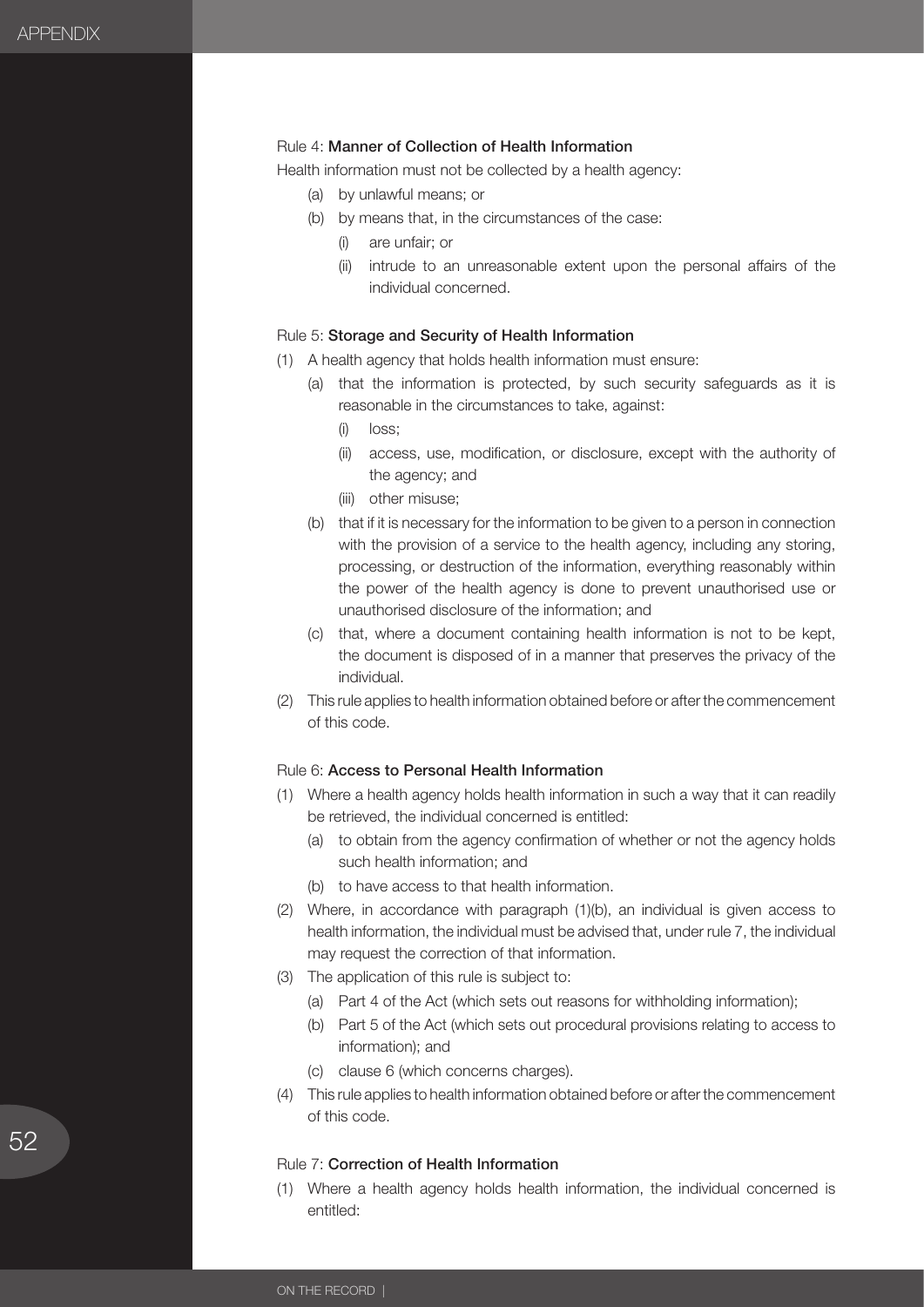- (a) to request correction of the information; and
- (b) to request that there be attached to the information a statement of the correction sought but not made.
- (2) A health agency that holds health information must, if so requested or on its own initiative, take such steps (if any) to correct the information as are, in the circumstances, reasonable to ensure that, having regard to the purposes for which the information may lawfully be used, it is accurate, up to date, complete, and not misleading.
- (3) Where an agency that holds health information is not willing to correct the information in accordance with such a request, the agency must, if so requested, take such steps (if any) as are reasonable to attach to the information, in such a manner that it will always be read with the information, any statement provided by the individual of the correction sought.
- (4) Where the agency has taken steps under subrule (2) or (3), the agency must, if reasonably practicable, inform each person or body or agency to whom the health information has been disclosed of those steps.
- (5) Where an agency receives a request made under subrule (1), the agency must inform the individual concerned of the action taken as a result of the request.
- (6) The application of this rule is subject to the provisions of Part 5 of the Act (which sets out procedural provisions relating to correction of information).
- (7) This rule applies to health information obtained before or after the commencement of this code.

#### Rule 8: Accuracy etc of Health Information to be Checked before Use

- (1) A health agency that holds health information must not use that information without taking such steps (if any) as are, in the circumstances, reasonable to ensure that, having regard to the purpose for which the information is proposed to be used, the information is accurate, up to date, complete, relevant, and not misleading.
- (2) This rule applies to health information obtained before or after the commencement of this code.

## Rule 9: Retention of Health Information

- (1) A health agency that holds health information must not keep that information for longer than is required for the purposes for which the information may lawfully be used.
- (2) Subrule (1) does not prohibit any agency from keeping any document that contains health information the retention of which is necessary or desirable for the purposes of providing health services or disability services to the individual concerned.
- (3) This rule applies to health information obtained before or after the commencement of this code.

#### Rule 10: Limits on Use of Health Information

(1) A health agency that holds health information obtained in connection with one purpose must not use the information for any other purpose unless the health agency believes on reasonable grounds: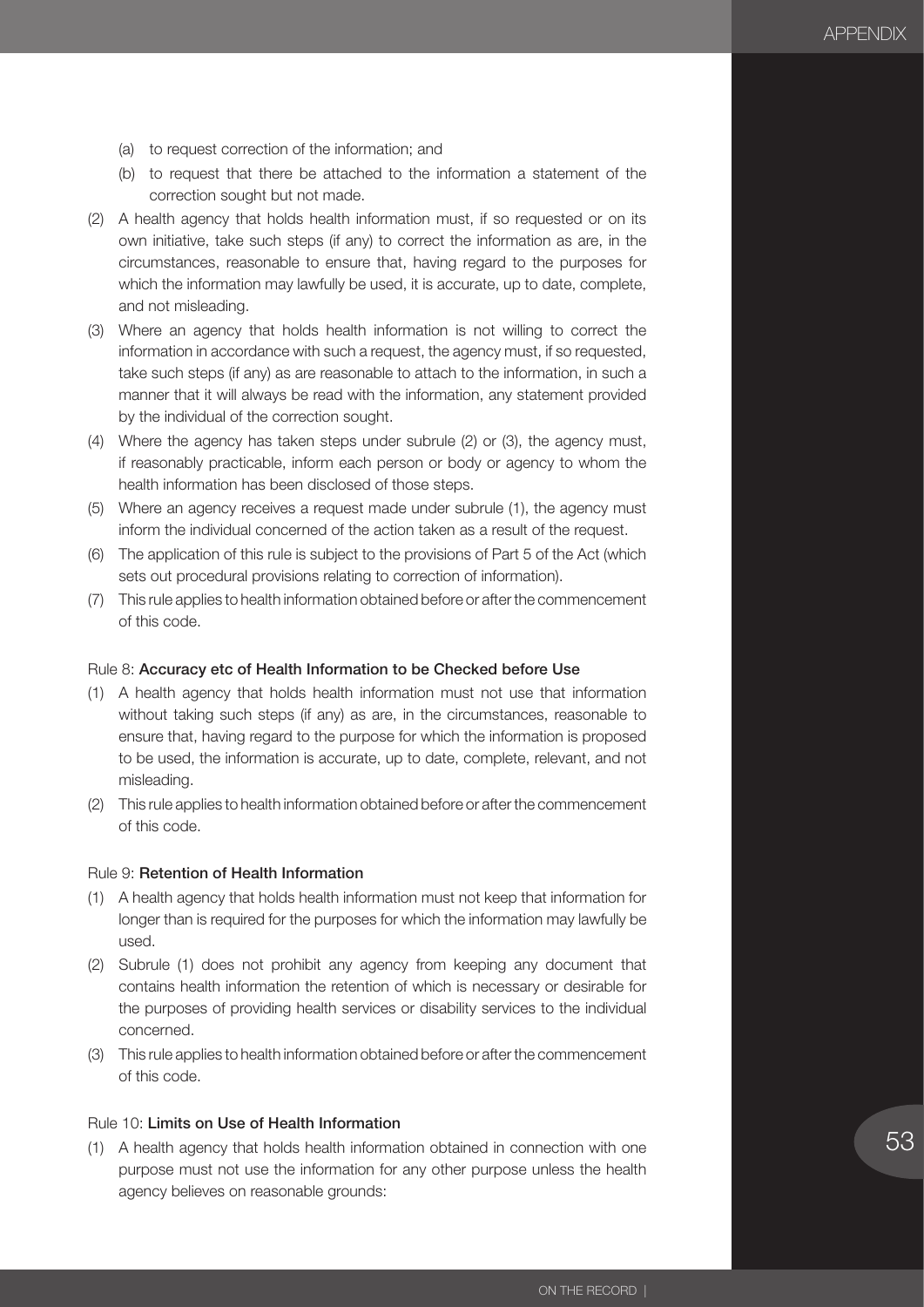- (a) that the use of the information for that other purpose is authorised by:
	- (i) the individual concerned; or
	- (ii) the individual's representative where the individual is unable to give his or her authority under this rule;
- (b) that the purpose for which the information is used is directly related to the purpose in connection with which the information was obtained;
- (c) that the source of the information is a publicly available publication;
- (d) that the use of the information for that other purpose is necessary to prevent or lessen a serious and imminent threat to:
	- (i) public health or public safety; or
	- (ii) the life or health of the individual concerned or another individual;
- (e) that the information:
	- (i) is used in a form in which the individual concerned is not identified;
	- (ii) is used for statistical purposes and will not be published in a form that could reasonably be expected to identify the individual concerned; or
	- (iii) is used for research purposes (for which approval by an ethics committee, if required, has been given) and will not be published in a form that could reasonably be expected to identify the individual concerned;
- (f) that non-compliance is necessary:
	- (i) to avoid prejudice to the maintenance of the law by any public sector agency, including the prevention, detection, investigation, prosecution, and punishment of offences; or
	- (ii) for the conduct of proceedings before any court or tribunal (being proceedings that have been commenced or are reasonably in contemplation);
- (g) that the use of the information is in accordance with an authority granted under section 54 of the Act.

## Rule 11: Limits on Disclosure of Health Information

- (1) A health agency that holds health information must not disclose the information unless the agency believes, on reasonable grounds:
	- (a) that the disclosure is to:
		- (i) the individual concerned; or
		- (ii) the individual's representative where the individual is dead or is unable to exercise his or her rights under these rules;
	- (b) that the disclosure is authorised by:
		- (i) the individual concerned; or
		- (ii) the individual's representative where the individual is dead or is unable to give his or her authority under this rule;
	- (c) that the disclosure of the information is one of the purposes in connection with which the information was obtained;
	- (d) that the source of the information is a publicly available publication;
	- (e) that the information is information in general terms concerning the presence, location, and condition and progress of the patient in a hospital, on the day on which the information is disclosed, and the disclosure is not contrary to the express request of the individual or his or her representative;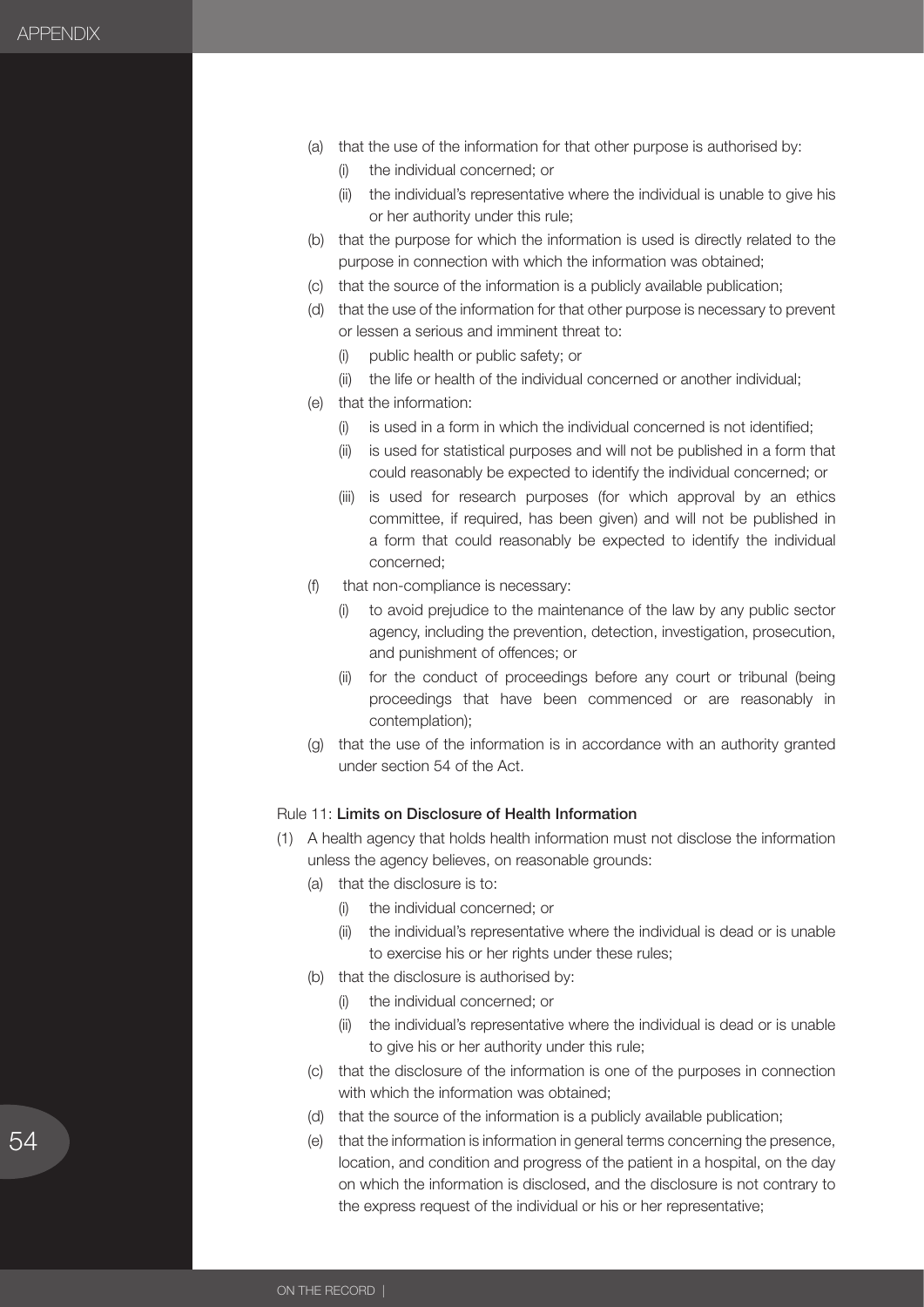- (f) that the information to be disclosed concerns only the fact of death and the disclosure is by a health practitioner or by a person authorised by a health agency, to a person nominated by the individual concerned, or the individual's representative, partner, spouse, principal caregiver, next of kin, whānau, close relative or other person whom it is reasonable in the circumstances to inform; or
- (g) the information to be disclosed concerns only the fact that an individual is to be, or has been, released from compulsory status under the Mental Health (Compulsory Assessment and Treatment) Act 1992 and the disclosure is to the individual's principal caregiver.
- (2) Compliance with paragraph (1)(b) is not necessary if the health agency believes on reasonable grounds that it is either not desirable or not practicable to obtain authorisation from the individual concerned and:
	- (a) that the disclosure of the information is directly related to one of the purposes in connection with which the information was obtained;
	- (b) that the information is disclosed by a health practitioner to a person nominated by the individual concerned or to the principal caregiver or a near relative of the individual concerned in accordance with recognised professional practice and the disclosure is not contrary to the express request of the individual or his or her representative;
	- (c) that the information:
		- (i) is to be used in a form in which the individual concerned is not identified;
		- (ii) is to be used for statistical purposes and will not be published in a form that could reasonably be expected to identify the individual concerned; or
		- (iii) is to be used for research purposes (for which approval by an ethics committee, if required, has been given) and will not be published in a form which could reasonably be expected to identify the individual concerned;
	- (d) that the disclosure of the information is necessary to prevent or lessen a serious and imminent threat to:
		- (i) public health or public safety; or
		- (ii) the life or health of the individual concerned or another individual;
	- (e) that the disclosure of the information is essential to facilitate the sale or other disposition of a business as a going concern;
	- (f) that the information to be disclosed briefly describes only the nature of injuries of an individual sustained in an accident and that individual's identity and the disclosure is:
		- (i) by a person authorised by the person in charge of a hospital;
		- (ii) to a person authorised by the person in charge of a news medium; for the purpose of publication or broadcast in connection with the news activities of that news medium and the disclosure is not contrary to the express request of the individual concerned or his or her representative;
	- (g) that the disclosure of the information:
		- (i) is required for the purposes of identifying whether an individual is suitable to be involved in health education and so that individuals so identified may be able to be contacted to seek their authority in accordance with paragraph (1)(b); and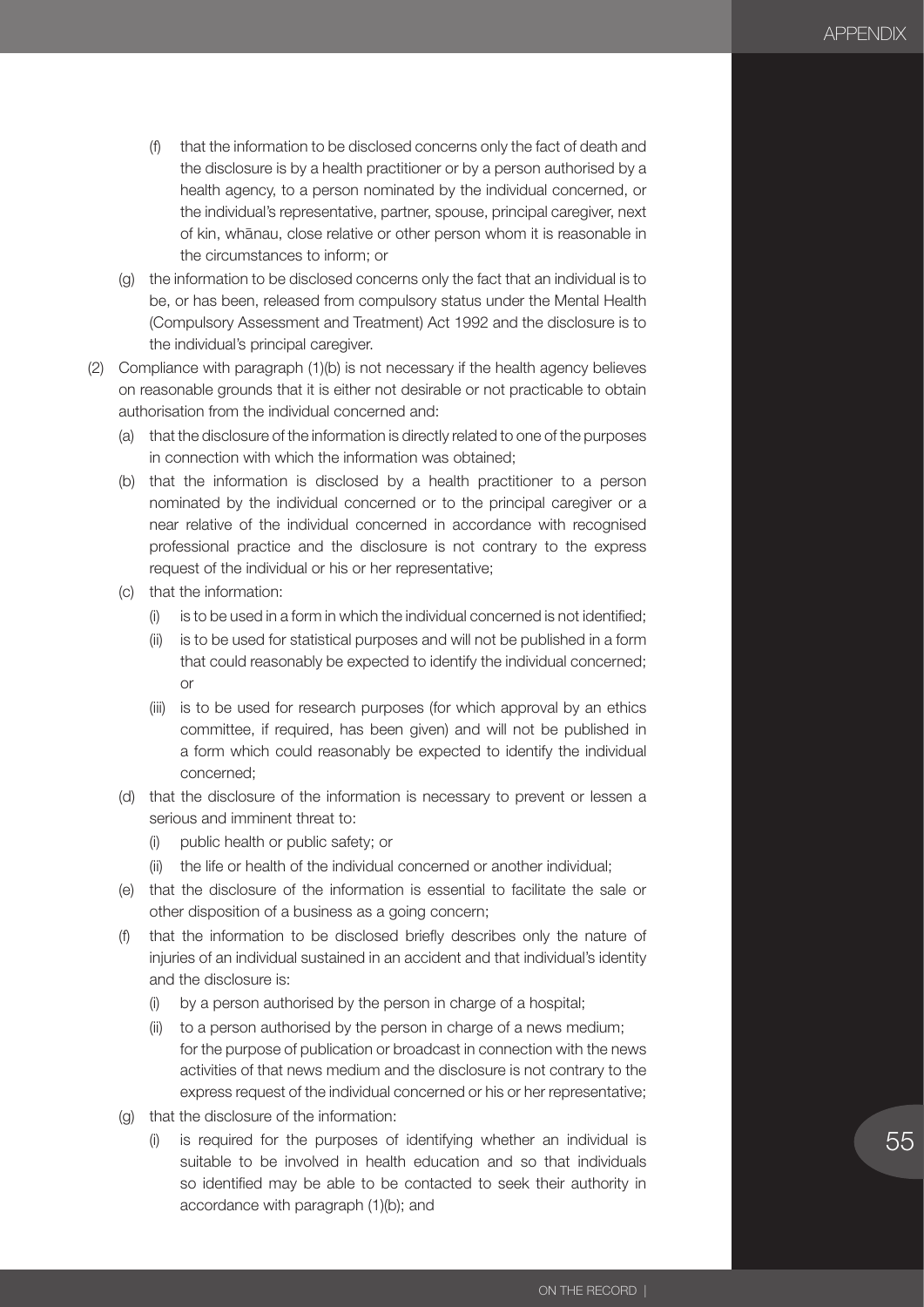- (ii) is by a person authorised by the health agency to a person authorised by a health training institution;
- (h) that the disclosure of the information:
	- (i) is required for the purpose of a professionally recognised accreditation of a health or disability service;
	- (ii) is required for a professionally recognised external quality assurance programme; or
	- (iii) is required for risk management assessment and the disclosure is solely to a person engaged by the agency for the purpose of assessing the agency's risk;

and the information will not be published in a form which could reasonably be expected to identify any individual nor disclosed by the accreditation or quality assurance or risk management organisation to third parties except as required by law;

- (i) that non-compliance is necessary:
	- (i) to avoid prejudice to the maintenance of the law by any public sector agency, including the prevention, detection, investigation, prosecution and punishment of offences; or
	- (ii) for the conduct of proceedings before any court or tribunal (being proceedings that have been commenced or are reasonably in contemplation);
	- (j) that the individual concerned is or is likely to become dependent upon a controlled drug, prescription medicine or restricted medicine and the disclosure is by a health practitioner to a Medical Officer of Health for the purposes of section 20 of the Misuse of Drugs Act 1975 or section 49A of the Medicines Act 1981;
- (k) that the disclosure of the information is in accordance with an authority granted under section 54 of the Act.
- (3) Disclosure under subrule (2) is permitted only to the extent necessary for the particular purpose.
- (4) Where under section 22F(1) of the Health Act 1956, the individual concerned or a representative of that individual requests the disclosure of health information to that individual or representative, a health agency:
	- (a) must treat any request by that individual as if it were a health information privacy request made under rule 6; and
	- (b) may refuse to disclose information to the representative if:
		- (i) the disclosure of the information would be contrary to the individual's interests;
		- (ii) the agency has reasonable grounds for believing that the individual does not or would not wish the information to be disclosed; or
		- (iii) there would be good grounds for withholding the information under Part 4 of the Act if the request had been made by the individual concerned.
- (5) This rule applies to health information about living or deceased persons obtained before or after the commencement of this code.
- (6) Despite subrule (5), a health agency is exempted from compliance with this rule in respect of health information about an identifiable deceased person who has been dead for not less than 20 years.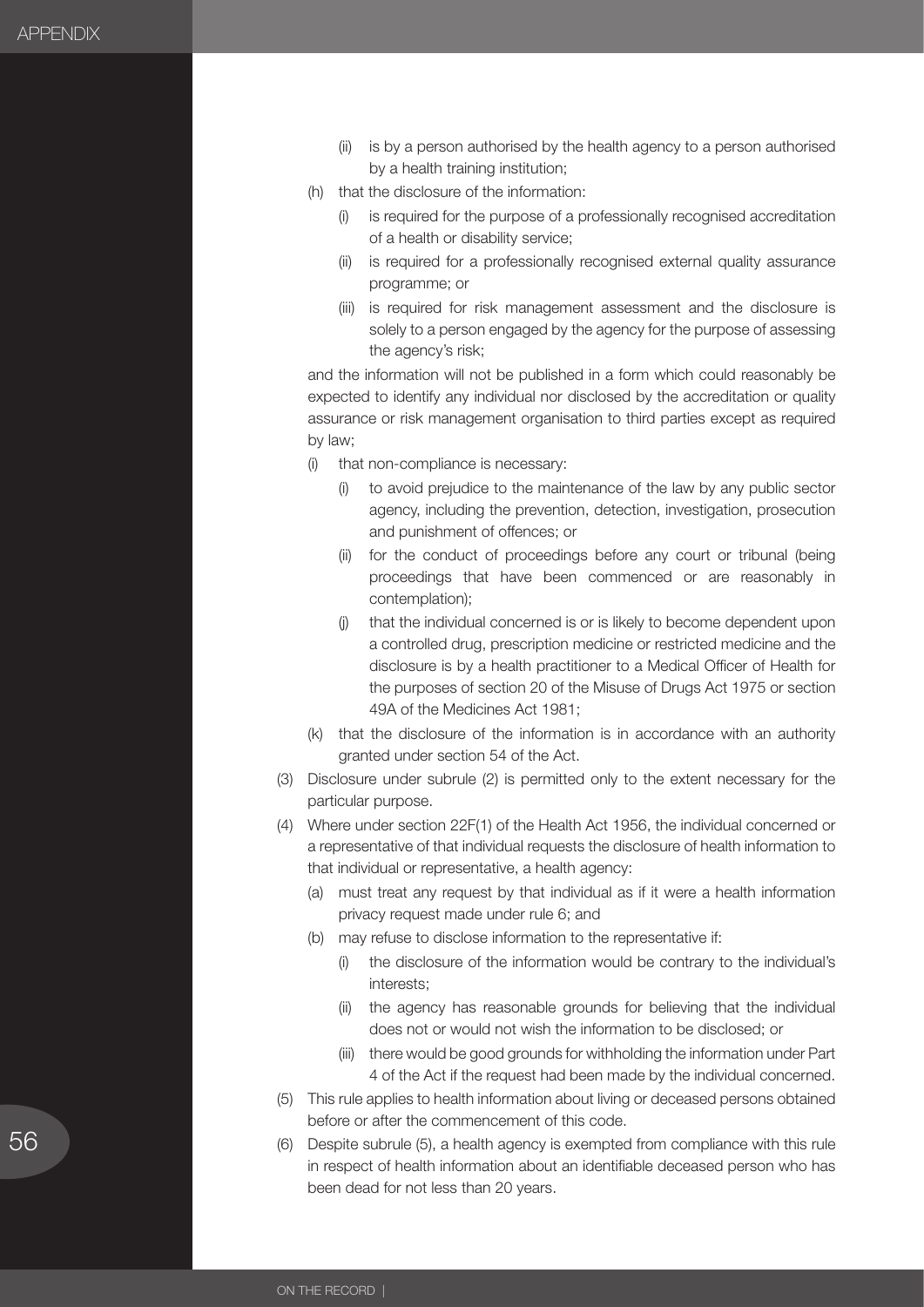## Rule 12: Unique Identifiers

- (1) A health agency must not assign a unique identifier to an individual unless the assignment of that identifier is necessary to enable the health agency to carry out any one or more of its functions efficiently.
- (2) A health agency must not assign to an individual a unique identifier that, to that agency's knowledge, has been assigned to that individual by another agency, unless:
	- (a) those 2 agencies are associated persons within the meaning of section OD7 of the Income Tax Act 1994; or
	- (b) it is permitted by subrule (3) or (4).
- (3) The following agencies may assign the same National Health Index number to an individual:
	- (a) any agency authorised expressly by statute or regulation;
	- (b) any agency or class of agencies listed in Schedule 2.
- (4) Notwithstanding subrule (2) any health agency may assign to a health practitioner, as a unique identifier, the registration number assigned to that individual by the relevant statutory registration body.
- (5) A health agency that assigns unique identifiers to individuals must take all reasonable steps to ensure that unique identifiers are assigned only to individuals whose identity is clearly established.
- (6) A health agency must not require an individual to disclose any unique identifier assigned to that individual unless the disclosure is for one of the purposes in connection with which that unique identifier was assigned or for a purpose that is directly related to one of those purposes.
- (7) Subrules (1) to (5) do not apply in relation to the assignment of unique identifiers before the commencement of this code.
- (8) Subrule (6) applies to any unique identifier, whether assigned before or after the commencement of this code.

### SCHEDULE 2

## AGENCIES APPROVED TO ASSIGN NHI NUMBER

- 1. Ministry of Health
- 2. District Health Boards
- 3. Hospitals
- 4. Primary Health Organisations
- 5. Independent Practitioner Associations
- 6. Health Practitioners
- 7. New Zealand Blood Service
- 8. Accident Compensation Corporation
- 9. Department of Corrections Health Services
- 10. New Zealand Defence Force Health Services
- 11. Pharmaceutical Management Agency of New Zealand
- 12. Any health agency which has a contract with the Accident Compensation Corporation or a District Health Board or the Ministry of Health to provide health or disability services.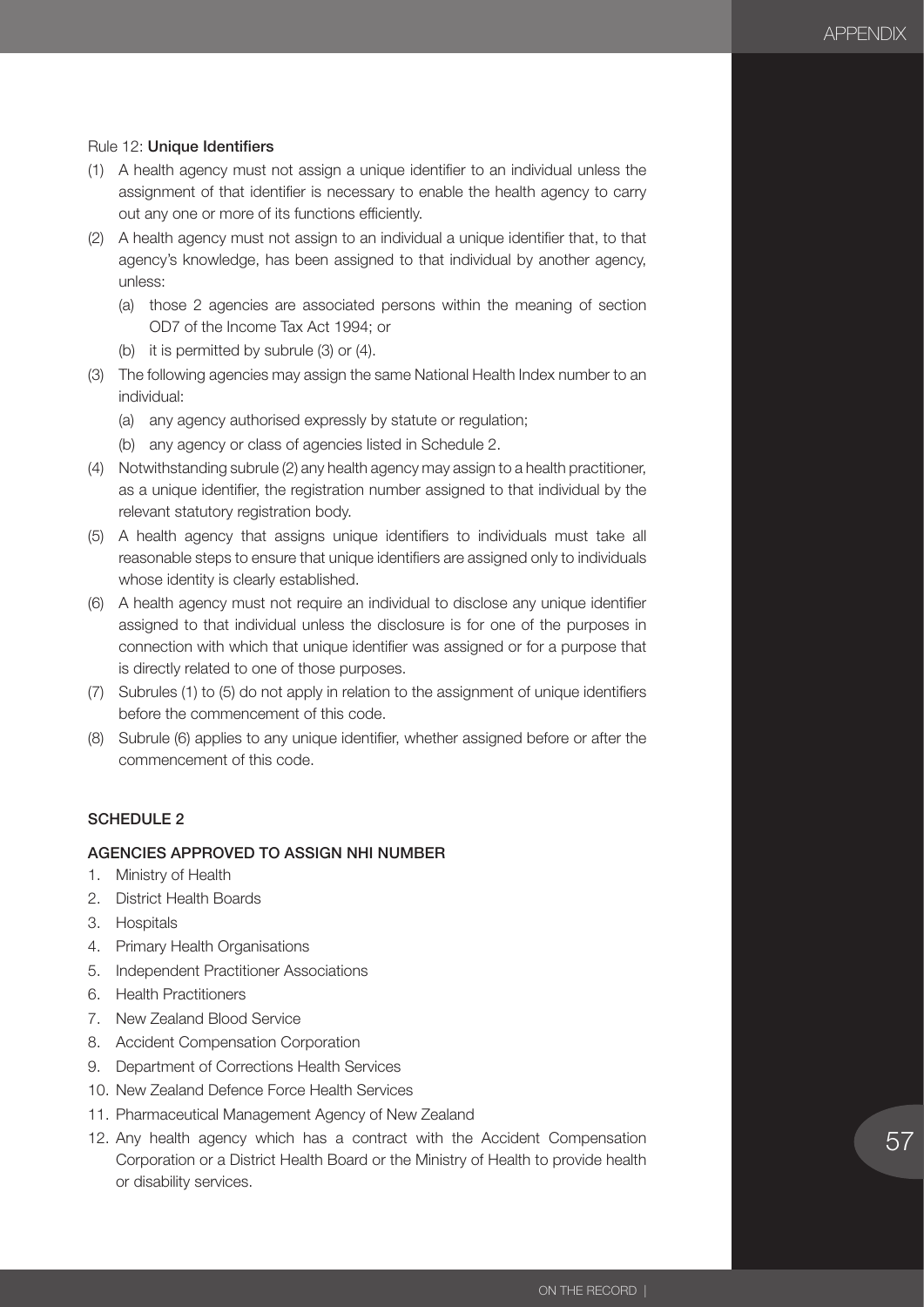## EXTRACTS FROM PRIVACY ACT 1993

#### 27 Security, defence, international relations, etc.

- (1) An agency may refuse to disclose any information requested pursuant to [rule 6] if the disclosure of the information would be likely -
	- (a) To prejudice the security or defence of New Zealand or the international relations of the Government of New Zealand; or
	- (b) To prejudice the entrusting of information to the Government of New Zealand on a basis of confidence by -
		- (i) The government of any other country or any agency of such a government;
		- (ii) Any international organisation; or
	- (c) To prejudice the maintenance of the law, including the prevention, investigation, and detection of offences, and the right to a fair trial; or
	- (d) To endanger the safety of any individual.
- (2) [omitted]

## 28 Trade secrets

- (1) Subject to subsection (2) of this section, an agency may refuse to disclose any information requested pursuant to [rule 6] if the withholding of the information is necessary to protect information where the making available of the information -
	- (a) Would disclose a trade secret; or
	- (b) Would be likely unreasonably to prejudice the commercial position of the person who supplied or who is the subject of the information.
- (2) Information may not be withheld under subsection (1) of this section if, in the circumstances of the particular case, the withholding of that information is outweighed by other considerations which render it desirable, in the public interest, to make the information available.

## 29 Other reasons for refusal of requests

- (1) An agency may refuse to disclose any information requested pursuant to [rule 6] if -
	- (a) The disclosure of the information would involve the unwarranted disclosure of the affairs of another individual or of a deceased individual; or
	- (b) The disclosure of the information or of information identifying the person who supplied it, being evaluative material, would breach an express or implied promise -
		- (i) Which was made to the person who supplied the information; and
		- (ii) Which was to the effect that the information or the identity of the person who supplied it or both would be held in confidence; or
	- (c) After consultation undertaken (where practicable) by or on behalf of the agency with an individual's medical practitioner, the agency is satisfied that -
		- (i) The information relates to that individual; and
		- (ii) The disclosure of the information (being information that relates to the physical or mental health of the individual who requested it) would be likely to prejudice the physical or mental health of that individual; or
	- (d) In the case of an individual under the age of 16, the disclosure of that information would be contrary to that individual's interests; or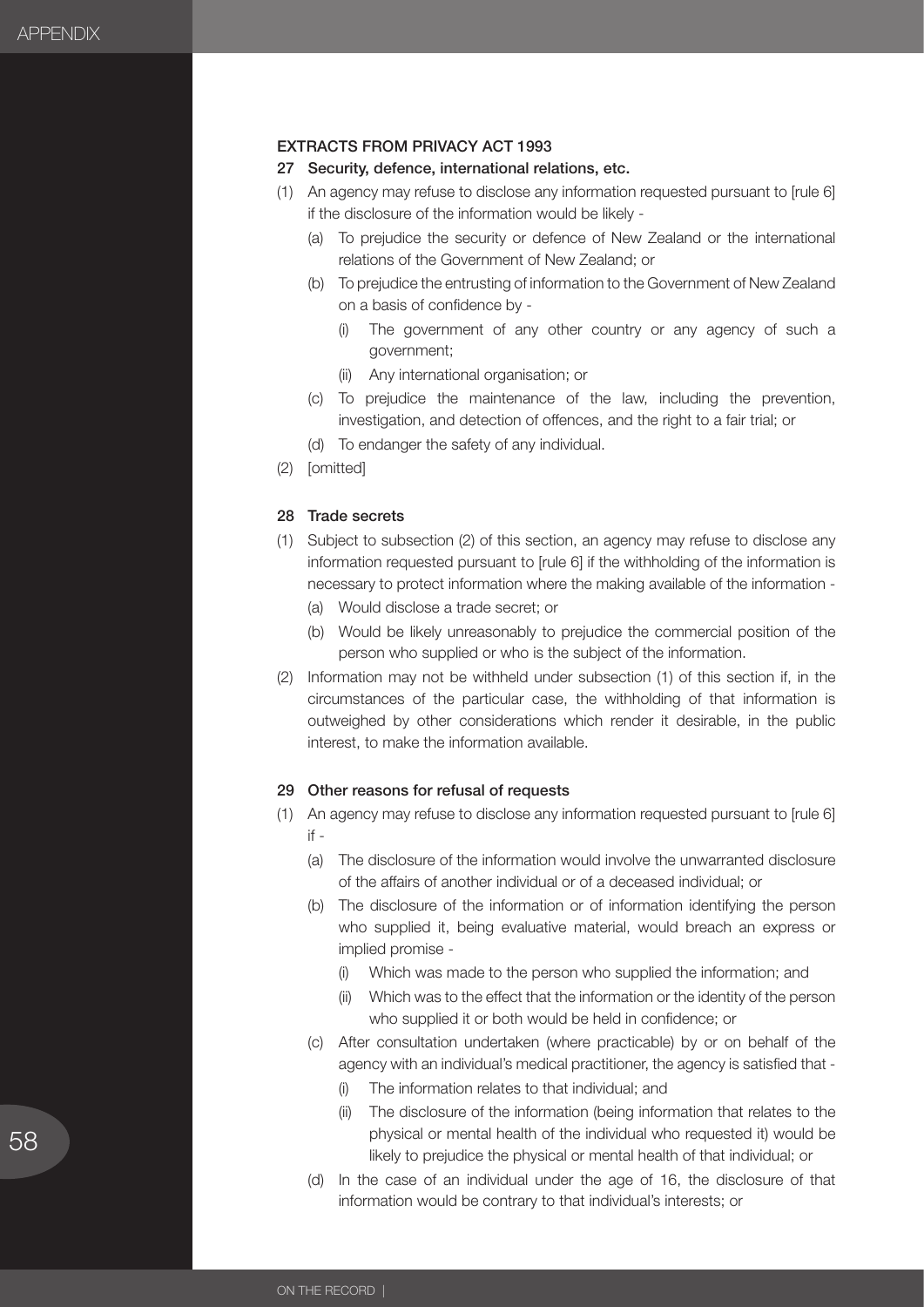- (e) The disclosure of that information (being information in respect of an individual who has been convicted of an offence or is or has been detained in custody) would be likely to prejudice the safe custody or the rehabilitation of that individual; or
- (f) The disclosure of the information would breach legal professional privilege; or
- (g) [omitted]
- (h) The disclosure of the information, being information contained in material placed in any library or museum or archive, would breach a condition subject to which that material was so placed; or
	- (i) The disclosure of the information would constitute contempt of Court or of the House of Representatives; or
	- (j) The request is frivolous or vexatious, or the information requested is trivial.
- (2) An agency may refuse a request made pursuant to [rule 6] if
	- (a) The information requested is not readily retrievable; or
	- (b) The information requested does not exist or cannot be found; or
	- (c) The information requested is not held by the agency and the person dealing with the request has no grounds for believing that the information is either -
		- (i) Held by another agency; or
		- (ii) Connected more closely with the functions or activities of another agency.
- (3) For the purposes of subsection (1)(b) of this section, the term "evaluative material" means evaluative or opinion material compiled solely -
	- (a) For the purpose of determining the suitability, eligibility, or qualifications of the individual to whom the material relates -
		- (i) For employment or for appointment to office; or
		- (ii) For promotion in employment or office or for continuance in employment or office; or
		- (iii) For removal from employment or office; or
		- (iv) For the awarding of contracts, awards, scholarships, honours, or other benefits; or
	- (b) For the purpose of determining whether any contract, award, scholarship, honour, or benefit should be continued, modified, or cancelled; or
	- (c) For the purpose of deciding whether to insure any individual or property or to continue or renew the insurance of any individual or property.

## EXTRACTS FROM CHILDREN, YOUNG PERSONS, AND THEIR FAMILIES ACT 1989

## 15 Reporting of ill-treatment or neglect of child or young person

Any person who believes that any child or young person has been, or is likely to be, harmed (whether physically, emotionally, or sexually), ill-treated, abused, neglected, or deprived may report the matter to a Social Worker or a member of the Police.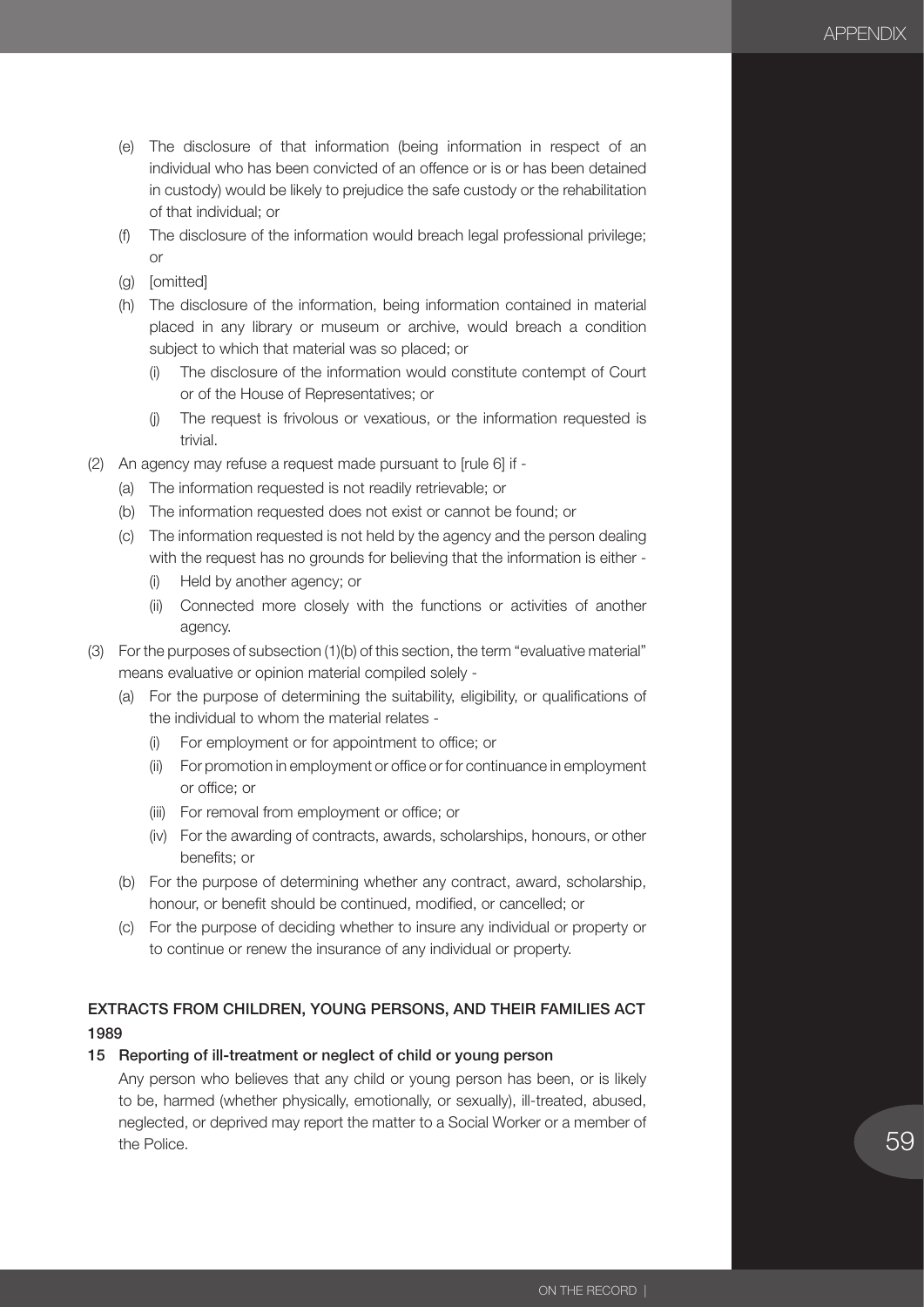## 16 Protection of person reporting ill-treatment or neglect of child or young person

No civil, criminal, or disciplinary proceedings shall lie against any person in respect of the disclosure or supply, or the manner of the disclosure or supply, by that person pursuant to section 15 of this Act of information concerning a child or young person (whether or not that information also concerns any other person), unless the information was disclosed or supplied in bad faith.

## EXTRACTS FROM HEALTH ACT 1956

#### 22C Disclosure of health information

- (1) Any person (being an agency that provides services or arranges the provision of services) may disclose health information-
	- (a) If that information-
		- (i) Is required by any person specified in subsection (2) of this section; and
		- (ii) Is required (or, in case of the purpose set out in paragraph (j) of that subsection, is essential) for the purpose set out in that subsection in relation to the person so specified; or
	- (b) If that disclosure is permitted-
		- (i) By or under a code of practice issued under section 46 of the Privacy Act 1993; or
		- (ii) If no such code of practice applies in relation to the information, by any of the information privacy principles set out in section 6 of that Act.
- (2) The persons and purposes referred to in subsection (1) (a) of this section are as follows:
	- (a) Any medical officer of a prison within the meaning of the Corrections Act 2004, for the purposes of exercising or performing any of that person's powers, duties, or functions under that Act:
	- (b) Any probation officer within the meaning of the Corrections Act 2004, for the purposes of exercising or performing any of that person's powers, duties, or functions under any enactment:
	- (c) A Social Worker or a Care and Protection Co-ordinator within the meaning of the Children, Young Persons, and Their Families Act 1989, for the purposes of exercising or performing any of that person's powers, duties, or functions under that Act:
	- (d) Any employee of the department for the time being responsible for the administration of the Social Security Act, for the purposes of administering section 75 of the Social Security Act 1964:
	- (e) Any member of the New Zealand Defence Force, for the purposes of administering the Armed Forces Discipline Act 1971 or the Defence Act 1990:
	- (f) Any member of the Police, for the purposes of exercising or performing any of that person's powers, duties or functions:
	- (g) Any employee of the Ministry of Health, for the purposes of-
		- (i) Administering this Act or the Hospitals Act 1957; or
		- (ii) Compiling statistics for health purposes:
	- (h) Any employee of the Ministry of Agriculture and Forestry authorised by the chief executive of that Ministry to receive the information, for the purposes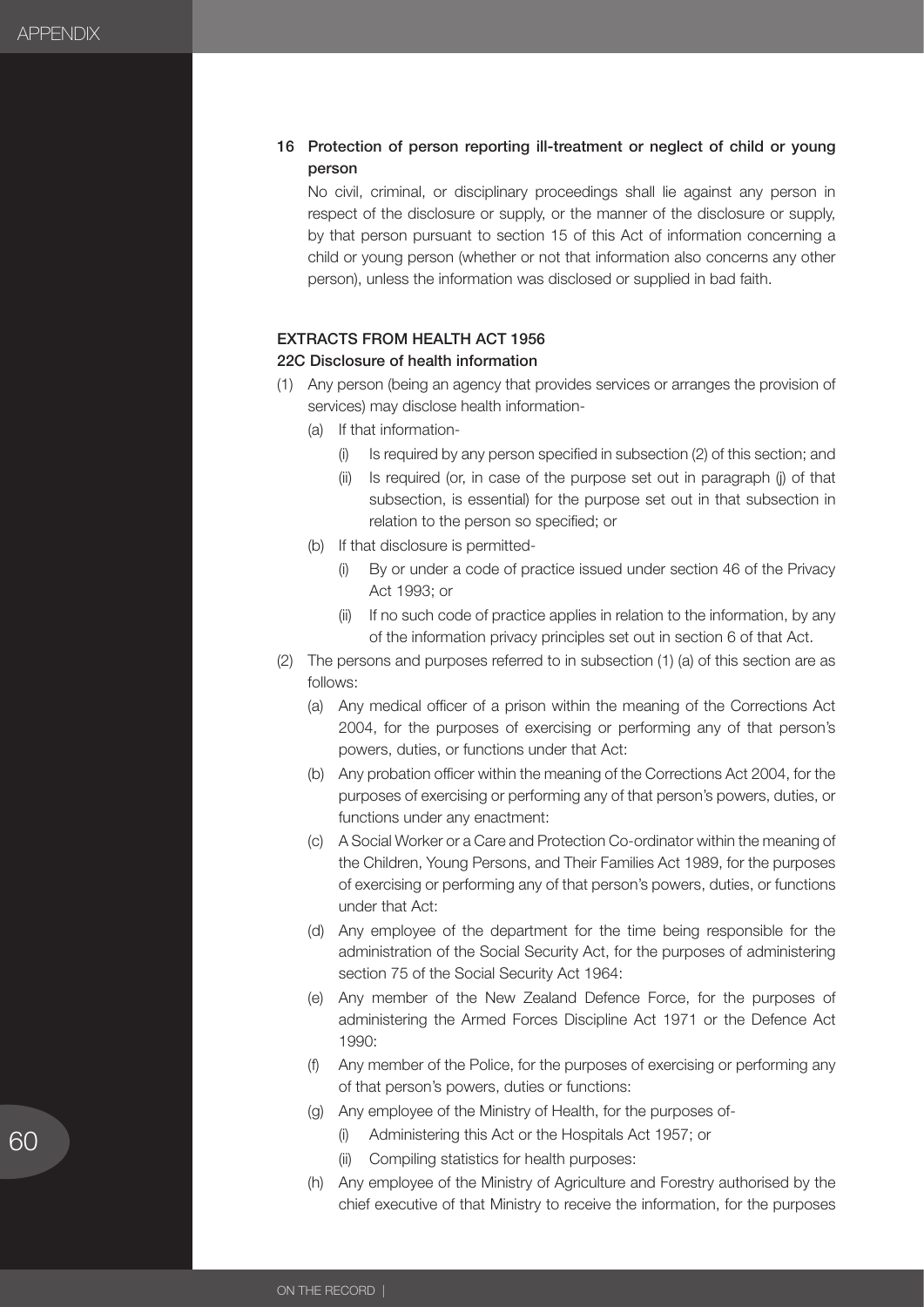of administering the Meat Act 1981 or the Animal Products Act 1999;

- (i) Any employee of the Land Transport New Zealand, for statistical or research purposes in relation to road safety or the environment:
- (j) Any employee of a District Health Board, for the purposes of exercising or performing any of that Board's powers, duties, or functions under the New Zealand Public Health and Disability Act 2000.
- (3) For the purposes of principle 11(d) of the Privacy Act 1993, the disclosure of health information about an individual may be authorised-
	- (a) By that individual personally, if he or she has attained the age of 16 years; or
	- (b) By a representative of that individual.

## 22D Duty to provide health information

- (1) The Minister may at any time, by notice in writing, require any District Health Board to provide, in such manner as may from time to time be required, such returns or other information as is specified in the notice concerning the condition or treatment of, or the services provided to, any individuals in order to obtain statistics for health purposes or for the purposes of advancing health knowledge, health education, or health research.
- (2) Subject to subsection (3) of this section, it is the duty of a District Health Board to provide the returns or other information specified in a notice given to it under subsection (1) within such time, and in such form, as is specified in the notice.
- (3) No information that would enable the identification of an individual may be provided under this section unless -
	- (a) The individual consents to the provision of such information; or
	- (b) The identifying information is essential for the purposes for which the information is sought.
- (4) For the purposes of subsection (3)(a) of this section, consent to the provision of information may be given -
	- (a) By the individual personally, if he or she has attained the age of 16 years; or
	- (b) By a representative of that individual.

#### 22F Communication of information for diagnostic and other purposes

- (1) Every person who holds health information of any kind shall, at the request of the individual about whom the information is held, or a representative of that individual, or any other person that is providing, or is to provide, services to that individual, disclose that information to that individual or, as the case requires, to that representative or to that other person.
- (2) A person that holds health information may refuse to disclose that information under this section if-
	- (a) That person has a lawful excuse for not disclosing that information; or
	- (b) Where the information is requested by someone other than the individual about whom it is held (not being a representative of that individual), the holder of the information has reasonable grounds for believing that individual does not wish the information to be disclosed; or
	- (c) Refusal is authorised by a code of practice issued under section 46 of the Privacy Act 1993.
- (3) For the purposes of subsection (2)(a) of this section, neither-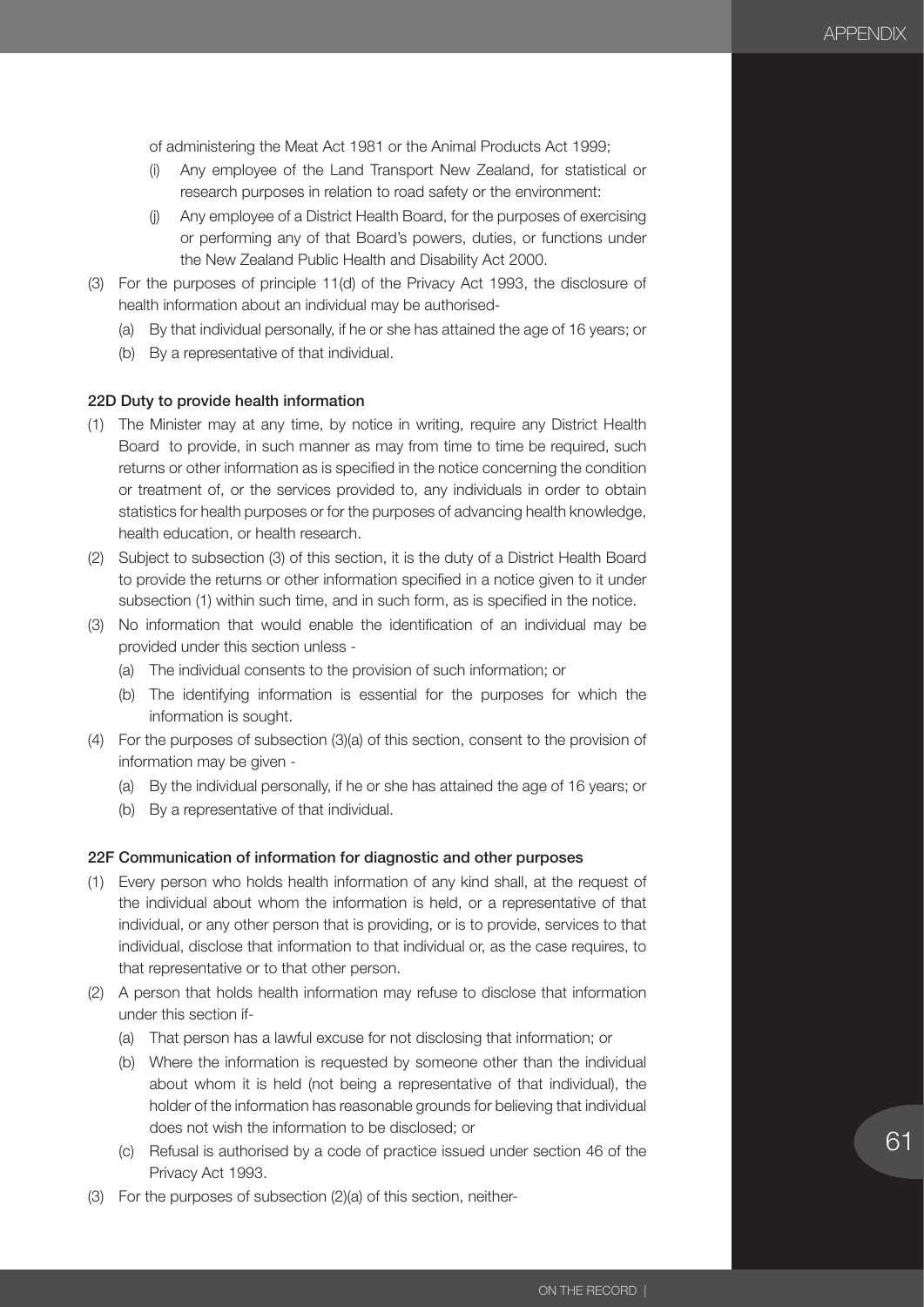- (a) The fact that any payment due to the holder of any information or to any other person has not been made; nor
- (b) The need to avoid prejudice to the commercial position of the holder of any information or of any other person; nor
- (c) The fact that disclosure is not permitted under any of the information privacy principles set out in section 6 of the Privacy Act 1993 -

shall constitute a lawful excuse for not disclosing information under this section.

- (4) Where any person refuses to disclose health information in response to a request made under this section, the person whose request is refused may make a complaint to the Privacy Commissioner under Part VIII of the Privacy Act 1993, and that Part of the Act, so far as applicable and with all necessary modifications, shall apply in relation to that complaint as if the refusal to which the complaint relates were a refusal to make information available in response to an information privacy request within the meaning of that Act.
- (5) Nothing in subsection (4) of this section limits any other remedy that is available to any person who is aggrieved by any refusal to disclose information under this section.

#### 22G Inspection of records

- (1) In this section, provider means a person who has claimed payment for services from 1 or more of the following:
	- (a) the Ministry of Health
	- (b) a district health board:
	- (c) the Health Funding Authority or a person authorised by the Health Funding Authority to make payments:
	- (d) a regional health authority or a person authorised by a regional health authority to make payments:
	- (e) a hospital and health service:
	- (f) a Crown health enterprise:
	- (g) an area health board:
	- (h) a hospital board:
		- (i) the Department of Health.
- (2) Every provider must, forthwith after a request by the Director-General or the chief executive of a district health board or of Health Benefits Limited, make available any records of the provider that relate to the services concerned for inspection-
	- (a) by a person authorised in writing by the Director-General or the chief executive of the district health board or Health Benefits Limited (as the case may be) for this purpose, being a person who holds a professional qualification relevant to the services provided by the provider or any other person the Director-General or the chief executive considers appropriate; and
	- (b) for the purposes of verifying the claim for payment.
- (3) Any person authorised in accordance with subsection (2) to inspect the records of a provider may copy or take notes of those records for the purposes of the inspection.